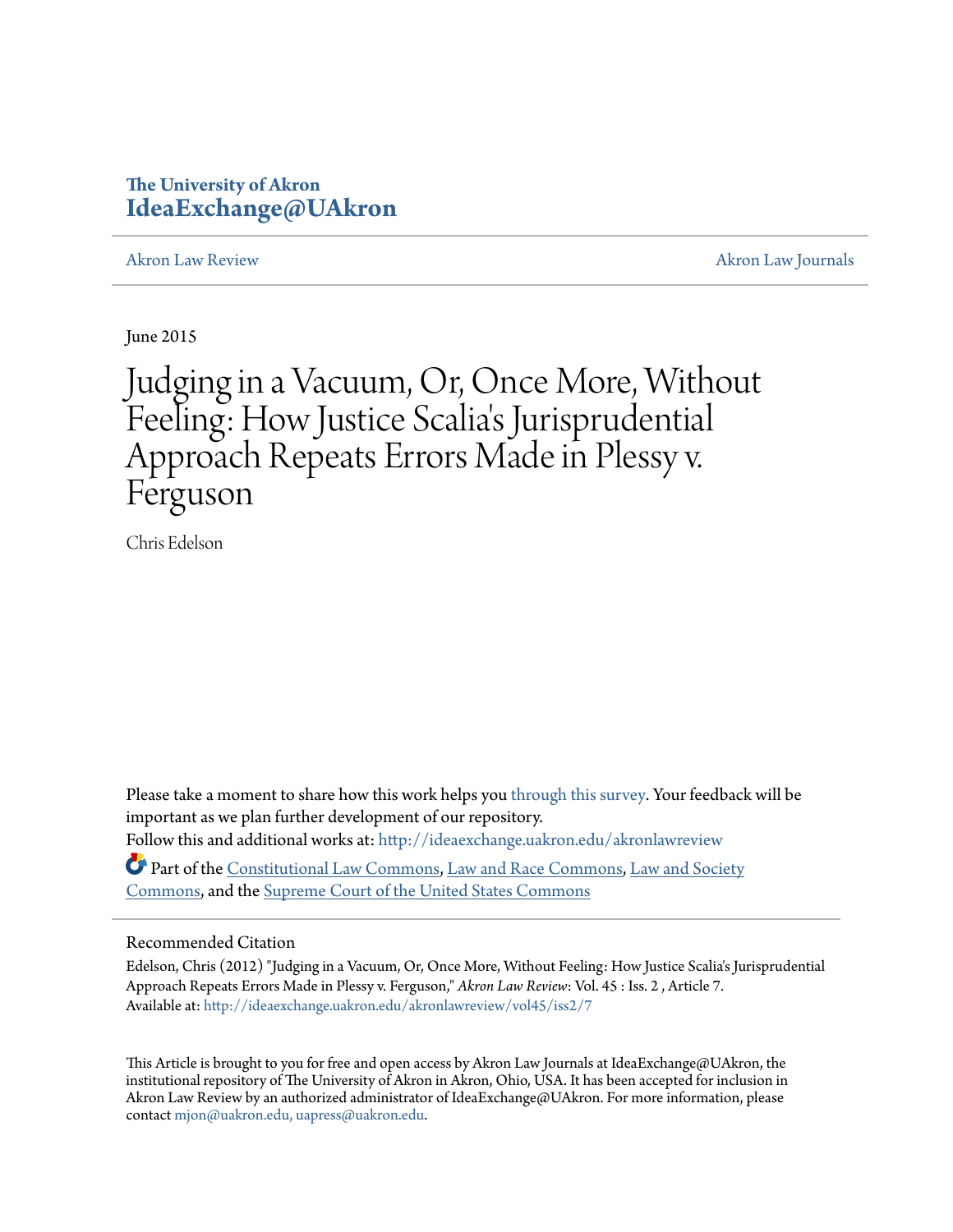# **JUDGING IN A VACUUM, OR, ONCE MORE, WITHOUT FEELING: HOW JUSTICE SCALIA'S JURISPRUDENTIAL APPROACH REPEATS ERRORS MADE IN**  *PLESSY V. FERGUSON*

# *Chris Edelson*<sup>∗</sup>

| I. | Introduction.                                             | 514  |
|----|-----------------------------------------------------------|------|
| П. | Plessy as an Example of Judging in a Vacuum 520           |      |
|    | A. Plessy's Failure to Consider Social and Historical     |      |
|    | Context.                                                  | 520  |
|    | B. Could the Plessy Court Have Taken Social and           |      |
|    |                                                           |      |
|    | C. Justice Harlan's Attention to Context in His           |      |
|    |                                                           | 527  |
|    | III. Empathy as a Tool for Judicial Decision-Making531    |      |
|    | A. Judicial Empathy as a Path to Understanding, Not a     |      |
|    |                                                           |      |
|    |                                                           | .532 |
|    | C. Plessy's Failure of Empathy: More Judging in a         |      |
|    |                                                           | 534  |
|    | IV. Escaping the Vacuum: How the <i>Brown</i> Court Used  |      |
|    | Context and Empathy to Expose <i>Plessy</i> 's Errors 536 |      |
|    | A The Importance of Social and Historical Context to      |      |
|    | the Brown Decision.                                       | 537  |
|    | Brown and the "Triumph of Empathy"540<br>B.               |      |
|    | V. How Justice Scalia Repeats Plessy's Errors by          |      |
|    | Endorsing Brown's Results but Not its Reasoning           | 544  |
|    | A. By Failing to Apply Brown's Reasoning, Justice         |      |
|    | Scalia Repeats Plessy's Errors in Four Dissenting         |      |

1

<sup>∗</sup> Assistant Professor, Department of Government, American University; J.D. Harvard Law School 1996; B.A. Brandeis University 1993. I would like to thank Alex Severin for his much-appreciated research assistance as well as Jessica Waters, Sam Goodstein, Richard Phillips, and Max Looper for their astute comments and suggestions. Above all, I am grateful to my wife, Jen Stark, for being involved at every stage of this article.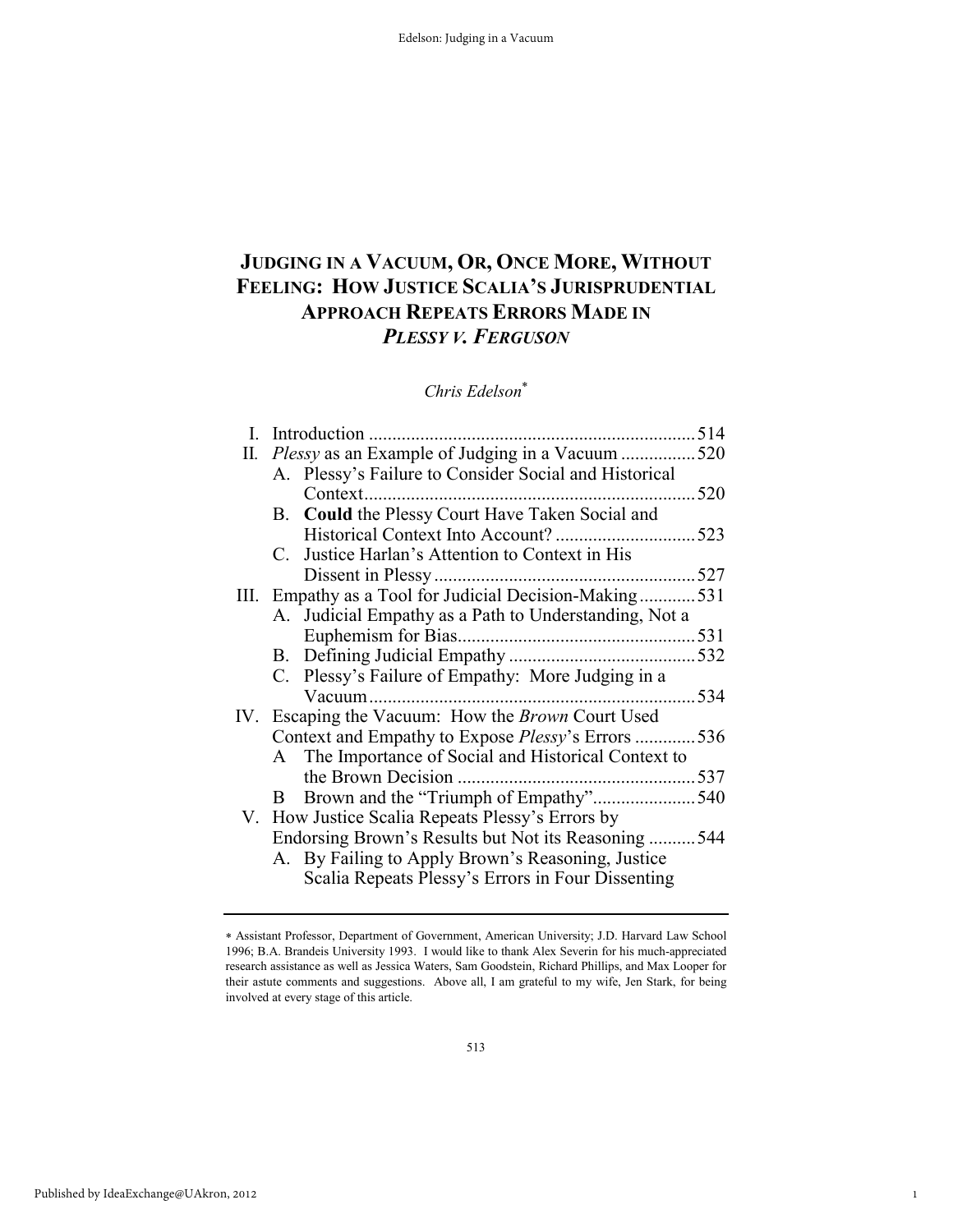| 514    | <b>AKRON LAW REVIEW</b> |  |  | [45:513] |  |
|--------|-------------------------|--|--|----------|--|
|        |                         |  |  |          |  |
| $\sim$ |                         |  |  | $-1$     |  |

#### I. INTRODUCTION

Most of us in twenty-first century America think of *Plessy v.*  Ferguson,<sup>1</sup> if we think of it at all, as a decision rightly buried deep in the dustbin of history.<sup>2</sup> That is hardly surprising—after all, *Plessy* was discredited by the *Brown v. Board of Education (I)*<sup>3</sup> decision in 1954, formally overruled two years later,<sup>4</sup> and now occupies a special place of dishonor in the historical record as a reminder that the nation's most prestigious legal institution endorsed a system of racial segregation for nearly a century after the Civil War and passage of the Fourteenth Amendment. *Brown*, which effectively repudiated *Plessy,* commands nearly universal respect from modern Americans, including Supreme Court Justices, while *Plessy*, is universally scorned.<sup>5</sup> Lynne Henderson was surely correct to conclude that *Brown*, which "revers[ed] *Plessy* in principle, if not in literal terms," can "hardly be questioned" by any modern American "as a symbol of human dignity, of law as agent for the good  $\ldots$ ."<sup>6</sup>

Ironically, although the *Plessy* decision has been discredited, rejected, and generally reviled, its spirit continues to animate Supreme Court opinions, in the sense that Justices on today's Court repeat

 <sup>1.</sup> Plessy v. Ferguson, 163 U.S. 537 (1896) [hereinafter *Plessy*].

 <sup>2.</sup> *See* David S. Bogen, *Why the Supreme Court Lied In* Plessy, 52 VILL. L. REV. 411, 411 (2007) ("*Plessy v. Ferguson* is high on the list of the most reviled decisions of the Supreme Court, mentioned in the same breath as *Dred Scott v. Sandford*.").

 <sup>3.</sup> Brown v. Bd. of Educ., 347 U.S. 483 (1954) [hereinafter *Brown*].

 <sup>4.</sup> Gayle v. Browder, 352 U.S. 903 (1956) (per curiam).

 <sup>5.</sup> An April 1994 Gallup Poll showed that "an overwhelming 87% of Americans said they approved of the [C]ourt's decision [in *Brown*]. Joseph Carrol, *Race and Education 50 Years After*  Brown v. Board of Education, GALLUP (May 14, 2004), http://www.gallup.com/poll/11686/raceeducation-years-after-brown-board-education.aspx. *See also* JACK M. BALKIN, WHAT BROWN V. BOARD OF EDUCATION SHOULD HAVE SAID 3-4 (2001) ("Brown has become a beloved legal and political icon . . . . It is the single most honored opinion in the Supreme Court's corpus."); James E. Fleming, *Rewriting* Brown*, Resurrecting* Plessy, 52 ST. LOUIS U. L.J. 1141, 1142 (2008) (noting "iconic status of *Brown*"); Lori A. Ringhand, *In Defense of Ideology: A Principled Approach to the Supreme Court Confirmation Process*, 18 WM. & MARY BILL RTS. J. 131, 151 (2009) ("*Brown* is now part of our constitutional consensus, and its use as a litmus test for confirmation is both expected and accepted."); Linda Hirshman, *Gay Marriage, the Old School Way*, SLATE (July 9, 2010), http://www.slate.com/id/2260039 (describing *Plessy* as *"*the universally discredited 1896 Supreme Court ruling that upheld segregation").

 <sup>6.</sup> Lynne N. Henderson, *Legality and Empathy*, 85 MICH. L. REV. 1574, 1593-94 (1987). As Henderson notes, it took some time for this consensus to develop—*Brown* was "immediately and repeatedly attacked by legal scholars and the legal and political communities." *Id.* at 1594.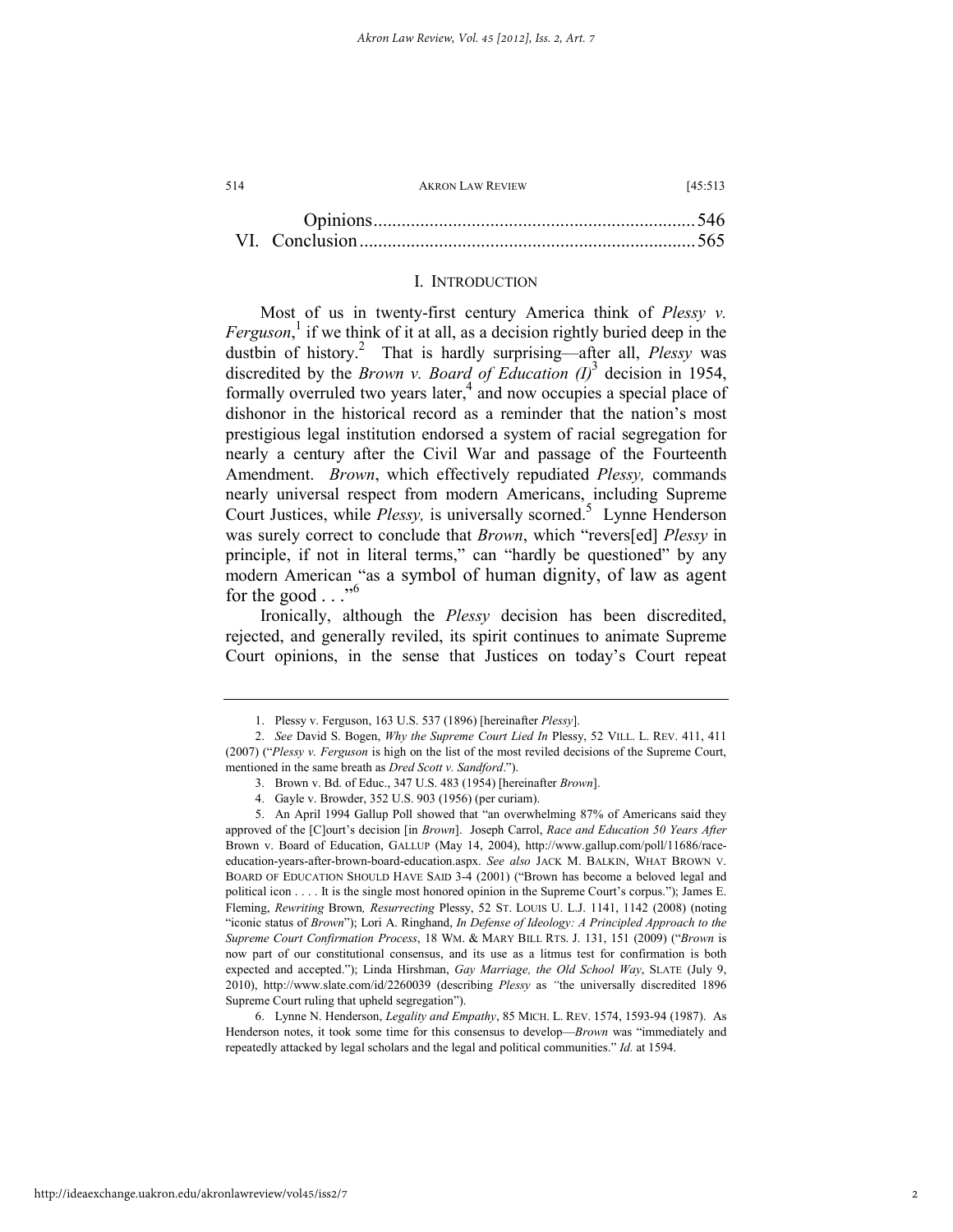*Plessy*'s jurisprudential errors. Goodwin Liu recently noted parallels between *Plessy* and Chief Justice John Roberts's plurality opinion in *Parents Involved in Community Schools v. Seattle School District No. 1*. 7 James Fleming argues that "[Justice Clarence] Thomas's concurrence in *Adarand* and dissent in *Grutter* reflect the *Plessy* worldview."<sup>8</sup> I argue in Part V of this article that Justice Antonin Scalia follows the *Plessy* approach in several of his dissenting opinions.

One of this article's goals is to explain these incongruencies—how can it be that each of these Justices believes he is true to the legacy of *Brown,* but is inadvertently adopting the reasoning used by the majority in *Plessy*? The key to resolving this paradox depends on identifying precisely how *Plessy* went wrong in its reasoning and how *Brown* corrected *Plessy*'s errors<sup>9</sup>—tasks this article takes on in Parts II, III, and IV.

I argue in Part II that *Plessy* failed to take into account social and historical context, the real world of race relations in 1896, and, in Part III, that the Court ignored Homer Plessy's direct request that the Justices use empathy to imagine themselves in his position as an African American living under Jim Crow.<sup>10</sup> As Goodwin Liu observes, part of *Plessy*'s failure involved "the radical formalism of constitutional interpretation in the face of contrary social facts."<sup>11</sup> Or, to enlist language from a Supreme Court decision handed down forty years after *Plessy* and involving different issues, the *Plessy* Court essentially "shut [its] eyes to the plainest facts of . . . life and deal[t] with the [issues before it] in an intellectual vacuum."<sup>12</sup>

 <sup>7.</sup> *See* Goodwin Liu, "*History Will Be Heard": An Appraisal of the Seattle/Louisville Decision*, 2 HARV. L. & POL'Y REV. 53, 63 (2008) ("[I]n refusing to confront the social meaning of segregation and its harm to black Americans, *Plessy* and the plurality opinion in [the 2007 *Parents Involved in Cmty. Sch. v. Seattle Sch. Dist. No. 1* case, 551 U.S. 701], are cut from the same jurisprudential cloth.")

 <sup>8.</sup> Fleming, *supra* note 5, at 1145. Justice Thomas, in turn, has suggested that his colleague, Justice Breyer, followed the *Plessy* approach in his dissent in *Parents Involved*. *See id*. at 1147 (quoting *Parents Involved*, 551 U.S. at 773 (Thomas, J., concurring)). As discussed *passim*, I believe that Fleming has it right and Justice Thomas has it wrong as to who is following *Plessy*.

 <sup>9.</sup> *See* BALKIN, *supra* note 5, at 50.

 <sup>10.</sup> *Cf.* Liu, *supra* note 7, at 53-54 (arguing the plurality opinion in *Parents Involved*, like the Court in *Plessy*, "strayed . . . from social reality," by failing to take history and social facts into account); *see also* James E. Robertson, "*Separate But Equal" In Prison:* Johnson v. California *and Common Sense Racism*, 96 J. CRIM. L. & CRIMINOLOGY 795, 838 (2006) (quoting *Plessy*'s brief in *Plessy* and arguing that Homer Plessy sought, but did not receive, empathy from each Supreme Court Justice).

 <sup>11.</sup> Liu, *supra* note 7, at 60.

 <sup>12.</sup> *See* NLRB v. Jones & Laughlin Steel Corp*.*, 301 U.S. 1, 41 (1937).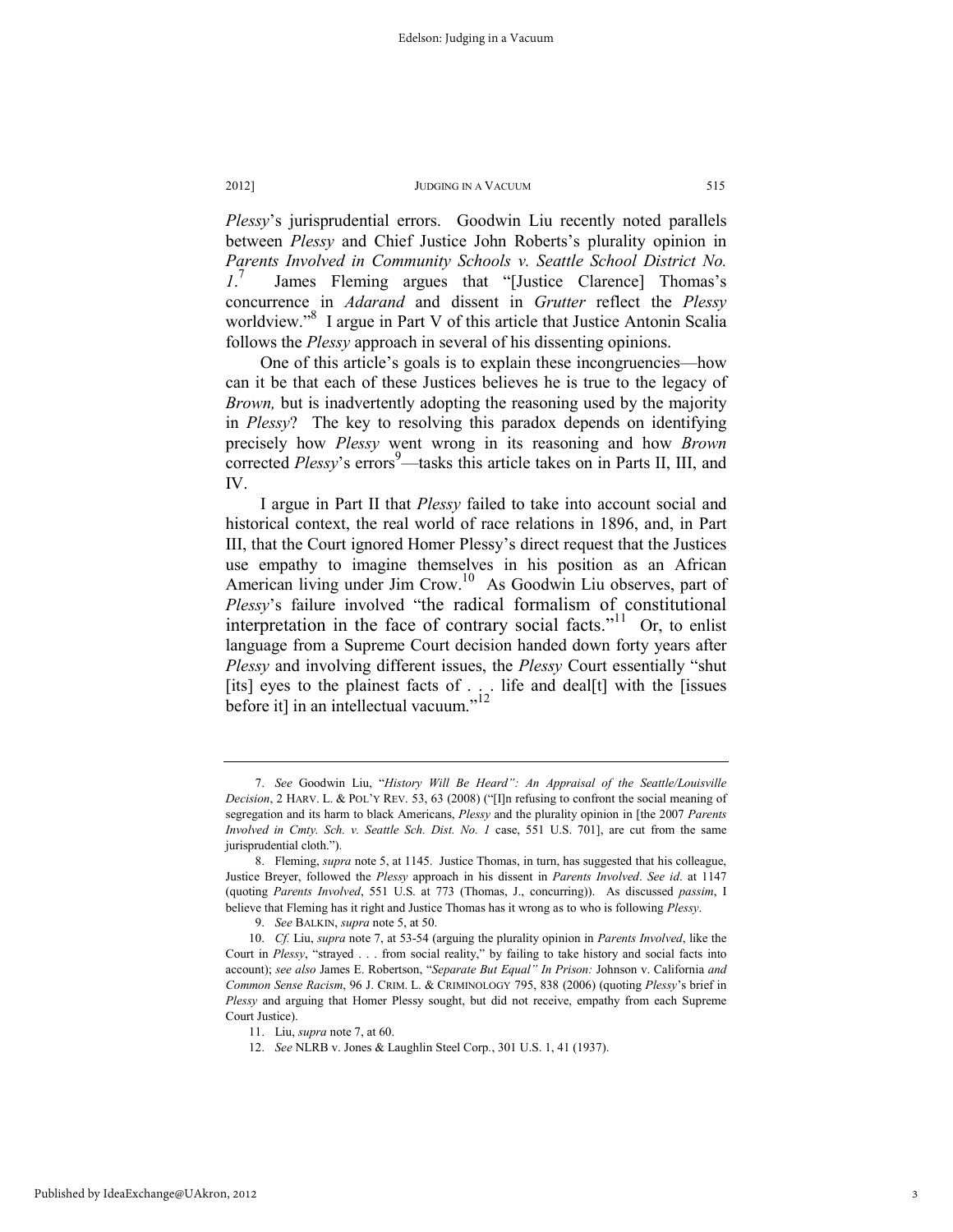*Brown*, on the other hand, represents the triumph of empathy and a careful appraisal of social and historical context, as discussed in Part IV.13 Where the *Plessy*14 majority ignored a plea for empathy and was unwilling or unable to consider the case in its full social and historical context, the *Brown*<sup>15</sup> Court listened, learned, and offered an effective rebuttal to *Plessy*'s reliance on abstractions. Where *Plessy* was unmoored from reality, *Brown* expressly grounded its reasoning in the world it and the parties lived in.<sup>16</sup> In other words, the reasoning in *Plessy* and *Brown* can be divided along the lines of context and empathy, with *Plessy* seen as a failed decision made in an intellectual vacuum, and *Brown* as the "triumph of empathy"<sup>17</sup> and the rejection of judicial decision-making in a vacuum.

This article focuses on Justice Scalia's tendency to replicate *Plessy*'s errors, but he is not the only Justice to reject social context and empathy as unsuitable considerations for constitutional decision-making. It is not hard to see why this is the case—daring to explore context and empathy in a Supreme Court opinion may seem like a detour into the squishy language of psychotherapy<sup>18</sup> or an indulgence in New Age frivolity. However, Justices, who dismiss the relevance of social context or mock the idea of empathy, run the risk of rejecting *Brown*'s reasoning and following *Plessy*'s. It is well worth remembering that *Brown* itself has been attacked—baselessly, in my view—for taking such detours.<sup>19</sup>

 <sup>13.</sup> *See* Henderson, *supra* note 6, at 1607-09; *see* Robertson, *supra* note 10, at 839 ("In *Brown*, Earl Warren honored Homer Plessy's empathic request"); Annie M. Smith, *Great Judicial Opinions versus Great Literature: Should the Two be Measured by the Same Criteria?*, 6 MCGEORGE L. REV. 757, 779 (2005) ("[T]he difference between *Plessy* and *Brown* lies in the *Plessy* Court's unwillingness to engage in empathy for the plaintiffs.").

 <sup>14.</sup> *See* Plessy v. Ferguson, 163 U.S. 537, 551 (1896).

 <sup>15.</sup> *See* Brown v. Bd. of Educ., 347 U.S. 483, 492-93 (1954).

 <sup>16.</sup> *Id*. ("We must look . . . to the effect of segregation itself on public education. In approaching this problem, we cannot turn the clock back to 1868, when the [Fourteenth] Amendment was adopted, or even to 1896, when *Plessy v. Ferguson* was written. We must consider public education in the light of its full development and its present place in American life throughout the Nation. Only in this way can it be determined if segregation in public schools deprives these plaintiffs of the equal protection of the laws.").

 <sup>17.</sup> *See* Henderson *supra* note 6, at 1608-09 (referring to *Brown* as a "triumph of empathy").

 <sup>18.</sup> For example, in *Lee v. Weisman*, which is discussed in greater detail at Part V.A.2 *infra*, Justice Scalia's dissenting opinion mocks the Court's citation to research in psychology as a "psycho-journey," and pooh-poohs a concurring Justice's quotation of Sigmund Freud, sniffing that he (Scalia) unlike, perhaps, his colleagues in the majority, has "made a career of reading the disciples of Blackstone rather than of Freud." Lee v. Weisman, 505 U.S. 577, 642-43 (1992) (Scalia, J., dissenting).

 <sup>19.</sup> *See* Henderson, *supra* note 6, at 1594 ("The [*Brown*] opinion, varying as it did from the established form, was immediately and repeatedly attacked by legal scholars and the legal and political communities. The favorite criticism was trashing the social scientific evidence that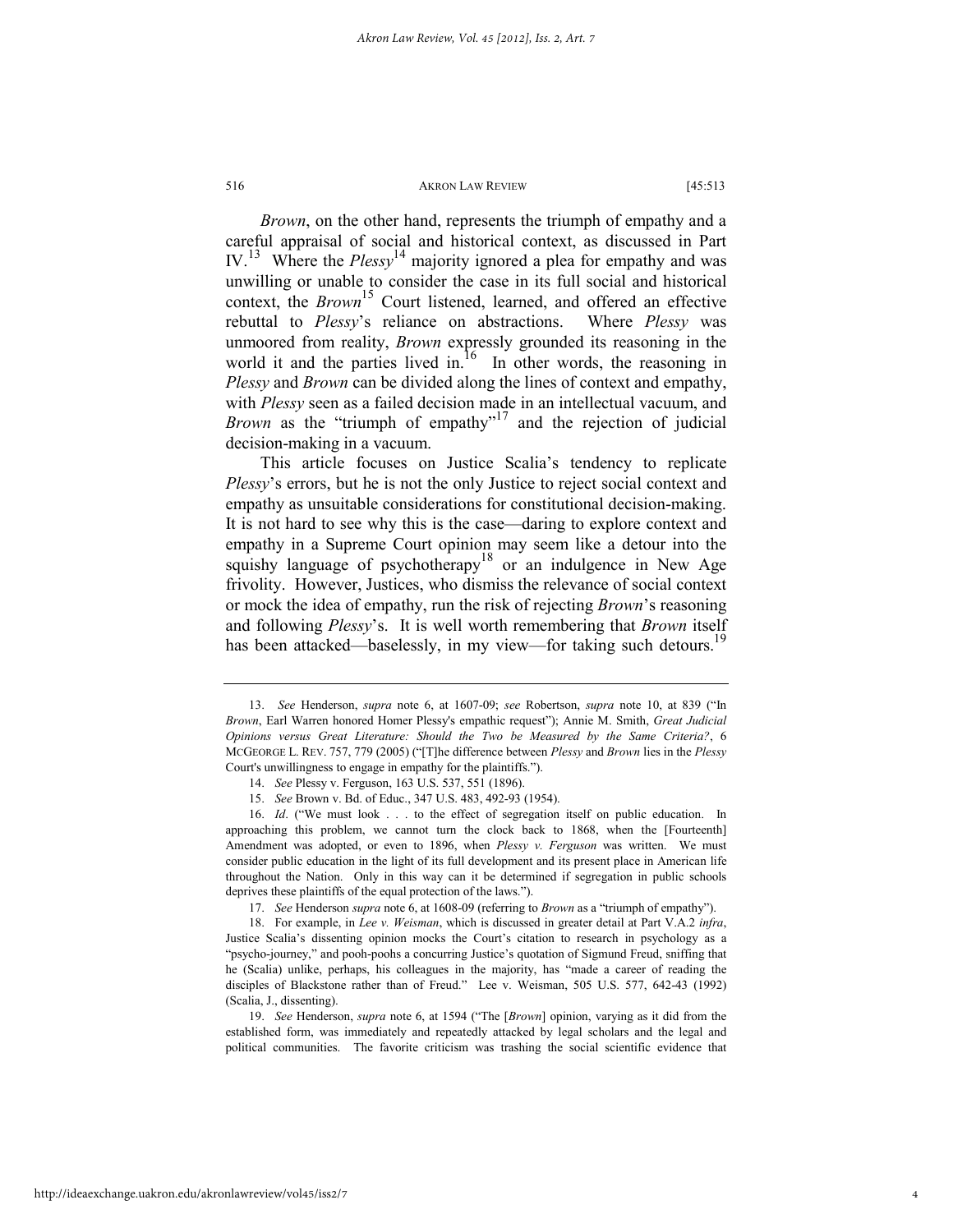For instance, Justice Thomas, before joining the Court, criticized *Brown* for relying on "sensitivity" and "the feeling of inferiority" rather than "justice and conformity to the Constitution."<sup>20</sup> Justice Thomas fails to recognize that the *Brown* Court's ability to engage in empathy was critical in rejecting *Plessy's* conclusion that, if African Americans experienced a feeling of inferiority as a result of de jure segregation, that was "their problem."<sup>21</sup>

The problem I address here is that, while every member of the current Court purports to reject *Plessy* and embrace *Brown* (or, at least *Brown*'s result),<sup>22</sup> not every member of the Court acknowledges the essential differences between the reasoning used in each case, including the specific reasons **why** *Brown* rejected *Plessy*. This is important as it helps explain how some modern Justices end up unintentionally repeating *Plessy*'s errors in new cases. As this article will discuss, Justice Scalia has written a number of opinions that follow *Plessy*'s approach and reprise its errors in different contexts. Specifically, as discussed in Part V, several of Justice Scalia's dissenting opinions in Equal Protection and Establishment Clause cases follow *Plessy* in two important ways: first, by operating in a kind of judicial vacuum that fails to take into account the "history and social facts"<sup>23</sup> needed to provide vital context for understanding controversies before the Court, and second, by rejecting, even deriding, the notion of judicial empathy (at least when it comes to empathy for a member of a minority group)<sup>24</sup>—a notion also rejected in *Plessy,* but embraced in *Brown*. 25

segregation stigmatized and harmed black children; there were also cries for "neutral principles" against "judicial legislation" and attacks on the opinion's departure from "established form.").

 <sup>20.</sup> *See* Fleming, *supra* note 5, at 1143 (quoting Clarence Thomas, *Toward a "Plain Reading" of the Constitution*—*The Declaration of Independence in Constitutional Interpretation*, 30 HOW. L.J. 983, 990 (1987)).

 <sup>21.</sup> *See* Fleming, *supra* note 5, at 1145.

 <sup>22.</sup> *See, e.g.*, Citizens United v. Fed. Election Comm'n, 130 S. Ct. 876, 920 (2010) (implying that *Plessy* was properly overturned: "[a]t the same time, *stare decisis* is neither an inexorable command . . . nor a mechanical formula of adherence to the latest decision . . . . If it were, segregation would be legal . . . ." *See* Plessy v. Ferguson, 163 U.S. 537 (1896), *overruled by* Brown v. Bd. of Educ., 347 U.S. 483 (1954) (internal quotations and citations omitted)).

 <sup>23.</sup> *Cf.* Liu, *supra* note 7, at 53-54 (observing how the plurality opinion in *Parents Involved*, like the Court in *Plessy*, "strayed . . . from social reality" by failing to take history and social facts into account).

 <sup>24.</sup> Justice Scalia's opinions often demonstrate the ability to empathize with people like him—straight Americans in *Romer* and *Lawrence*, observant Christians in *Lee v. Weisman*, men in *United States v. Virginia*. *See* Libby Adler, *The Gay Agenda*, 16 MICH. J. GENDER & L. 147, 151 n.8 (2009) (arguing that Justice Scalia's dissent in *Lawrence* demonstrates "apparent empathy" for Americans who do not want to interact with gay and lesbian people). As Lynne Henderson observes, "we are more likely to empathize with people similar to ourselves, and . . . such empathic understanding may be so automatic that it goes unnoticed: elites will empathize with the experience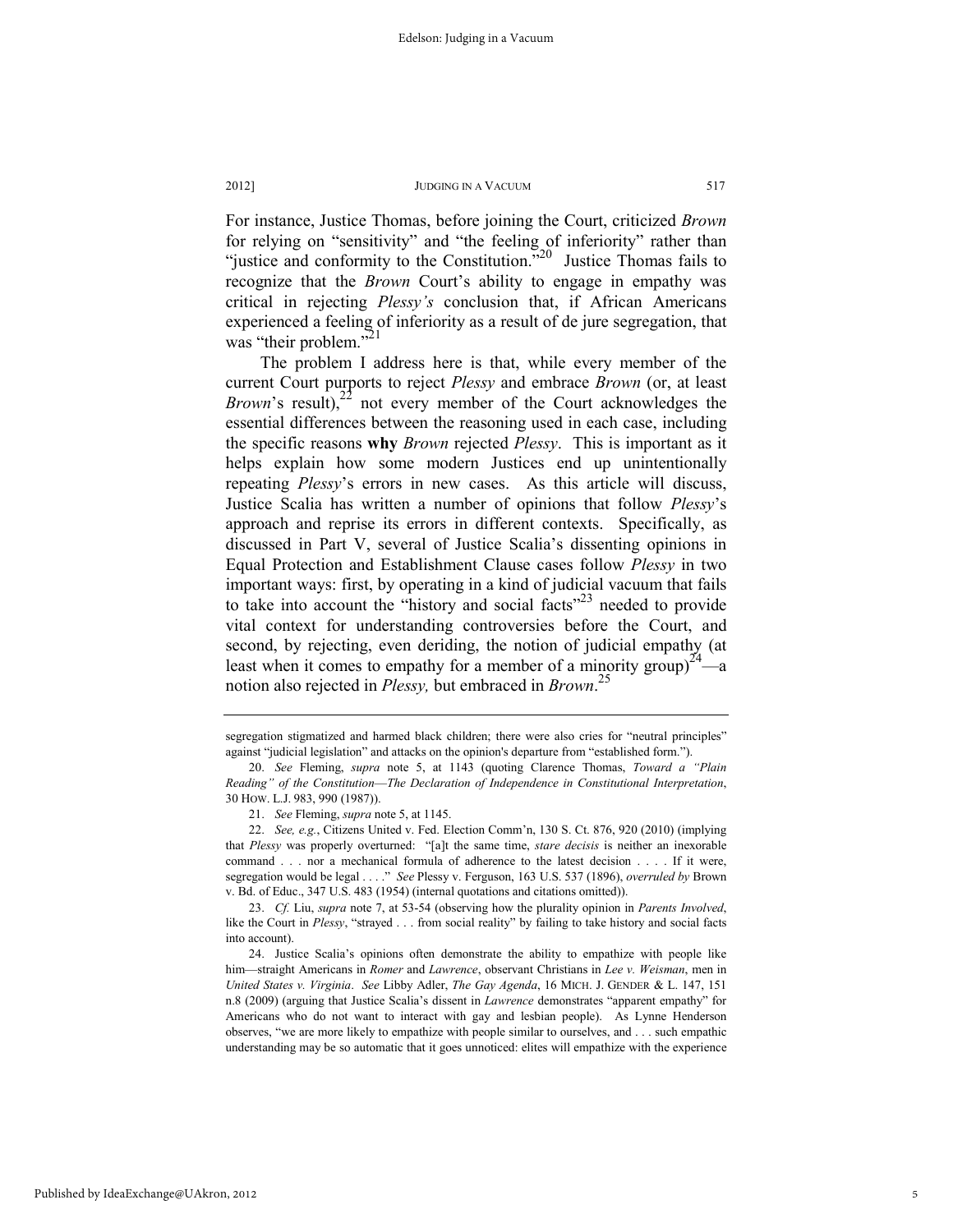In exploring the relevance of empathy and context to the *Plessy* and *Brown* decisions, as well as the question of whether Justice Scalia repeats the mistakes of *Plessy*, I hardly start from scratch. This article builds on and, I hope, adds to existing ideas and arguments set forth by other writers. For instance, as noted, Goodwin Liu has explored the ways in which *Plessy* can be seen as a decision made in a vacuum closed to social and historical context.<sup>26</sup> Dwight Greene has argued that Justice Scalia fails to consider "social context or historical antecedents" in cases involving allegations of race discrimination.<sup>27</sup> Lynne Henderson, Susan Bandes, James Robertson, and others have discussed the role of empathy in judicial decision-making (Henderson specifically discusses empathy in the *Brown* decision and Robertson addresses *Plessy*'s failure of empathy).<sup>28</sup> I am also not the first to suggest one of the current Justices is repeating *Plessy*'s errors. As James Fleming notes, there is a "phenomenon, evident in both liberal and conservative scholarship and opinions, of charging one's opponents with repeating the mistakes of *Plessy v. Ferguson*."<sup>29</sup> I hope to show why some of these charges are better grounded than others.

These writers, and others mentioned and quoted *passim*, have discussed various pieces of the arguments I set forth here—I owe them a debt of gratitude for providing me with the building blocks for my

of elites, men empathize with men, women with women, whites with whites." Henderson, *supra* note 6, at 1584. Henderson refers to this as "unreflective empathy." *Id*. I do not argue that unreflective empathy is illegitimate any more than the more difficult "[e]mpathy for those unlike oneself" is illegitimate. *Id*. However, what connects Justice Scalia's jurisprudence in the opinions discussed in this article with *Plessy* is the failure to empathize with the "other"—a task Henderson describes as "more work" but "certainly . . . not impossible . . . ." *Id*.

 <sup>25.</sup> *See* Henderson, *supra* note 6, at 1608-09 (referring to *Brown* as a "triumph of empathy").

 <sup>26.</sup> *See* Liu, *supra* note 7, *passim*.

 <sup>27.</sup> *See* Dwight L. Greene, *Justice Scalia and Tonto, Judicial Pluralistic Ignorance, and the Myth of Colorless Individualism in* Bostick v. Florida, 67 TUL. L. REV. 1979, 1981 (1993).

 <sup>28.</sup> Henderson, *supra* note 6; Susan Bandes, *Empathetic Judging and the Rule of Law*, 2009 CARDOZO L. REV. DE NOVO 133 (2009); Susan Bandes, *Empathy, Narrative, and Victim Impact Statements*, 63 U. CHI. L. REV. 361 (1996); Linda C. McClain, *Supreme Court Justices, Empathy, and Social Change: A Comment on Lani Guinier's Demosprudence Through Dissent*, 89 B.U. L. REV. 589 (2009); Robertson, *supra* note 10; Tobin A. Sparling, *Resurrecting the Argument for Judicial Empathy: Can a Dead Duck Be Successfully Repackaged for Sale to a Skeptical Public?*, 20 TEMP. POL. & CIV. RTS. L. REV. 1 (2010).

 <sup>29.</sup> Fleming, *supra* note 5, at 1141. Others have compared specific Justice Scalia opinions to *Plessy*. *See, e.g*., Wilson R. Huhn, *The Legacy of* Slaughterhouse*,* Bradwell*, and* Cruikshank *in Constitutional Interpretation*, 42 AKRON L. REV. 1051, 1066-68 (2009); Todd Brower, *"A Stranger to Its Laws": Homosexuality, Schemas and the Lessons and Limits of Reasoning by Analogy*, 38 SANTA CLARA L. REV. 65, 87 (1997); Kenneth Miller & David Niven, *Mixed Messages: The Supreme Court's Conflicting Decisions on Juries in Death Penalty Cases*, 5 CRIM. L. BRIEF 69, 94 (2009).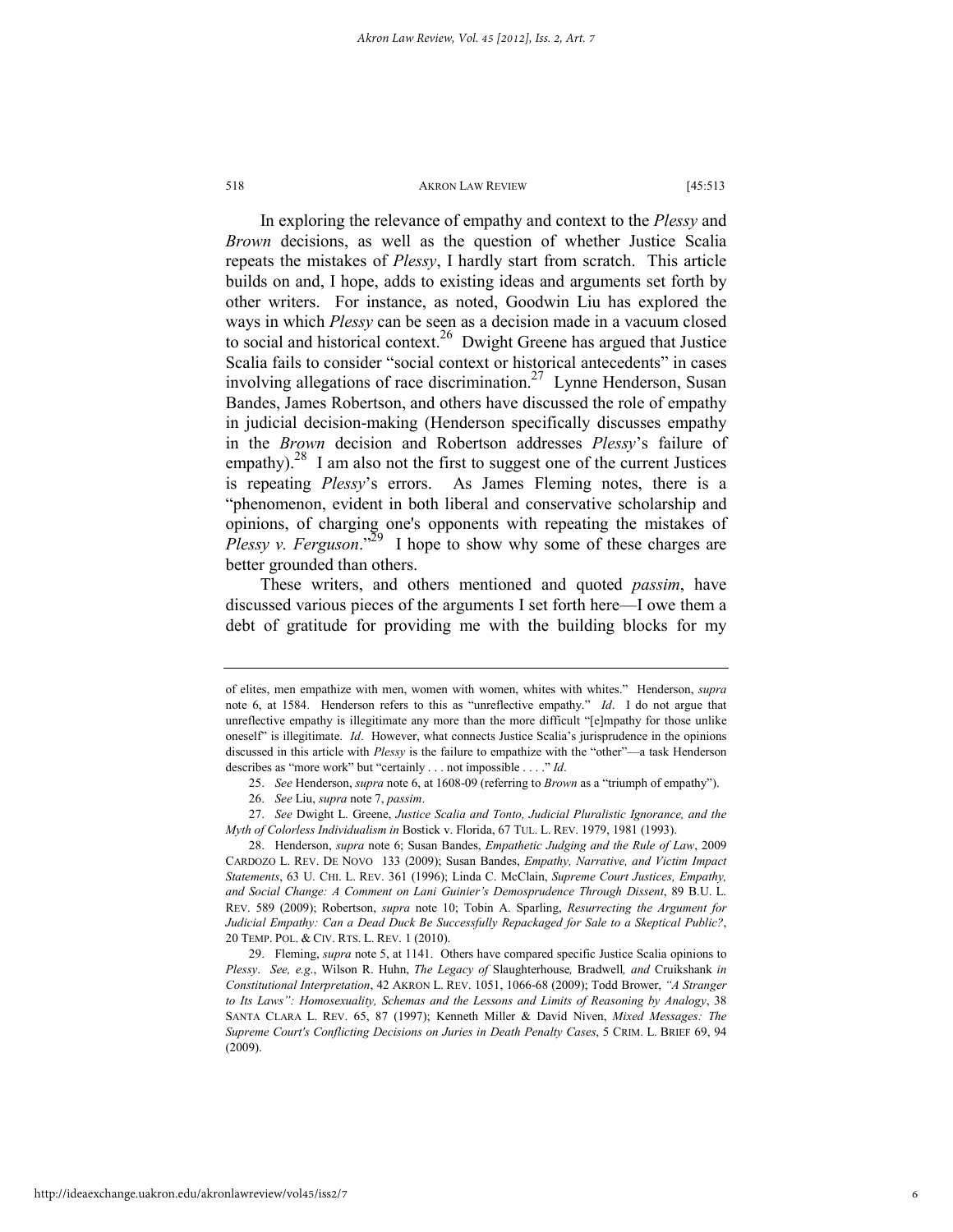project, and I hope that I am able to extend and expand upon their observations and insights. This article does something different by connecting and synthesizing these earlier expressed ideas into a new framework to argue that (a) *Brown* succeeded in correcting *Plessy*'s errors by relying on social and historical context and by engaging in empathy; and (b) judges who fail to recognize that this is the crucial distinction between *Plessy* and *Brown* run the risk of repeating *Plessy*'s errors, though surely unintentionally, in different areas of the law, as Justice Scalia does in the Equal Protection and Establishment Clause cases I discuss in Part V. The overarching goal is to offer an explanation of what it really means to follow *Brown* and to reject *Plessy*, and to consider what happens when Justices do the opposite.

When I argue that Justice Scalia repeats *Plessy*'s errors, I am not suggesting that he would like to return to the days of de jure segregation. As I noted at the outset, everyone agrees in general that *Plessy* got it wrong and *Brown* set things right. Everyone **wants** to be true to *Brown*'s legacy while rejecting *Plessy*'s—and accusations that an intellectual foe is repeating *Plessy*'s errors fly back and forth.<sup>30</sup> The problem, of course, is: how do we sort this out—who is right in the *Plessy* accusation business, and why does this matter?

The starting point, I argue, is understanding what specifically separates the reasoning in *Plessy* from *Brown*. As discussed below, Justices who, as in *Plessy*, decide cases in an intellectual vacuum will run the risk of repeating *Plessy*'s errors. Of course, that does not mean they are likely to sanction racially segregated passenger train cars—that would be an easy case for any Justice today and, in any event, such cases, thankfully, are no longer likely to arise. It can mean, however, that modern Justices reach conclusions in other contexts that are as out of step with reality as the decision in *Plessy* was. For instance, Justice Scalia recently reiterated $31$  his conclusion that the Fourteenth Amendment's Equal Protection Clause simply does not apply to discrimination based on sex or sexual orientation.<sup>32</sup> In reaching these conclusions, Justice Scalia argues that he is simply applying the original meaning of the Equal Protection Clause, deferring to tradition and the will of the people until democratic action provides new instructions.

 <sup>30.</sup> *See* Fleming, *supra* note 5, at 1141.

 <sup>31.</sup> He had previously suggested as much in *Romer v. Evans*, 517 U.S. 620, 636 (1996) (Scalia, J., dissenting) and *United States v. Virginia*, 518 U.S. 515, 566 (1996) (Scalia, J., dissenting).

 <sup>32.</sup> *See The Originalist*, CALIFORNIA LAWYER (Jan. 2011), http://www.callawyer.com/story.cfm?eid=913358&evid=1.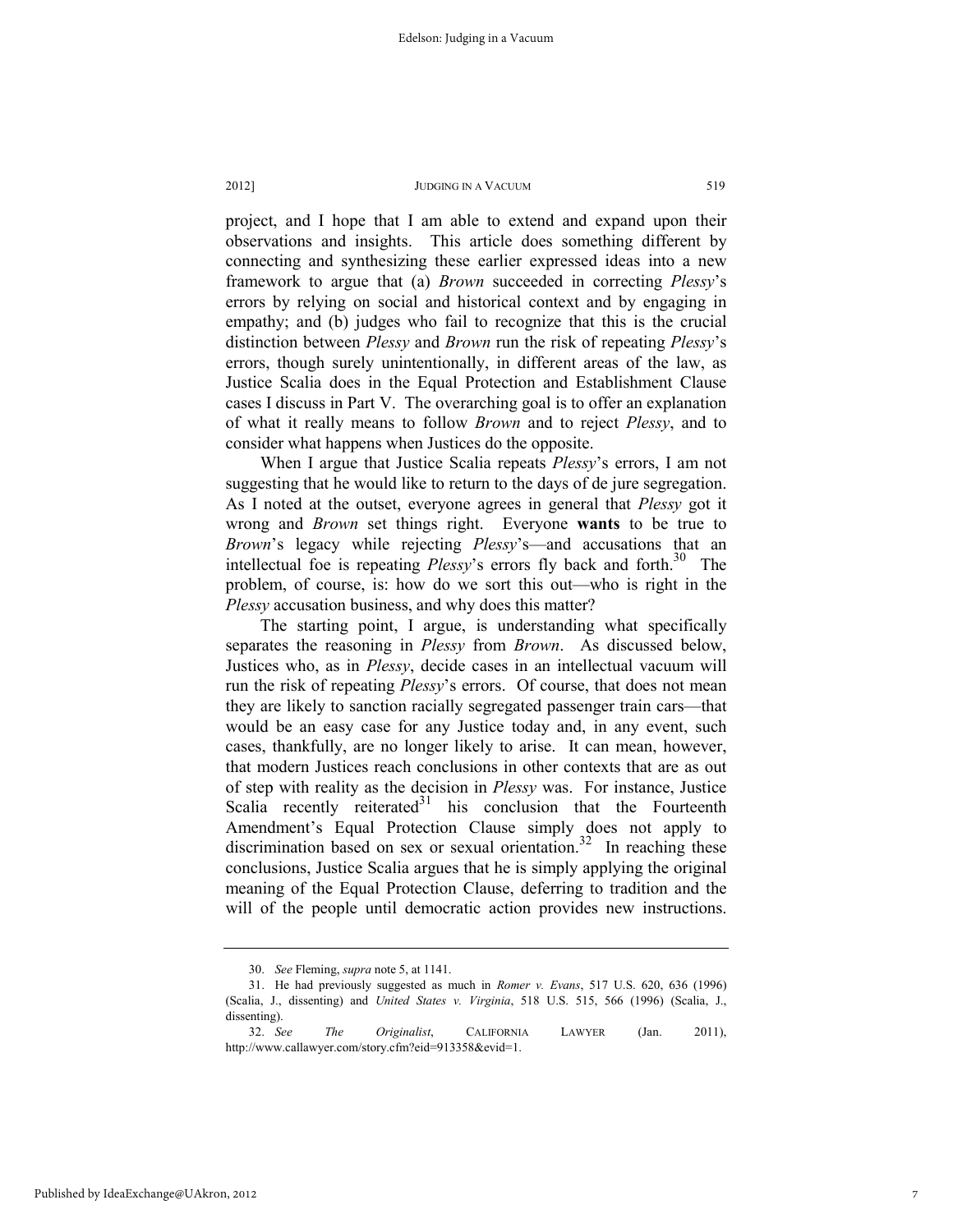This article argues that Justice Scalia's conclusions can be understood in a different way. Scalia's dissenting opinions in cases involving sex and sexual orientation discrimination under the Equal Protection Clause and in cases involving the Establishment Clause are the product of a failure to learn the fundamental lessons of *Plessy v. Ferguson* and *Brown v. Board of Education*.

The conclusions this article reaches have implications for future nominees to the Court, and for the questions that should be asked of them. If, as Lori Ringhand concludes, "*Brown* is now part of our constitutional consensus, and its use as a litmus test for confirmation is both expected and accepted $\left[\right]^{33}$  then it is important to know precisely what potential Justices mean when they praise the decision, and what standards they must follow in order to be true to their pledge to follow *Brown* and, ideally, to use it as a model for future decisions. Any nominee can praise *Brown* and reject *Plessy* in general terms. The important thing to know, if we want Justices who will not repeat *Plessy*'s errors in new contexts, is **why** they think *Brown* was right and Plessy was wrong.<sup>34</sup> This article aims at clarifying the differences between each decision and demonstrating how failure to appreciate these differences can lead a Justice to repeat *Plessy*'s errors.

### II. *PLESSY* AS AN EXAMPLE OF JUDGING IN A VACUUM

#### *A.* Plessy*'s Failure to Consider Social and Historical Context*

As Goodwin Liu recently observed, *Plessy* suffered from its "refus[al] to confront the social meaning of segregation and its harm to black Americans. . . .<sup>35</sup> In other words, the *Plessy* Court failed to take relevant social and historical context into account. Liu argues that the majority opinion in *Plessy* depends on an insular legal formalism<sup>36</sup> that shuts out the "history and social facts" needed to provide important

 <sup>33.</sup> Ringhand, *supra* note 5, at 151.

 <sup>34.</sup> *See* BALKIN, *supra* note 5, at 25 ("Nowadays, we no longer fight about whether [*Brown*] was correct. Instead we dispute its meaning and its effects.").

 <sup>35.</sup> Liu, *supra* note 7, at 63.

 <sup>36.</sup> Roberto Unger explains that "[a] system of rules is formal insofar as it allows its . . . interpreters to justify their decisions by reference to the rules themselves and to the presence or absence of facts stated by the rules . . . . Everything will depend on where one draws the line between the factors of decision that are intrinsic to the system, and therefore worthy of consideration, and those that are not." Lynne Henderson, *supra* note 6, at 1588 (quoting R. UNGER, LAW IN MODERN SOCIETY 204 (1976)). In other words, formalism can be used to define historical and social context or facts as simply irrelevant to legal inquiry, which proceeds in a vacuum, closed off from the reality people live in.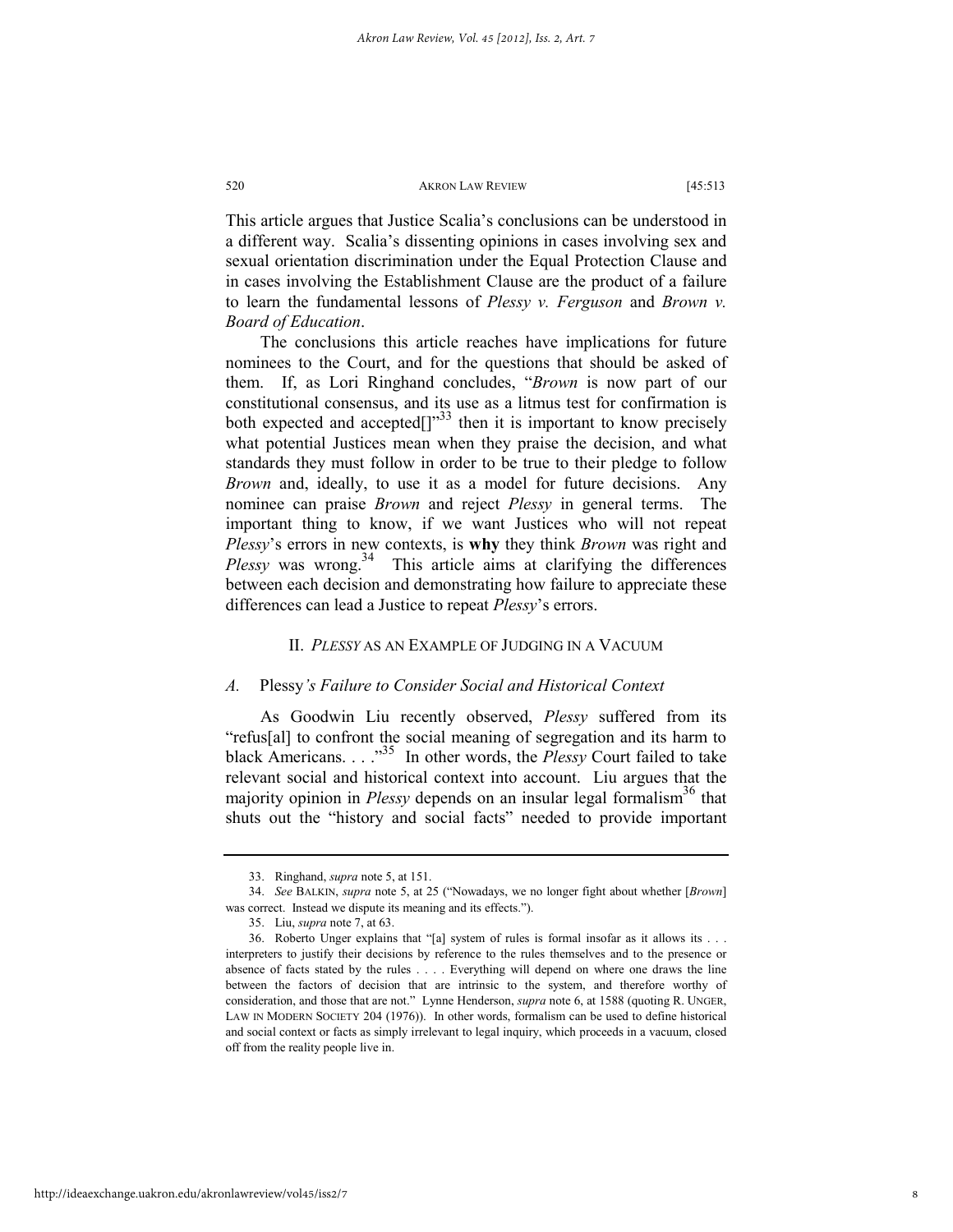context for Supreme Court decision-making.<sup>37</sup> As Liu warns, "our history teaches that legal formalism (eventually) loses its authority when it strays too far from social reality."<sup>38</sup> Supreme Court decisions do not suffer from acknowledging context and applying empathy. To the contrary, these are tools that, when used skillfully, help the Court reach decisions that correspond to the real world litigants and the general population inhabit.<sup>39</sup> When context is ignored, we run the risk of getting results like *Plessy*—decisions disconnected from reality that depend on abstractions in order to justify reasoning that does not describe the way laws and court decisions are experienced.

The *Plessy* decision suffers from a determined, successful effort to shut out the context that gave meaning to the social consequences of legally mandated segregation on railway cars in Louisiana in  $1896$ <sup>40</sup> The Court in *Plessy* proceeded as if racial segregation had no particular social meaning in the context of the case before it, observing that:

[w]e consider the underlying fallacy of the plaintiff's argument to consist in the **assumption** that the enforced separation of the two races stamps the colored race with a badge of inferiority. If this be so, it is not by reason of anything found in the act, but solely because the colored race chooses to put that construction upon it.

The Court further reasoned that:

[a] statute which implies **merely a legal distinction** between the white and colored races—a distinction which is founded in the color of the two races and which must always exist so long as white men are distinguished from the other race by color—has no tendency to destroy the legal equality of the two races, or reestablish a state of involuntary servitude. $4$ 

 <sup>37.</sup> *See* Liu, *supra* note 7, at 53-54.

 <sup>38.</sup> *Id*.

 <sup>39.</sup> As alluded to, *supra* at 3, the Court itself has expressly recognized the importance of context, for example in the *NLRB v. Jones & Laughlin Steel Corp.* decision, where the majority refused to "shut our eyes to the plainest facts of national life and to deal with the [relevant] question . . . in an intellectual vacuum." 301 U.S. 1, 41 (1937). Lynne Henderson explains the utility of empathy as a tool in judicial decision-making: "[w]hile there exists a tendency on the part of lawyers, judges, and—might I add—law professors, to deny a role to empathic responses in their approaches to legal problems, it is no hunch to claim that the better understanding we have of a situation at all levels, the better our decisionmaking [*sic*] is likely to be." Henderson, *supra* note 6,

at 1576.

 <sup>40.</sup> Plessy v. Ferguson, 163 U.S. 537, 540 (1896).

 <sup>41.</sup> *Id.* at 551 (emphasis added).

 <sup>42.</sup> *Id.* at 543 (emphasis added).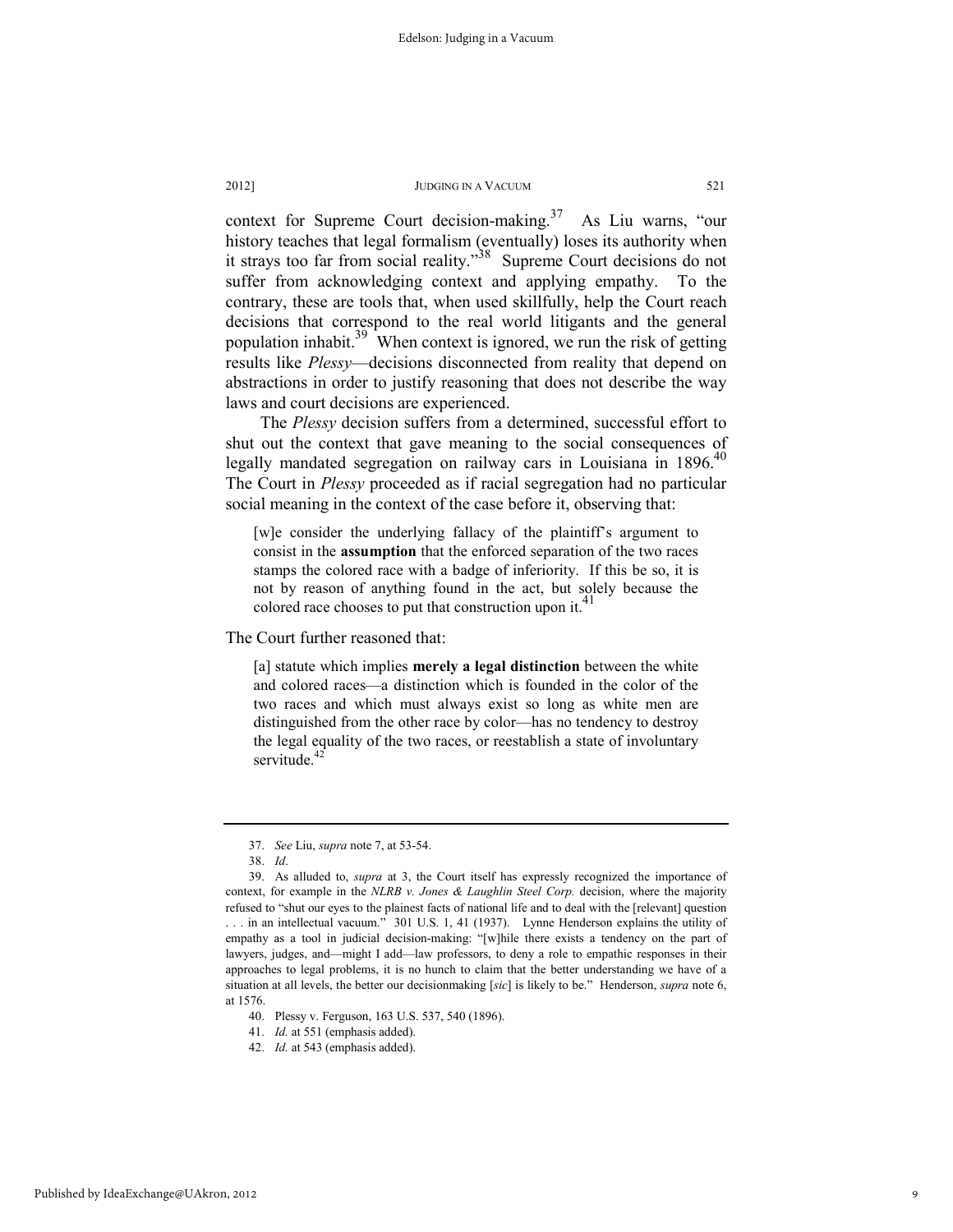In order for the *Plessy* Court to reach these conclusions, it had to ignore, as Liu gently puts it, "contrary social facts."<sup>43</sup> These facts included the reality of systematic discrimination, both de jure and *de facto*, against African Americans that persisted for decades after the Civil War. By ignoring these facts, *Plessy* became the product of a decision-making process operating in a kind of "intellectual vacuum."<sup>44</sup> In *Plessy*, it is almost as if the Justices were visitors from another planet who, confronting legally required racial segregation on railway cars in Louisiana in 1896, blithely concluded such segregation did not necessarily signify that one race was officially deemed superior to another.

A visitor from another planet might well have reached this initial conclusion, knowing nothing of the long history of slavery and race discrimination in the United States and not understanding why an African American living in Louisiana in 1896 (who might well be a former slave) would reasonably perceive "enforced separation of the two races<sup>"45</sup> in the context of this history. Justices on the *Plessy* Court, being residents of the United States, Planet Earth, and having full access to the relevant history and surely their own personal understanding of what race meant in the United States at the time, could have reached a fuller, more accurate conclusion had they moved outside the confines of their contextual vacuum.<sup>46</sup> In fact, it is tempting to conclude that it must have been at least as difficult in 1896 as it was in the 1950s to "keep a straight face" when "solemnly told that segregation is not intended to harm the segregated race, or to stamp it with the mark of inferiority. $147$ 

Before taking this historical leap, it is worth considering the personal limitations of Justices on the *Plessy* Court—the ways in which white Americans, including the Justices, thought about race at the time.<sup>48</sup> I ultimately conclude that, even though these Justices had specific and limiting views regarding race, they had the ability to perceive enough of the relevant context to reach a different conclusion (as evidenced by Justice Harlan's dissenting opinion).<sup>49</sup> However, even

 <sup>43.</sup> Liu, *supra* note 7, at 60.

 <sup>44.</sup> *Cf.* NLRB v. Jones & Laughlin Steel Corp. 301 U.S. 1, 41 (1937) (refusing to decide case in an "intellectual vacuum" with eyes closed to "the plainest facts of our national life").

 <sup>45.</sup> *Plessy*, 163 U.S. at 548.

 <sup>46.</sup> In fact, one Justice, Harlan, did, as discussed at Part II.C, *infra*.

 <sup>47.</sup> Charles L. Black, Jr., *The Lawfulness of the Segregation Decisions*, 69 Yale L.J. 421, 425 (1960).

 <sup>48.</sup> *See* CHARLES A. LOFGREN, THE PLESSY CASE: A LEGAL-HISTORICAL INTERPRETATION 93 (1987).

 <sup>49.</sup> *See Plessy*, 163 U.S. at 552.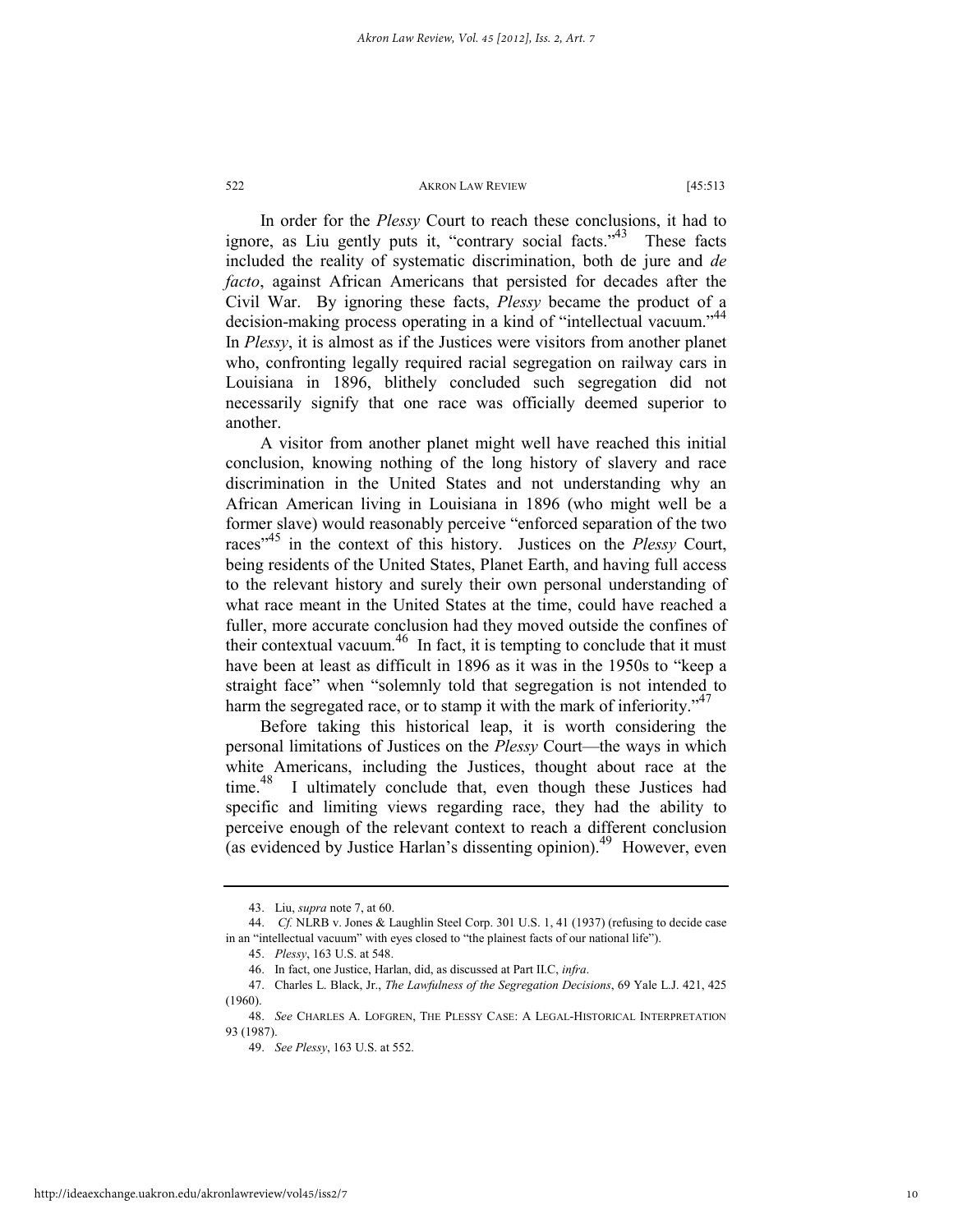if I am wrong about this, it does not change the underlying analysis. If the ultimate goal is to understand how twenty-first century judges can avoid *Plessy*'s errors, whether Justices in 1896 were unwilling or simply incapable of taking context into account is beside the point. The lesson we can take away is that it is important to use context and empathy as tools that may allow Justices to see beyond the limiting framework of specific personal experiences and assumptions. $50$  Empathy may be especially useful for Justices who, like the rest of us, have difficulty transcending personal limitations in appreciating context relevant to the times in which we live. The next section considers the context in which Justices on the *Plessy* Court operated.

# *B. Could the Plessy Court Have Taken Social and Historical Context Into Account?*

It is certainly easy, from a vantage point in the early twenty-first century, to piously denounce the shortcomings of the *Plessy* decision and an article criticizing the Supreme Court's failure to take social and historical context into account would be guilty of hypocrisy if it suffered from the same failure itself. It's well worth considering whether a twenty-first century observer recognizes "obvious" social facts that Justices on the *Plessy* Court simply couldn't have understood or appreciated.

Retired Justice David Souter argues that the *Plessy* decision itself must be considered in historical context, that "the members of the Court in *Plessy* remembered the day when human slavery was the law in much of the land. To that generation, the formal equality  $[sic]$ <sup>51</sup> of an identical railroad car meant progress."<sup>52</sup> Charles Lofgren agrees that "popular and scientific opinion provided broad grounds for [the *Plessy* Court] [to] conclud[e] that racial separation was 'reasonable' in the sense of arguably conducing to maintenance of public health, welfare, and

 <sup>50.</sup> Although Nick Carraway, narrator in THE GREAT GATSBY, asserted that "life is much more successfully looked at from a single window," judges (and all of us) can gain perspective from considering different ways of seeing the world. *See* F. SCOTT FITZGERALD, THE GREAT GATSBY 9 (Scribner Hardback Fiction 1925).

 <sup>51.</sup> The railroad cars at issue in *Plessy* were not actually formally equal. *See* Blair L.M. Kelley, *Right to Ride: African American Citizenship and Protest in the Era of Plessy v. Ferguson,* 41 AFR. AM. REV. 347, 350 (2007) ("While [*Plessy* implicitly] endorsed "separate but equal," in reality, conditions for black passengers, particularly on southern trains, were usually separate but never equal.").

 <sup>52.</sup> Justice David H. Souter, *Harvard University's 359th Commencement Address*, 124 HARV. L. REV. 429, 434-35 (2010).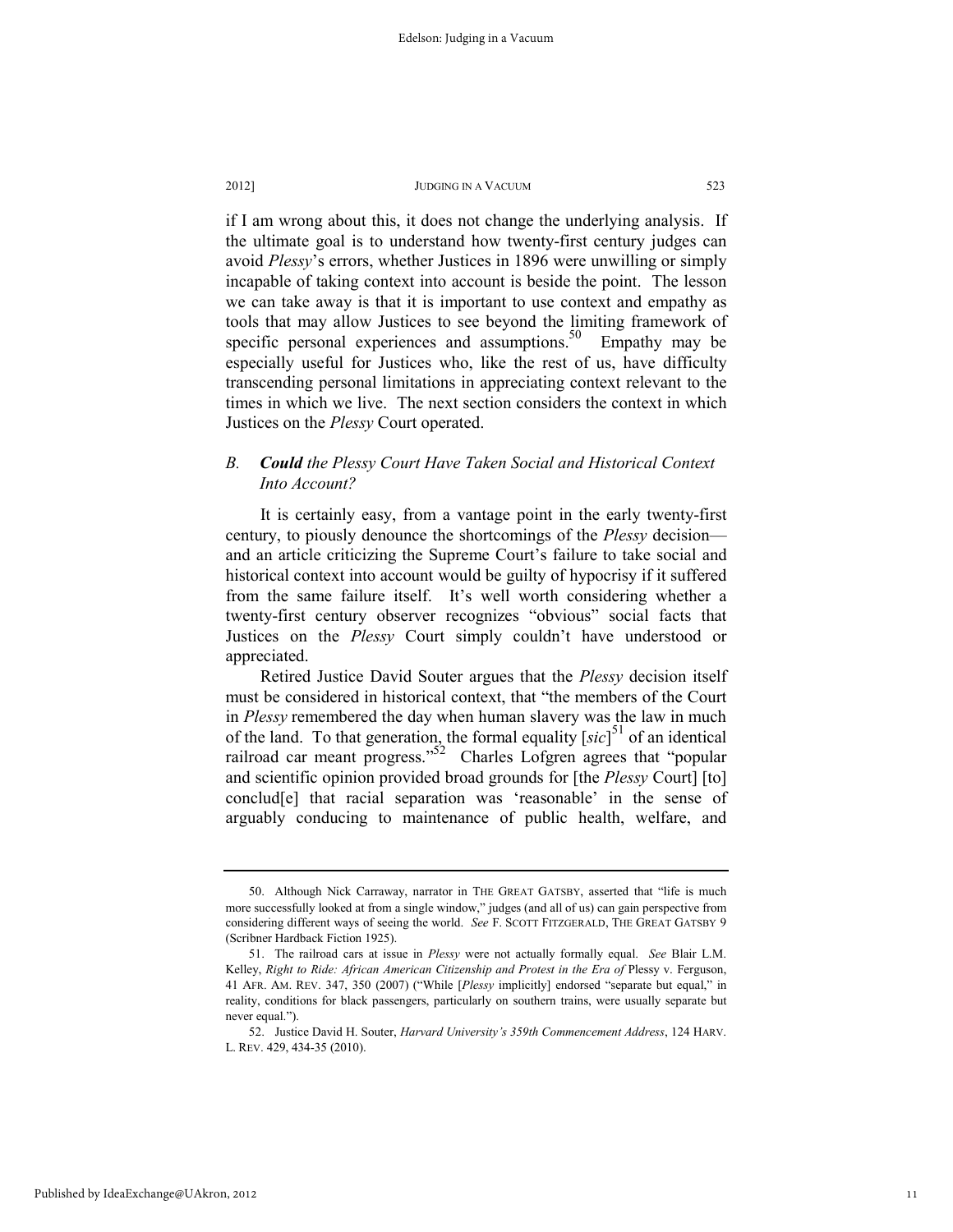morals."<sup>53</sup> Evidence indicates that prevailing public opinion (among white Americans) "broadly accept[ed]" the "ideas of black intellectual and moral infirmity"—ideas that were given intellectual respectability by social scientists in the  $1890s$ .<sup>54</sup> It was generally accepted among white Americans that African Americans were an inferior race, "race mixing" was undesirable, and an integrated society was "impossible in practical terms."<sup>55</sup> Racist attitudes were in no way limited to the South. Massachusetts clergyman Henry M. Field (brother of Justice Stephen Field,<sup>56</sup> who voted with the majority in *Plessy*<sup>57</sup>) asserted that "the whole [black] race has remained on one dead level of mediocrity."<sup>58</sup> White Americans broadly embraced a view of African Americans that was based on virulent stereotypes of "inborn pathologies."<sup>59</sup> Against this backdrop of racist assumptions, prejudices, and stereotypes, segregation was seen as "guarantee[ing] the integrity of each race" and warranted by "the Negro's well-established infirmities."<sup>60</sup>

In this sense, the Plessy Court **did** take context into account—but it was a limited kind of context, based partly on what Lofgren calls "scientific racism."<sup>61</sup> The Court's opinion rests in part on the assumption that "racial instincts exist, and they, like physical distinctions themselves, are sufficiently rooted in man's nature as to be impervious to alteration through legal schemes."62 The Plessy Court did not specifically cite social science findings, but its reference to fundamental "distinction[s]" between the white and black races, and its conclusion that "[l]egislation is powerless to eradicate racial instincts, or to abolish distinctions based on physical differences" each reflect a specific, and limited, attention to social context.<sup>63</sup> The Court assumed that there was only one way to understand and experience legally enforced racial segregation—or only one reasonable way, at any rate. It was eminently reasonable for the Louisiana legislature to "act with reference to the established usages, customs, and traditions of the

 <sup>53.</sup> LOFGREN, *supra* note 48, at 114-15.

 <sup>54.</sup> *Id.* at 94, 103-10.

 <sup>55.</sup> *Id.* at 114-15 (citing GEORGE M. FREDERICKSON, THE BLACK IMAGE IN THE WHITE MIND: THE DEBATE ON AFRO-AMERICAN CHARACTER AND DESTINY (1971) and JOHN S. HALLER, JR., OUTCASTS FROM EVOLUTION: SCIENTIFIC ATTITUDES OF RACIAL INFERIORITY, 1859-1900 (1971)). 56. *Id.* at 95.

 <sup>57.</sup> *See* Plessy v. Ferguson, 163 U.S. 537, 564 (1896).

 <sup>58.</sup> LOFGREN, *supra* note 48, at 95.

 <sup>59.</sup> *Id.* at 114.

 <sup>60.</sup> *Id.* at 97, 108.

 <sup>61.</sup> *Id.* at 99-111.

 <sup>62.</sup> *Id.* at 179.

 <sup>63.</sup> *See* Plessy v. Ferguson, 163 U.S. 537, 544, 551 (1896).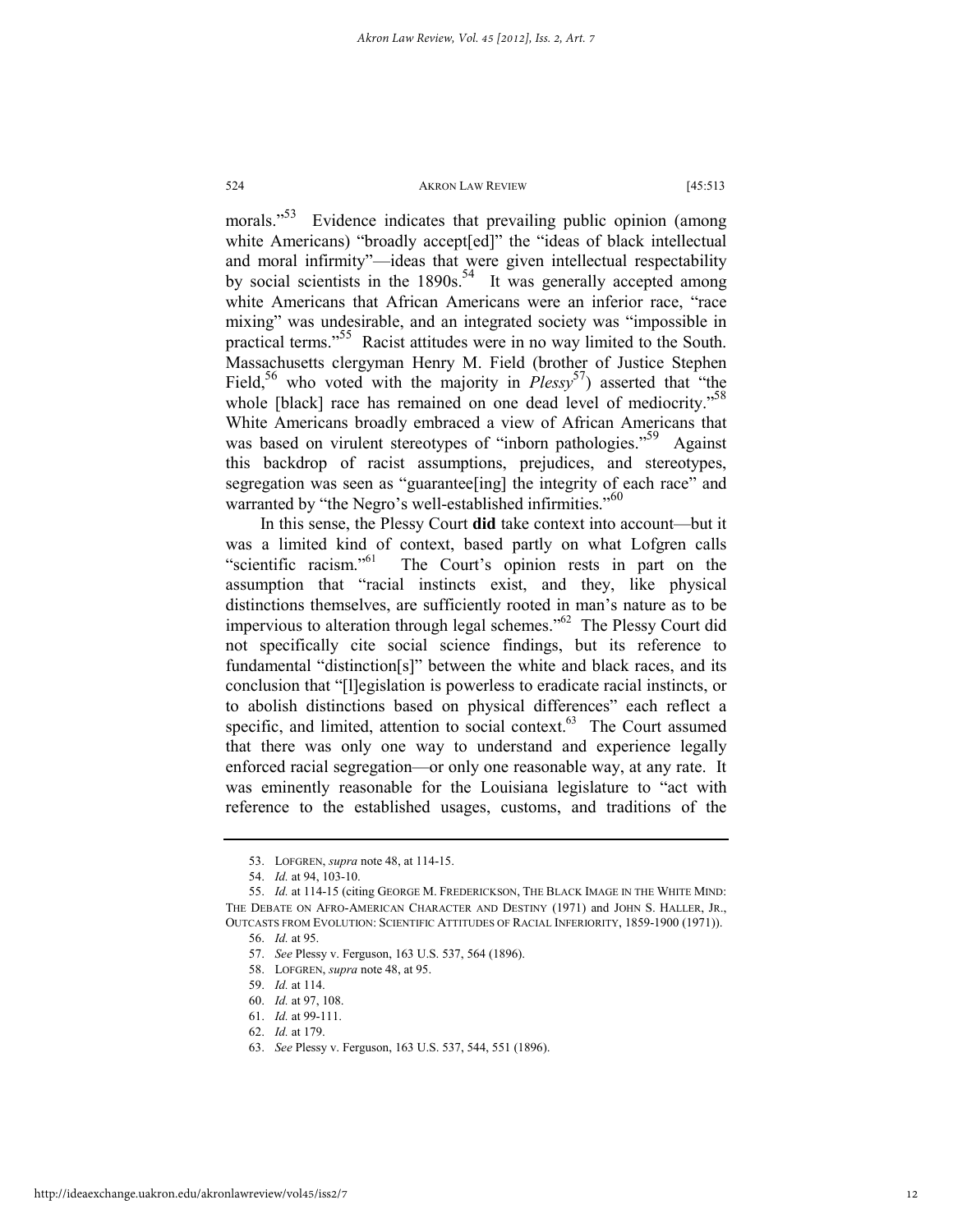people, and with a view to the promotion of their comfort and the preservation of the public peace and good order[]," and it was simply irrational for Homer Plessy to "assum[e] that the enforced separation of the two races stamps the colored race with a badge of inferiority."<sup>64</sup>

What is missing from the Court's analysis—or, more to the point, what assumptions are woven into the Court's analysis? When the Court referred to the "customs and traditions of **the people**,"<sup>65</sup> it was, in fact, referring only to a limited subset of the people—a majority, to be sure, but not everyone.<sup>66</sup> The Court was proceeding from an assumption either that "the people" means only the majority of the people—those people most similar to the Justices themselves—and/or that certain members of society simply didn't figure into the equation when the legislature was considering public opinion and personal "comfort" (surely the Louisiana law was not designed to ensure **everyone's** comfort). $67$  The Court also assumed that there are fixed differences between the races, differences that no law can overcome. This assumption was supported by popular opinion and most social scientists in the late nineteenth century, but it was not undisputed. $68$  Even before the Civil War, Frederick Douglass presented scholarly argument to counter claims of fundamental racial differences and black inferiority.<sup>69</sup> Though Douglass died the year before *Plessy* was decided, he pointed a way for the Court to appreciate the Constitution's potential to reject segregation. $\frac{70}{2}$ 

 68. *See* LOFGREN, *supra* note 48, at 99-115; *see also* Paul Finkelman, *Civil Rights in Historical Context: In Defense of* Brown, 118 HARV. L. REV. 973, 979 (2005) ("The notion of a monolithically racist white society [at the end of the nineteenth century] is wrong.").

 <sup>64.</sup> *See id.* at 550-51.

 <sup>65.</sup> *See id.* at 550 (emphasis added).

 <sup>66.</sup> It is important to note that some African Americans also publicly endorsed segregation, but they typically did so for strategic reasons. *See* LOFGREN, *supra* note 48, at 111-14.

 <sup>67.</sup> *See* Bandes, *supra* note 28 ("Judges often face litigants from backgrounds with which they are familiar and comfortable. Their perspective-taking on behalf of such litigants is so natural it is unlikely to be coded as empathy at all. We tend to reserve the term for the more difficult feat of understanding the perspectives of those from very different backgrounds. Those who spend their days surrounded by people with shared backgrounds, assumptions and perspectives may mistake their own perspective for the universal. This mistake is an occupational hazard for judges, who are encouraged by the trappings of their role to speak in a universal voice and to regard themselves as taking the view from nowhere.").

 <sup>69.</sup> *See* LOFGREN, *supra* note 48, at 111.

 <sup>70.</sup> In an 1894 speech, Douglass argued that the problem of racism, with a focus on racial violence and lynching, could be solved "by simply no longer violating the amendments of the Constitution of the United States, and no longer evading the claims of justice." Frederick Douglass, Address Before the Metropolitan African Methodist Episcopal Church (Jan. 9, 1894), *available at*  http://antislavery.eserver.org/legacies/the-lessons-of-the-hour/the-lessons-of-the-hour-xhtml.html.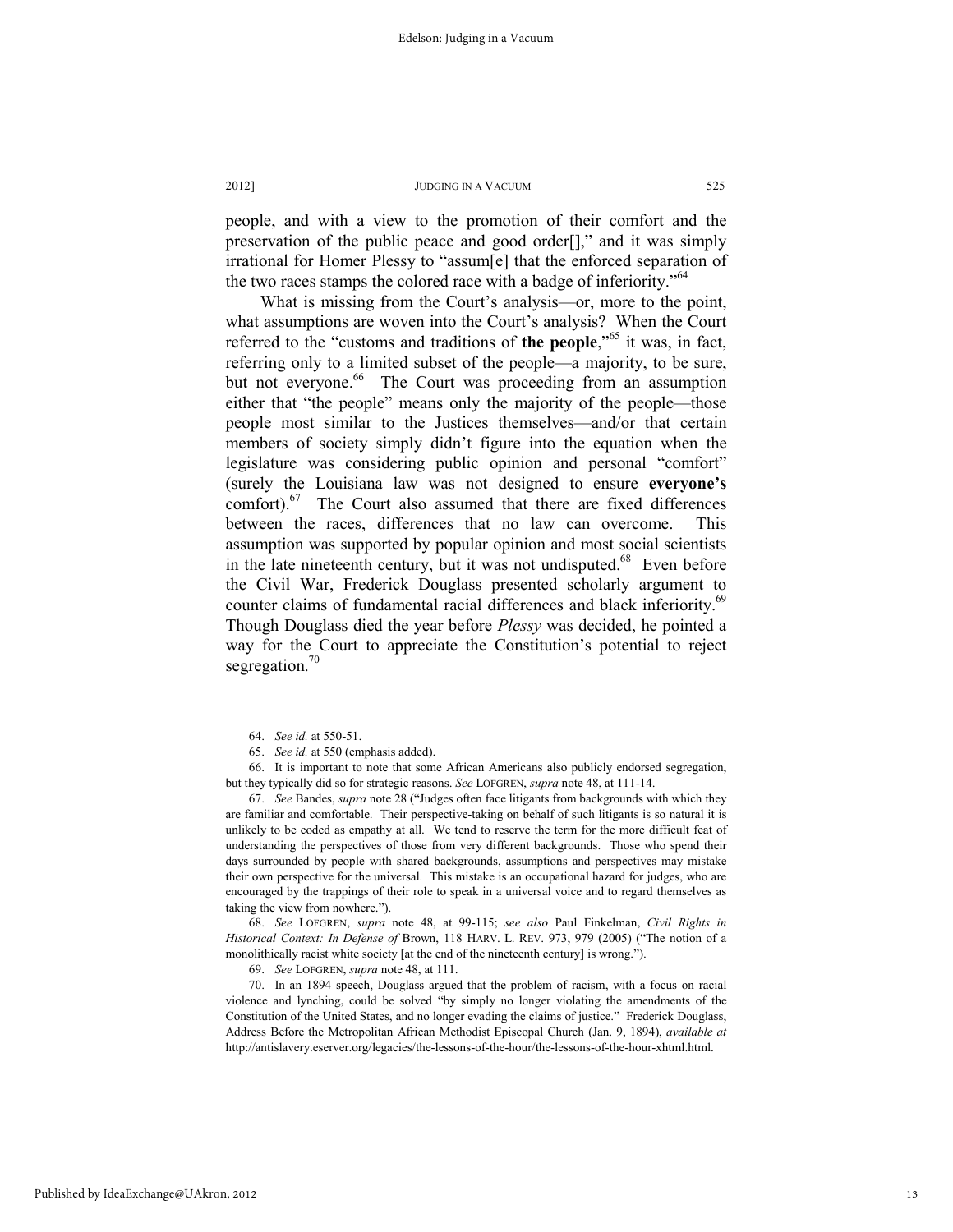Would it have been asking too much for Justices on the *Plessy* Court to see past collectively shared white assumptions about race? Were these Justices simply products of their time, just as we are, incapable of seeing outside the social and cultural "water" they swam  $in^{\gamma_1}$  It is fair to say that appreciating context outside of one's personal experience or world view is especially difficult—that is, in fact, one of the central reasons why I will argue that empathy is an especially useful tool for judges.72 It is also fair to say that, even if Justices on the *Plessy* Court had looked to social scientists to provide them with perspective, they would have mainly (though not exclusively) found reinforcement for the conclusion that racial segregation was reasonable, even desirable.<sup>73</sup> However, none of this necessarily means that it is impossible for Justices to appreciate social or historical context, though it may provide a useful cautionary note about the advisability of  $\alpha$  accepting social science evidence at face value.<sup>74</sup> As Susan Bandes observes, Justices who fail to take relevant facts into account may have "simply failed to seek out accurate information."<sup>75</sup> Justices voting with the majority in *Plessy* could have looked elsewhere for information about how African Americans experience the world—in fact, Homer Plessy invited the Justices to do exactly that, by attempting to imagine the world from his perspective.<sup>76</sup>

Even assuming that it **was** impossible for the *Plessy* Justices to do this work does not mean modern Justices are similarly trapped by their own personal or cultural limitations. It does suggest that Justices who want to avoid *Plessy*'s mistakes would be well-served by seeking alternative ways of understanding the cases that come before them ways that allow them to see beyond their assumptions and biases. One way, to quote Bandes again, is for Justices to recognize that they have "various means at their disposal for examining their assumptions about

 <sup>71.</sup> *See* Marcia Reynolds, *The Water We Swim In: A New Look at Cognitive Evolution*, 4(2) IJCO 45 (2006) ("Just as fish do not see the water they swim in, it is rare for us to glimpse the context that influences our choices and decisions."), http://pcpionline.com/~files/Authors/IJCO2006424556Reynoldsfinau.pdf.

 <sup>72.</sup> *See infra* Part III.

 <sup>73.</sup> *See* LOFGREN, *supra* note 48, at 229 n.3 (citing support for the conclusion that "the social science used in *Plessy* [while] "questionable" and "dubious" . . . reflected dominant views of the period").

 <sup>74.</sup> *Cf.* Harry Hutchison, *Waging War on the "Unfit"? From Plessy v Ferguson to New Deal Labor Law*, 7 STAN. J. C.R. & C.L.1, 5 (2011) ("The appropriate lesson America should learn from the struggle to impose involuntary sterilization on human subjects is that the nation should be reluctant to swiftly implement the results of scientific research in human society.").

 <sup>75.</sup> Bandes, *supra* note 28, at 145.

 <sup>76.</sup> *See* Robertson, *supra* note 10, at 838.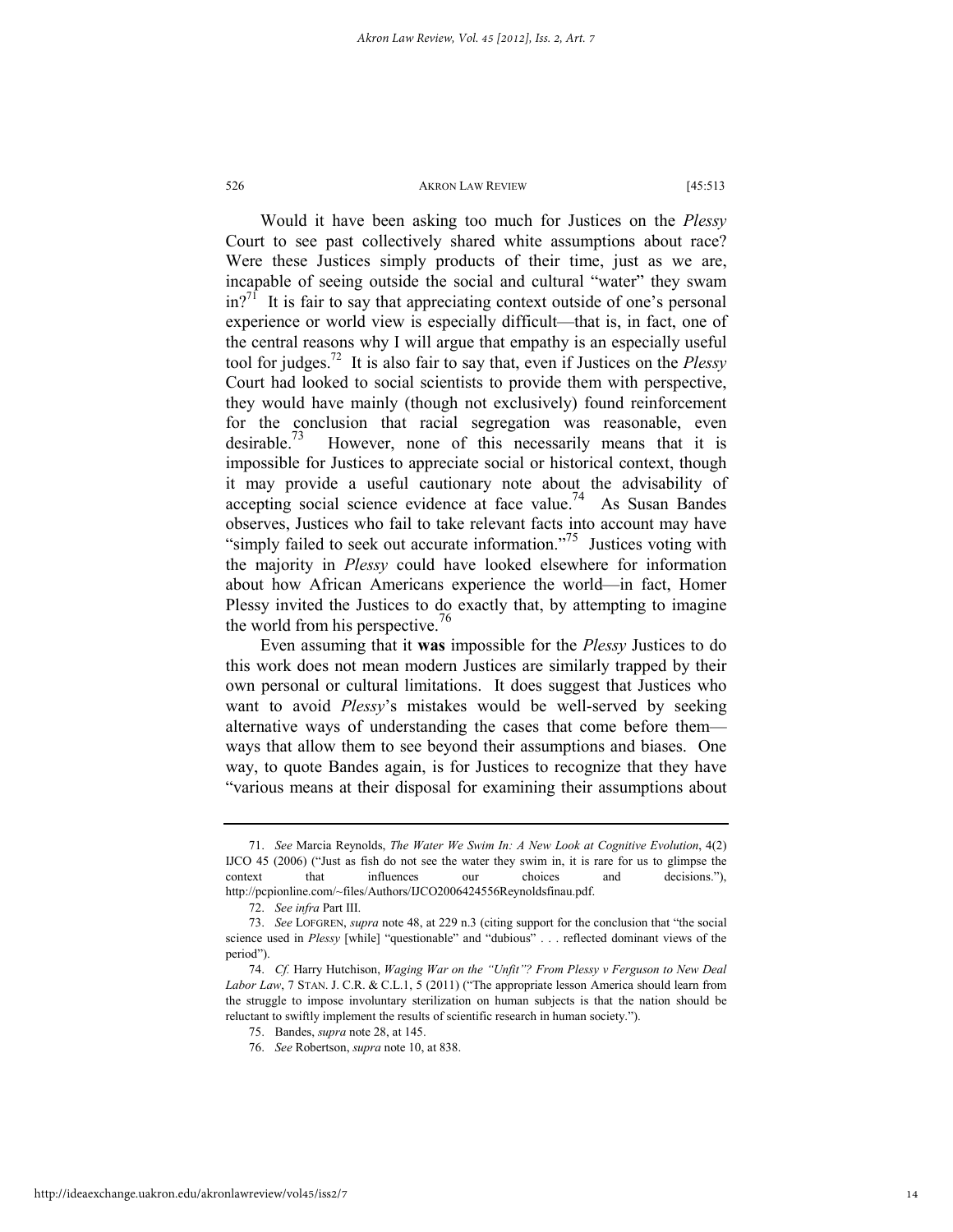how the world works,"<sup>77</sup> including by "comprehend[ing] the need for [empathy]."<sup>78</sup>

For the moment, though, I will put aside the question of empathy<sup> $\prime$ 9</sup> as a way to transcend personal biases and assumptions and continue to address the ways in which social and historical context could have informed the Court's decision. While the possibility exists that members of the *Plessy* Court were simply unable, given the times they lived in and the lives they lived, to recognize and appreciate relevant social and historical facts, there is also evidence that they had the ability to appreciate why it was ludicrous to suggest that the Louisiana law was neutral in meaning and did not relegate African Americans to an inferior status.

# *C. Justice Harlan's Attention to Context in His Dissent in* Plessy

Perhaps the strongest evidence in support of the conclusion that the *Plessy* Court could have taken context into account is the fact that one member of the Court was actually able to do so.<sup>80</sup> Justice Harlan's dissent, while hardly a model of racial transcendence, $81$  is rooted in social and historical context that the majority opinion ignores. Harlan's opinion is especially grounded in conscious acknowledgement of the recently fought Civil War, the central reason why it was fought, and the consequences of the Union's victory.<sup>82</sup>

Justice Harlan saw the purpose of the post-Civil War amendments, including the Fourteenth Amendment, as "prevent[ing] the imposition of any burdens or disabilities that constitute badges of slavery or servitude" and "protect[ing] all the civil rights that pertain to freedom and

 <sup>77.</sup> Bandes, *supra* note 28, at 144, 146.

 <sup>78.</sup> *Id*. at 146.

 <sup>79.</sup> *See infra* Part III.

 <sup>80.</sup> *See* Finkelman, *supra* note 68, at 981 (quoting Richard L. Aynes, *An Examination of*  Brown *in Light of* Plessy *and* Croson*: Lessons for the 1990s*, 7 HARV. BLACK LETTER L.J. 149, 154 (1990) ("As long as John Harlan's dissent remains in volume 163 of the United States Reports, no one can say with accuracy that the *Plessy* decision was merely a product of its times.")).

 <sup>81.</sup> For instance, Justice Harlan approvingly describes whites as "the dominant race in this country" and dismisses Chinese Americans as being of "a race so different from our own that we do not permit those belonging to it to become citizens of the United States." Plessy v. Ferguson,

<sup>163</sup> U.S. 537, 559, 561 (1896) (Harlan, J., dissenting).

 <sup>82.</sup> Justice Harlan was a Civil War veteran–as were some of his colleagues on the Court (one, Justice Edward White, served with the Confederate Army). SUSAN NAVARRO SMELCER, CONG. RESEARCH SERV., SUPREME COURT JUSTICES: DEMOGRAPHIC CHARACTERISTICS, PROFESSIONAL EXPERIENCE, AND LEGAL EDUCATION, 1789-2010, 26 (Apr. 9, 2010), *available at*  http://www.fas.org/sgp/crs/misc/R40802.pdf.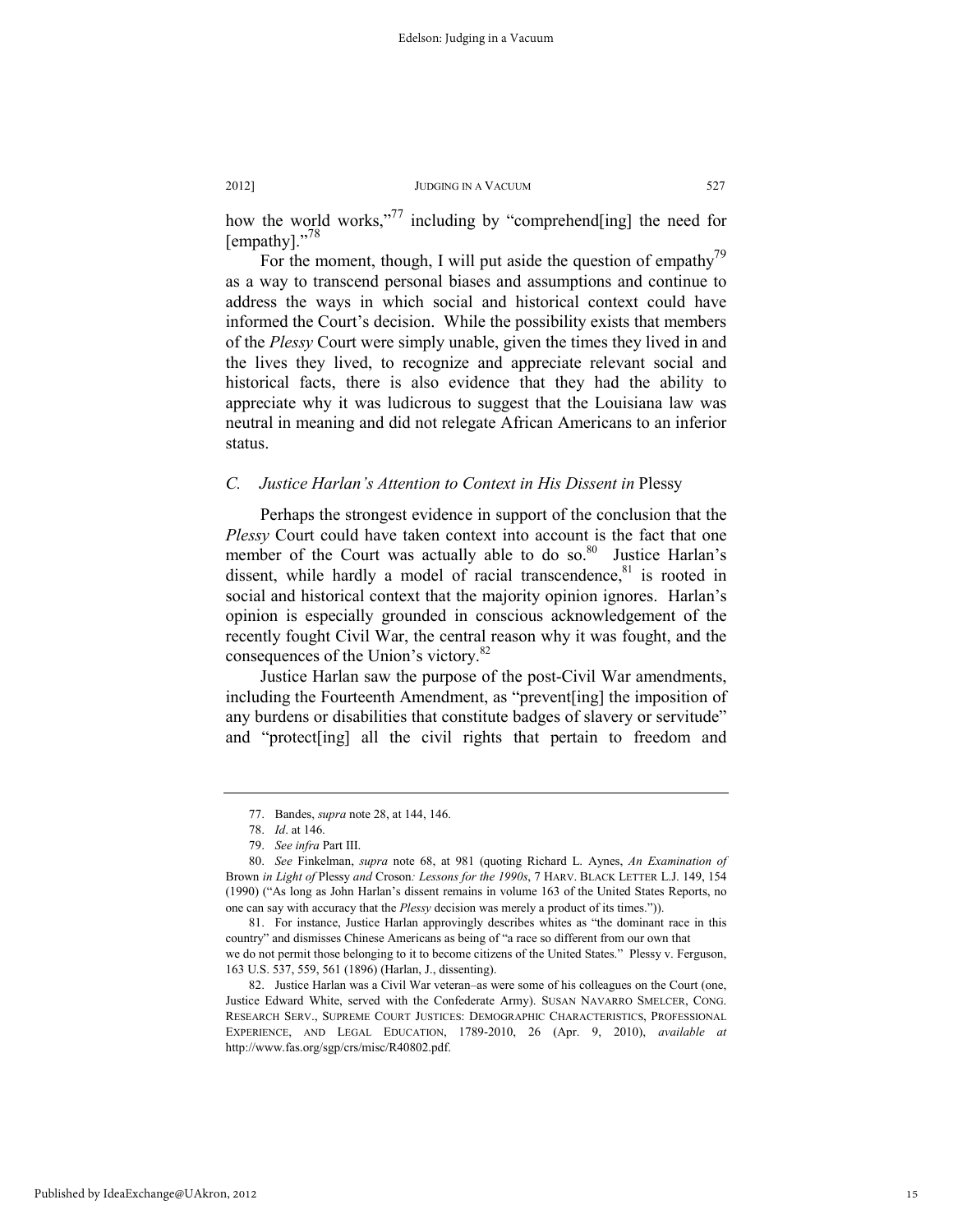citizenship."83 Harlan expressly recognized the context for the post-Civil War amendments—the backdrop of centuries of slavery—in concluding that the amendments "removed the race line from our governmental systems" and aimed to provide "a race recently emancipated, a race that through many generations have [*sic*] been held in slavery, all the civil rights that the superior<sup>84</sup> race enjoy [ $\text{sic}$ ]."<sup>85</sup> Harlan understood that the law the Court upheld in *Plessy* was intended to thwart the very purpose of these amendments by recognizing "a superior class of citizens"<sup>86</sup> and marking African Americans as "a subordinate and inferior class of beings,"<sup>87</sup> just as they had been marked by the infamous *Dred Scott* decision. Harlan saw that laws like the one at issue in *Plessy* were "cunningly devised to defeat legitimate results of the [Civil] [W]ar under the pretense of recognizing equality of rights."<sup>88</sup> Harlan recognized the cruel irony of excluding from whites-only rail cars "citizens of the black race in Louisiana, many of whom, perhaps, risked their lives for the preservation of the Union. . . . "89

Harlan's dissent exposes the absurdity of the majority's conclusion that there was no objective reason for African Americans to perceive legal segregation as an act of racial discrimination—

[e]veryone knows that the statute in question had its origin in the purpose not so much to exclude white persons from railroad cars occupied by blacks as to exclude colored people from coaches occupied by or assigned to white persons . . . . The thing to accomplish was, under the guise of giving equal accommodation for whites and blacks, to compel the latter to keep to themselves while traveling in railroad passenger coaches.<sup>90</sup>

To Harlan, all this was obvious. In fact, "[n]o one would be so wanting in candor a[s] to assert the contrary<sup>"91</sup>—no one, of course, other than seven of his colleagues on the Court.<sup>92</sup> For Harlan, at least, the "real

 <sup>83.</sup> *Plessy*, 163 U.S. at 555 (Harlan, J., dissenting).

 <sup>84.</sup> Though Justice Harlan recognized that the Louisiana law had to be understood in social and historical context, and that, consequently, it violated the Equal Protection Clause by designating different castes of citizenship, his opinion still portrayed racist opinions, as described at *supra* note 81.

 <sup>85.</sup> *Plessy*, 163 U.S. at 555-56 (Harlan, J., dissenting) (internal quotation marks omitted).

 <sup>86.</sup> *Id.* at 560 (Harlan, J., dissenting) (internal quotation marks omitted).

 <sup>87.</sup> *Id.* at 559 (Harlan, J., dissenting) (quoting *Dred Scott*, 60 U.S. 393 (1857)).

 <sup>88.</sup> *Id.* at 560-61 (Harlan, J., dissenting).

 <sup>89.</sup> *Id.* at 561 (Harlan, J., dissenting).

 <sup>90.</sup> *Id.* at 557 (Harlan, J., dissenting).

<sup>91</sup>*. Id.* (Harlan, J., dissenting).

 <sup>92.</sup> Justice David Brewer did not participate in the case. *Id.* at 552.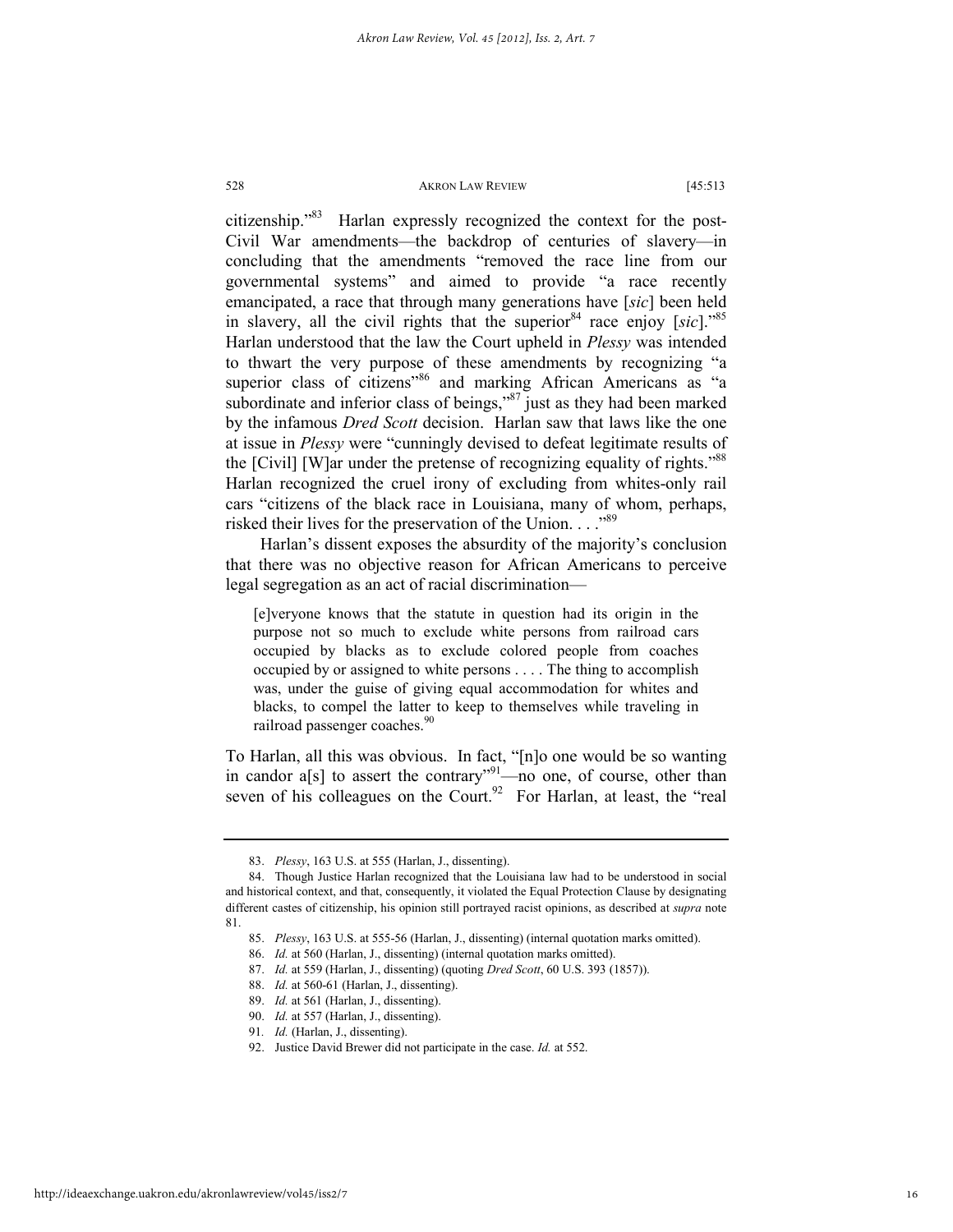meaning" of the law before the Court was transparent: to make clear that "colored citizens are so inferior and degraded that they cannot be permitted to sit in public coaches occupied by white citizens."<sup>93</sup> It was a law that had to be understood in the context of centuries of slavery, and in that context, "[t]he arbitrary separation of citizens on the basis of race while they are on a public highway [wa]s a badge of servitude<sup> $394$ </sup>—an obvious effort to maintain important aspects of the slavery system, even if African Americans could no longer be held as property. Harlan further recognized the historical incongruity of the majority's citation to pre-Civil War state court decisions, which were cited by the majority in an attempt to show that racial segregation was not confined to the South. Harlan charged that such decisions, rendered before the post-Civil War amendments had been enacted, were "wholly inapplicable."<sup>95</sup>

If Justice Harlan could make each of these observations, accurately predicting that "the judgment this day rendered will, in time, prove to be quite as pernicious as the decision made by this tribunal in the *Dred Scott* case,<sup>"96</sup> then surely his colleagues had the information at their disposal that would have allowed them to reach the same conclusion, had they considered the context Harlan took into account.If the *Plessy* majority had acknowledged the history and social context on which Justice Harlan based his dissent, it would have "recognize[d] that segregation was primarily a problem . . . of entrenched racial subordination," as Charles Black later put it, "a massive intentional disadvantaging of the Negro race, as such, by state law."<sup>97</sup> African Americans living in Louisiana in 1896 didn't "choose" to perceive a "badge of inferiority"; they understood the realities of the world they lived in very well. The *Plessy* Court, however, "refus[ed] to confront the social meaning of segregation and its harm to black Americans,"98

 <sup>93.</sup> *Id.* at 560 (Harlan, J., dissenting).

 <sup>94.</sup> *Id.* at 562 (Harlan, J., dissenting).

 <sup>95.</sup> *Id.* at 563 (Harlan, J., dissenting). Charles Lofgren argues that it was not anachronistic for the majority to cite the 1849 *Roberts v. City of Boston* decision, which upheld school segregation nearly two decades before the Fourteenth Amendment was enacted: he asserts that "*Roberts* had been decided in the face of [state] constitutional provisions which could be interpreted as providing an equivalent of the Fourteenth Amendment's protections." LOFGREN, *supra* note 48, at 180. However, as Justice Harlan suggests, the context was different in 1896; the Court in *Plessy* was charged with interpreting and applying the Fourteenth Amendment, as well as the other post-Civil War amendments, as efforts to translate victory on the battlefield into social change. 163 U.S. at 560-61 (Harlan, J., dissenting).

 <sup>96.</sup> *Id.* at 559 (Harlan, J., dissenting).

 <sup>97.</sup> Liu, *supra* note 7, at 63 (quoting Charles L. Black, Jr., *The Lawfulness of the Segregation Decisions*, 69 YALE L.J. 421, 421 (1960)).

*<sup>98</sup>*. *Id.*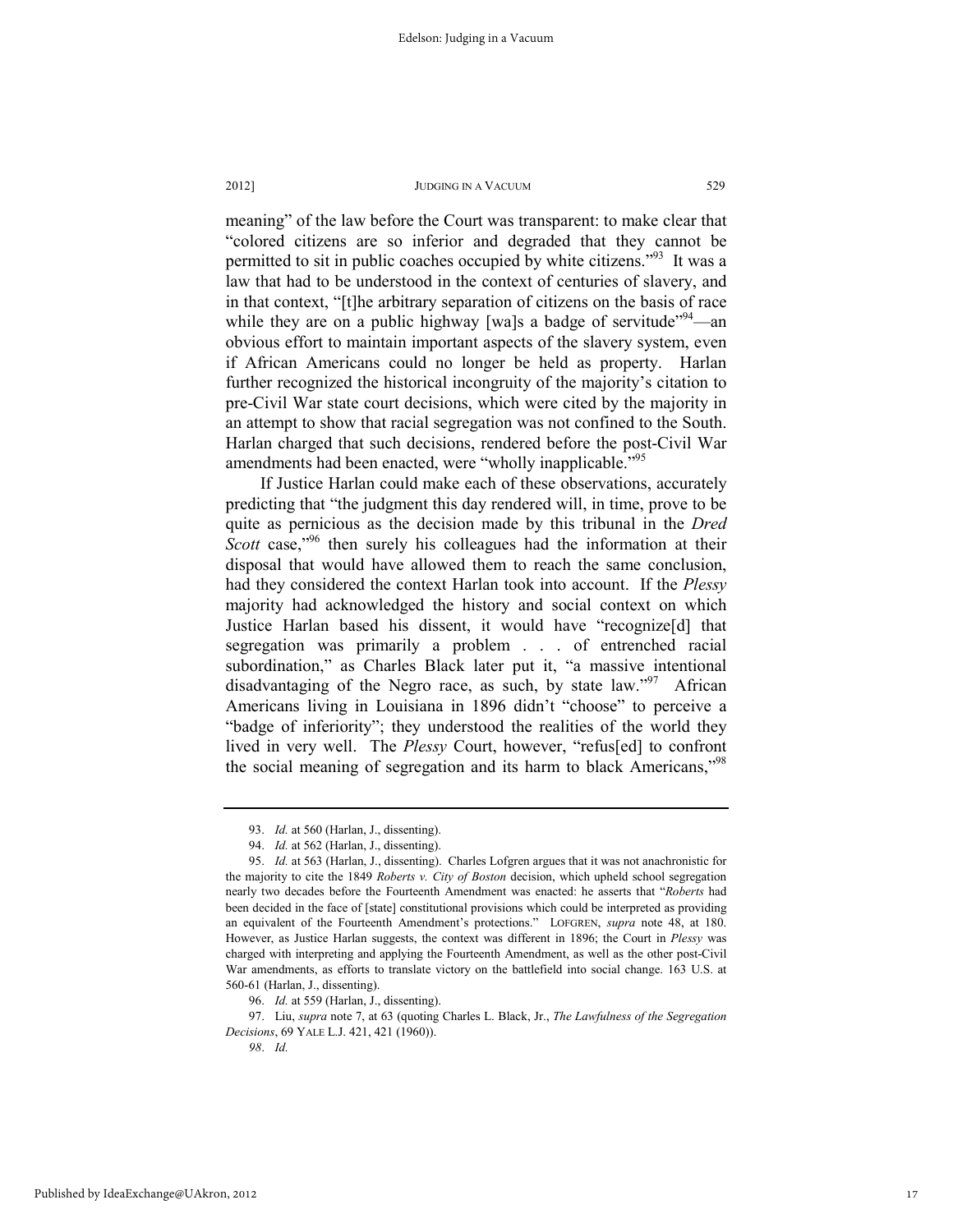steadfastly insisting that there was nothing intrinsically remarkable about a law separating the races on railway cars thirty years after the Civil War, at a time when African Americans were broadly relegated to second-class citizenship, and producing a conclusion that was "a legal absurdity."<sup>99</sup>

*Plessy* claimed neutrality, but it was neutrality achievable only in a vacuum: "[t]he Court in *Plessy* thought it was acting on neutral principles, and from a certain perspective, it was. Its fundamental error was to equate neutrality with a jurisprudence of legal formalism isolated from social meaning."<sup>100</sup> All judges aspire to impartiality, which is often equated with neutrality, but "neutrality" that depends on shutting out social context produces formalistic decisions disconnected from reality. $101$ 

One lesson to draw from *Plessy*, as Liu notes, "is that the seduction of 'neutral principles' must be tempered by an honest accounting of relevant social facts."<sup>102</sup> Judges can be impartial without ignoring context: the impartial judge draws on available information to ensure that his or her decision takes social context into account, making "legal principle . . . responsive to 'the real world.'"103 This is not bias, it is an effort to make a fully informed decision—or, at least, to approach that ideal.<sup>104</sup>

Another lesson *Plessy* teaches is that it is necessary to consider the possibility that deferring to the traditions and customs of the majority can sometimes mean erasing the constitutional rights of the minority. Few can presume to have the insight to recognize the failings of contemporary assumptions that seem reasonable at the time—whether it is segregated rail cars in 1896 or discrimination based on sexual orientation a hundred years later. But, by recognizing that such assumptions **may** be incorrect, there is at least a chance that we can learn a useful lesson from *Plessy* (and *Brown*) that is applicable to today's questions: judges ought to consider ways to see the world from a perspective other than their own or the majority's. One useful tool

<sup>99</sup>*. Id*. at 61.

 <sup>100.</sup> *Id*. at 65.

 <sup>101.</sup> *See* NLRB v. Jones & Laughlin Steel Corp., 301 U.S. 1, 41 (1937).

 <sup>102.</sup> Liu, *supra* note 7, at 65.

<sup>103</sup>*. Id*. at 66 (quoting Parents Involved in Cmty. Sch. v. Seattle Sch. Dist. No. 1, 127 S. Ct. 2738, 2792 (2007) (Kennedy, J., concurring in part and concurring in the judgment)).

 <sup>104.</sup> *See* Henderson, *supra* note 6, at 1576 ("To have total historical, empirical, emotional, experiential, and contextual understanding of a given legal problem before making a decision is an unreachable ideal.").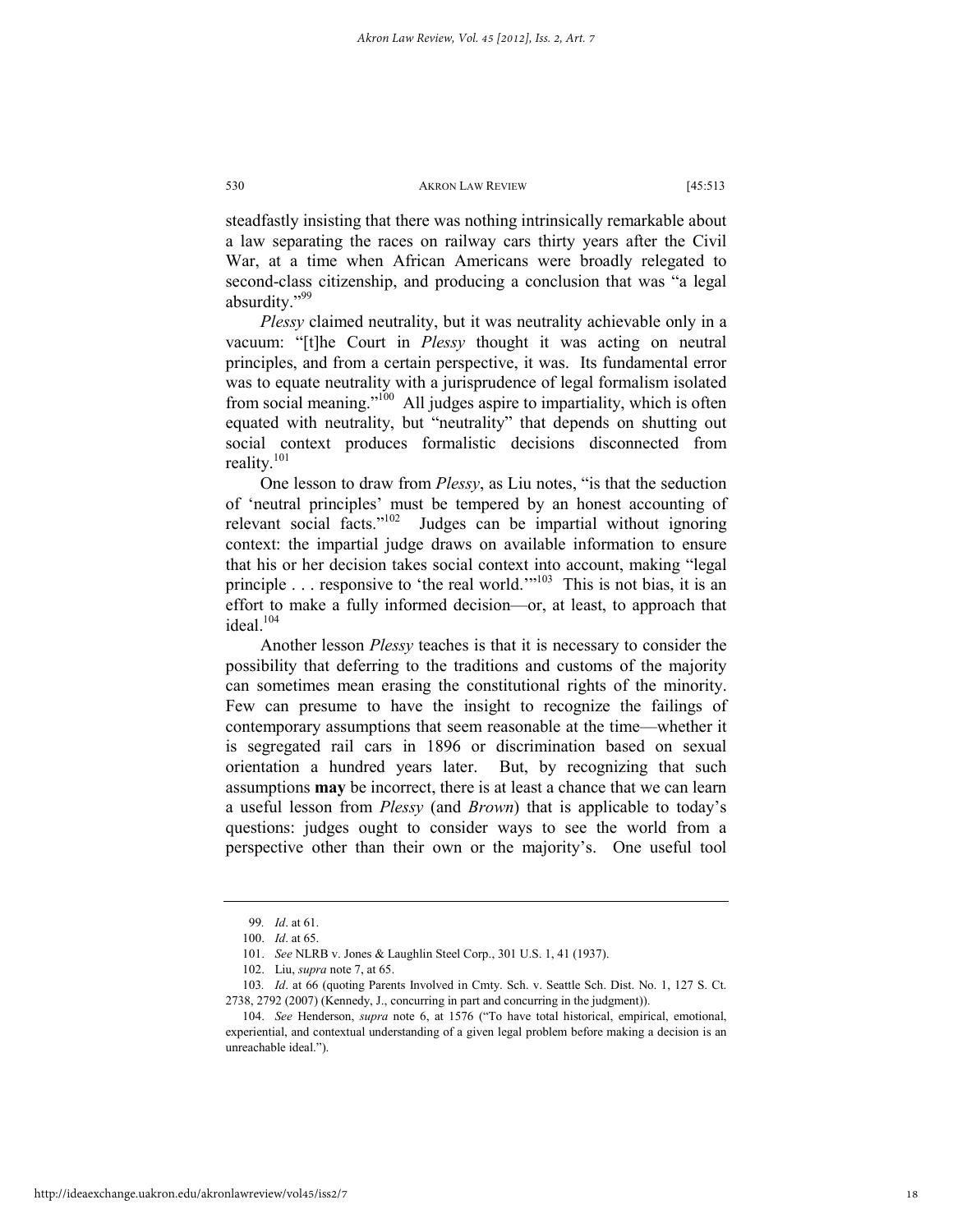available to Justices who recognize the limits of their own experiences and look for a way to transcend these limits is empathy.

#### III. EMPATHY AS A TOOL FOR JUDICIAL DECISION-MAKING

# *A. Judicial Empathy as a Path to Understanding, Not a Euphemism for Bias*

Judicial empathy is often caricatured or misrepresented as bias, softness, or sympathy for considerations that form no legitimate part of legal inquiry.105 In fact, as Lynne Henderson describes it, and as the *Plessy* and *Brown* decisions reveal, empathy "can and should be a proper and influential part of legal discourse."<sup>106</sup> In practice, empathy does not dictate the outcome of a case.<sup>107</sup> Instead, like social and historical context, empathy can help judges ensure that their decisions are tethered to the real world and to the reality of "how people *do* live,"108 instead of floating in a judicial vacuum, unmoored from reality. Empathy is not a code word for bias. To the contrary, "[i]t is those judges who are **unable** to understand the views and problems of others—who are unable to assess problems from any vantage point other than their own—who may not be up to the task of administering justice equally and impartially."<sup>109</sup>

Those who would follow *Brown* while truly rejecting *Plessy* must recognize that part of *Plessy*'s jurisprudential error can be understood as a failure of empathy, while *Brown* can be seen as a "triumph of

 <sup>105.</sup> *See* Bandes, *supra* note 28, at 369 (noting that empathy is often characterized as a "soft emotion" incompatible with legal thought). President Barack Obama's statement that he would look for empathy in a Supreme Court nominee provoked this response from Senator Jeff Sessions: "I don't know what [President Obama] means. And it's dangerous, because I don't know what empathy means. So I'm one judge and I have empathy for you and not this party, and so I'm going to rule for the one I have empathy with? So what if the guy doesn't like your haircut, or for some reason doesn't like you, is he now free to rule one way or the other based on likes, predilections, politics, personal values?" Kim McLane Wardlaw, *Umpires, Empathy and Activism: Lessons Learned from Judge Cardozo*, 85 NOTRE DAME L. REV. 1629, 1647-48 (2010) (quoting SESSIONS SAYS HE'S LOOKING FOR JUDICIAL RESTRAINT, NAT'L J. ONLINE (May 7, 2009), http://www.nationaljournal.com/njonline/no 20090507 5499.php).

 <sup>106.</sup> Henderson, *supra* note 6, at 1650.

 <sup>107.</sup> *See id.* at 1653 ("Empathy cannot necessarily tell us what to do or how to accomplish something, but it does alert us to moral choice and responsibility."); *see also* Bandes, *supra* note 28, at 137 ("Empathy assists the judge in understanding the litigants' perspectives. It does not help resolve the legal issue of which litigant ought to prevail."); Wardlaw, *supra* note 105, at 1646-47 ("Empathy allows the judge to appreciate more fully the problem before her; it does not solve it for her; it does not dictate a result.").

 <sup>108.</sup> *See* Henderson, *supra* note 6, at 1575.

 <sup>109.</sup> Wardlaw, *supra* note 105, at 1649 (emphasis added).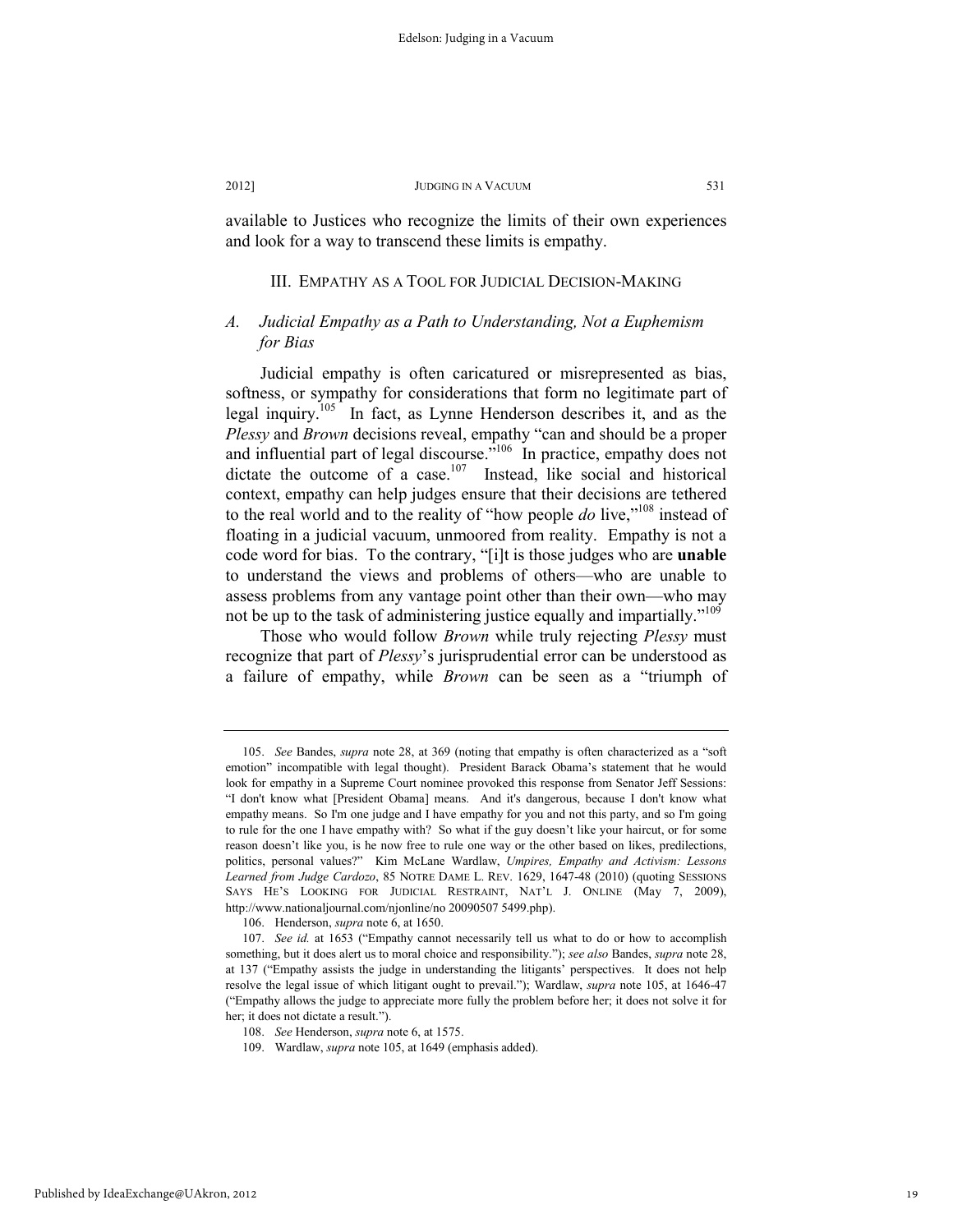empathy."110 Nine white Justices on the *Brown* Court did the hard "work" of empathizing with African American schoolchildren who lived a reality the Justices had not directly experienced.<sup>111</sup> As a result, their decision benefited from "a way of knowing that can explode received knowledge of legal problems and structures, that reveals moral problems previously sublimated by pretensions to reductionist rationality, and that provides a bridge to normatively better legal outcomes."<sup>112</sup> Justice Scalia would surely mock this description of the benefits offered by judicial empathy as the sort of extralegal, touchy-feely "coo[ing]"<sup>113</sup> better suited to those "who have made a career of reading the disciples of [Freud] rather than [Blackstone]."114 But those like Justice Scalia who mock judicial empathy are following the jurisprudential approach of *Plessy*, not *Brown*. 115

# *B. Defining Judicial Empathy*

Understanding how empathy, or the lack of empathy, separates *Plessy* from *Brown* begins with a definition of empathy itself. Henderson offers some useful first principles, identifying

three basic phenomena captured by the word [empathy]: (1) feeling the emotion of another; (2) understanding the experience or situation of another, both affectively and cognitively, often achieved by imagining

 <sup>110.</sup> *See* Henderson, *supra* note 6, at 1608; *see also* Souter, *supra* note 52, at 435 ("[T]he judges [in *Brown*] found a meaning in segregating the races by law that the majority of their predecessors in 1896 did not see. That meaning is not captured by descriptions of physically identical [*sic*] schools or physically identical [*sic*] railroad cars. The meaning of facts arises elsewhere, and its judicial perception turns on the experience of the judges, and on their ability to think from a point of view different from their own.") (emphasis added).

 <sup>111.</sup> *See* Henderson, *supra* note 6, at 1584; *see also* Bandes, *supra* note 28, at 139.

 <sup>112.</sup> *Cf.* Henderson, *supra* note 6, at 1576.

<sup>113</sup>*. Cf.* Lawrence v. Texas, 539 U.S. 558, 604 (Scalia, J., dissenting).

<sup>114</sup>*. Cf.* Lee v. Weisman, 505 U.S. 577, 642 (Scalia, J., dissenting).

 <sup>115.</sup> In fact, as noted *infra* Part IV, *Brown* was itself initially criticized for departing from the accepted legal model (i.e. one that denies empathy) and citing social science evidence (the kind of approach Justice Scalia mocks in his *Lee* dissent when he derides those who "read[] the disciples of . . . Freud."). *See* Henderson, *supra* note 6, at 1594 ("The [*Brown*] opinion, varying as it did from the established form, was immediately and repeatedly attacked by legal scholars and the legal and political communities. The favorite criticism was trashing the social scientific evidence that segregation stigmatized and harmed black children there were also cries for "neutral principles" against "judicial legislation and attacks on the opinion's departure from established form." Such criticisms did not end in the immediate aftermath of *Brown*—decades later, Justice Thomas criticized Chief Justice Warren's opinion in *Brown* for relying on "sensitivity" and "the feeling of inferiority" rather than "justice and conformity to the Constitution."). Fleming, *supra* note 5, at 1143 (quoting Clarence Thomas, *Toward a "Plain Reading" of the Constitution*—*The Declaration of Independence in Constitutional Interpretation*, 30 HOW. L.J. 983, 990 (1987)).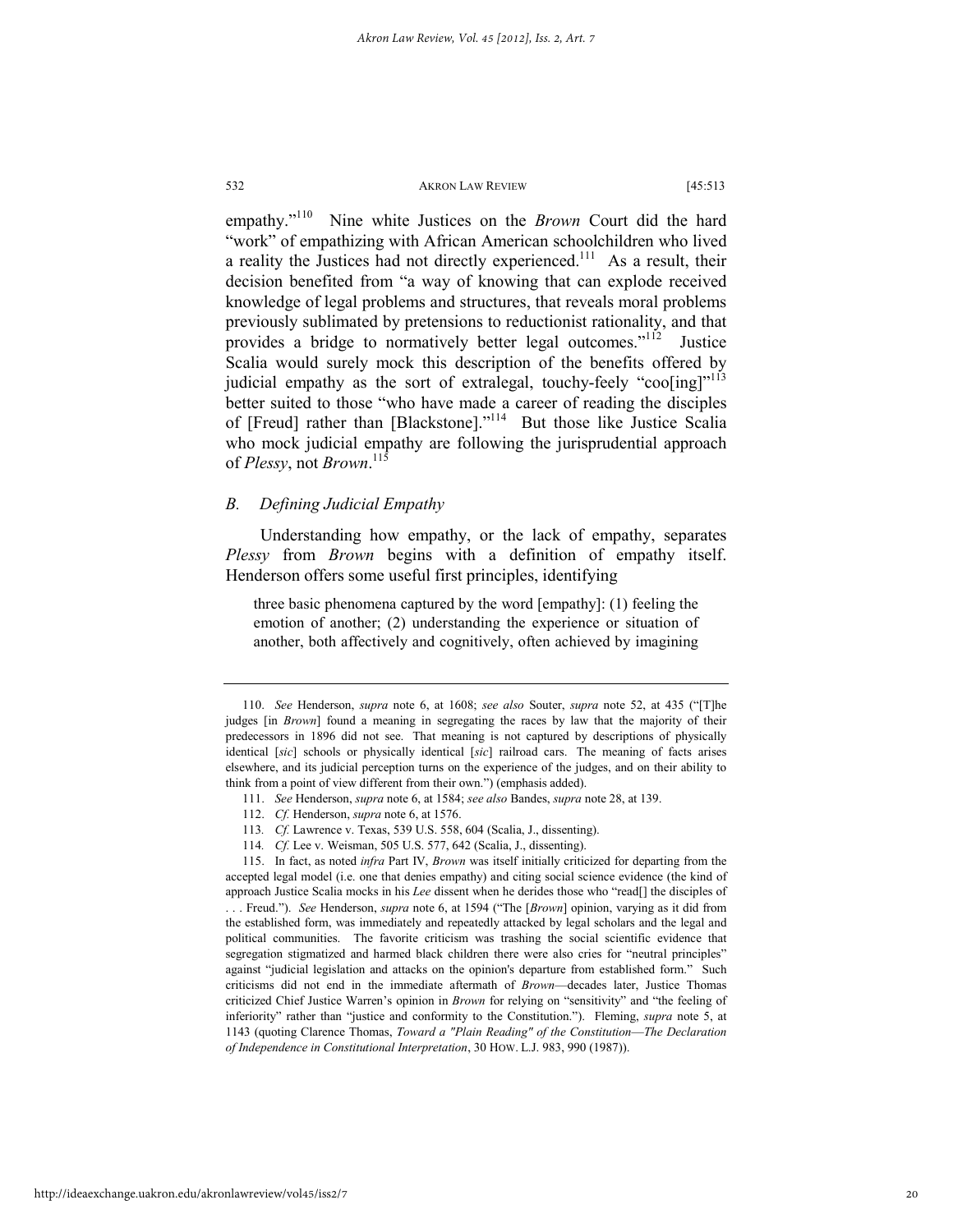oneself to be in the position of the other; and (3) action brought about by experiencing the distress of another (hence the confusion of empathy with sympathy and compassion).<sup>116</sup>

As Susan Bandes observes, however, there is ambiguity here as "these definitions describe a wide range of cognition and behavior."<sup>117</sup> It may be more precise to distill from Henderson's definition the idea that empathy is the human ability to (metaphorically) put oneself in another's shoes<sup>118</sup> or, as Bandes describes it, "to take the perspective of another."<sup>119</sup> This is an immensely useful exercise for a judge, as it

enables the decisionmaker [sic] to have an appreciation of the human meanings of a given legal situation. Empathy aids both processes of discovery—the procedure by which a judge or other legal decisionmaker [sic] reaches a conclusion—and processes of justification—the procedure used by a judge or other decisionmaker [sic] to justify the conclusion—in a way that disembodied reason simply cannot."<sup>120</sup>

Judges cannot literally live the experiences of the litigants before them, but as human beings capable of empathy, they can attempt to understand and "imaginative[ly] experience" the world from the litigants' perspectives.<sup>121</sup>

Empathizing with someone does not require accepting that person's view of the world as correct,<sup>122</sup> and, as noted, it does not dictate a specific outcome in any case.<sup>123</sup> Though it is often confused with sympathy or emotional identification with another, empathy is "a capacity, not an emotion."124 Empathy simply "entails **understanding** another person's perspective $\left[\right]$ ," $^{125}$  not necessarily agreeing with it and not necessarily taking any action on that person's behalf. Empathy is

Published by IdeaExchange@UAkron, 2012

 <sup>116.</sup> Henderson, *supra* note 6, at 1579.

 <sup>117.</sup> Bandes, *supra* note 28, at 373.

 <sup>118.</sup> *See* Wardlaw, *supra* note 105, at 1648 (defining empathy as "the capacity to understand the views and problems of others").

 <sup>119.</sup> Bandes, *supra* note 28, at 136.

 <sup>120.</sup> Henderson, *supra* note 6, at 1576.

 <sup>121.</sup> *Id*. at 1581 ("[E]mpathy is not a dissolution of 'ego boundaries' or absorption of self by other—it is a means of relating to another or making another intelligible. A form of this [second] kind of empathy is imaginative experiencing of the situation of another. It is not the same as 'getting it,' as the 'aha' experience, but it gives important clues to understanding.").

 <sup>122.</sup> *Id*. at 1584-85 (explaining that empathizing with, for example, Hitler or SS guards does not mean endorsing Nazism in any way, rather it can be a path to preventing evils from recurring).

 <sup>123.</sup> *Id*. at 1653.

 <sup>124.</sup> Bandes, *supra* note 28, at 136.

 <sup>125.</sup> *Id*. (emphasis added).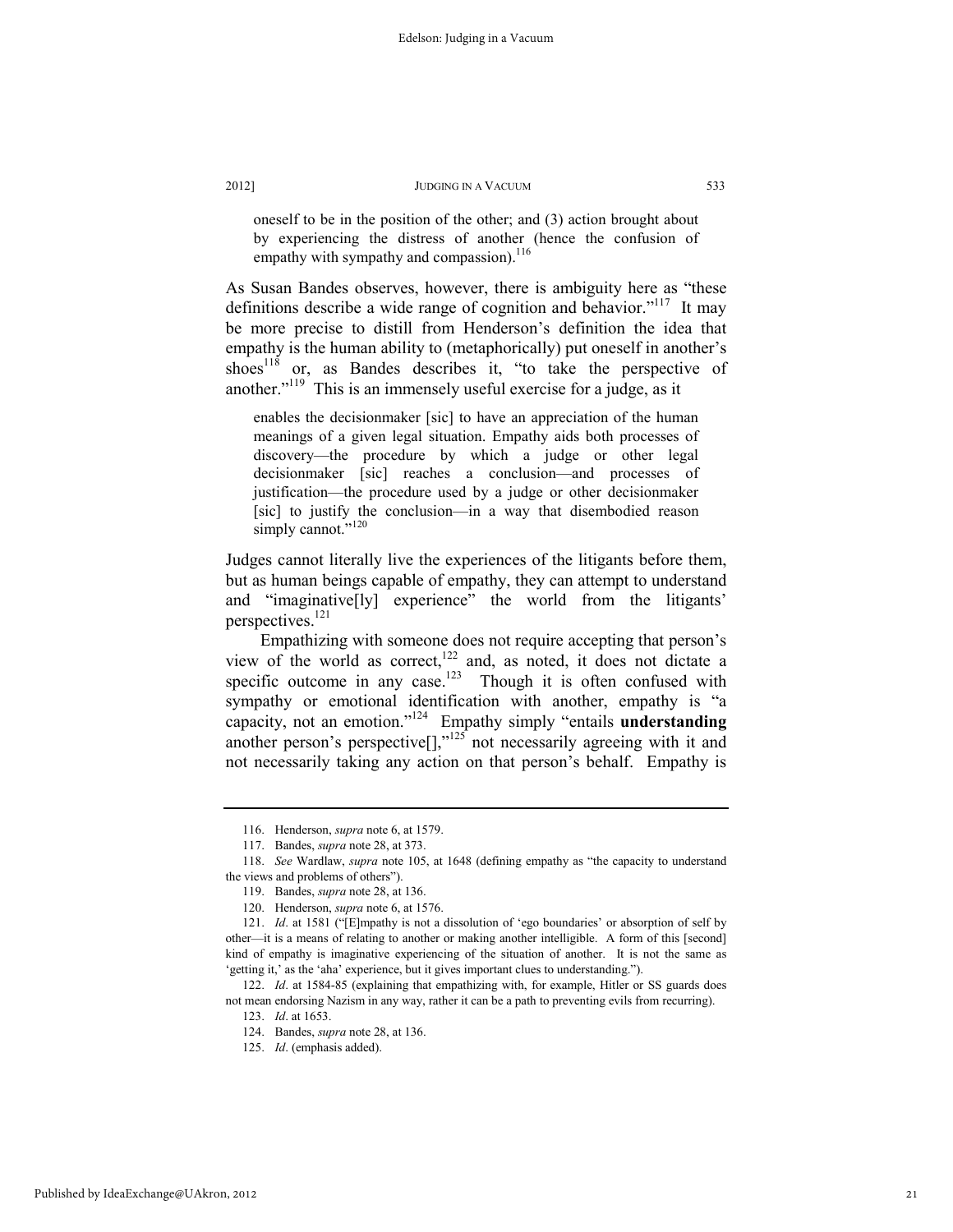useful—sometimes vital—to judges because, like social and historical context, it helps to connect their opinions to the reality of how litigants live their lives and experience the law by providing access to

an entire mode of understanding and interpreting [that] is seemingly foreclosed by legal discourse . . . a form of understanding, a phenomenon that encompasses affect as well as cognition in determining meanings; it is a rich source of knowledge and approaches to legal problems—which are, ultimately, human problems. Properly understood, empathy is not a "weird" or "mystical" phenomenon, nor is it "intuition." Rather, it is a way of knowing that can explode received knowledge of legal problems and structures, that reveals moral problems previously sublimated by pretensions to reductionist rationality, and that provides a bridge to normatively better legal outcomes.<sup>126</sup>

# *C. Plessy's Failure of Empathy: More Judging in a Vacuum*

Even judges who scorn empathy as being outside "[t]he 'normal' discourse of  $\alpha$ <sup>127</sup> unconsciously weave empathetic responses into their decision-making.128 As we will see, Justice Scalia, like the Justices in the *Plessy* majority, engages in what Henderson describes as the easier task of "empathiz<sup>[ing]</sup> with "people similar to ourselves."<sup>129</sup> The achievement of the nine white Justices in *Brown* was their ability to do the harder "work" required to "[e]mpath[ize] with those unlike oneself."130

Like social and historical context, empathy allows judges to escape the "neutrality in a vacuum" trap. $131$  Justices who reject empathy for those who are unlike them embrace a legal formalism that allows them

 129. Henderson, *supra* note 6, at 1584. *See also* Bandes, *supra* note 28, at 139 ("Judges often face litigants from backgrounds with which they are familiar and comfortable. Their perspectivetaking on behalf of such litigants is so natural it is unlikely to be coded as empathy at all.").

<sup>126</sup>*. See* Henderson, *supra* note 6, at 1576.

 <sup>127.</sup> *See id*. at 1575.

 <sup>128.</sup> *Cf. id.* at 1584 ("The reality of empathy is that we are more likely to empathize with people similar to ourselves and that such empathic understanding may be so automatic that it goes unnoticed: elites will empathize with the experience of elites, men empathize with men, women with women, whites with whites. I would call this 'unreflective' empathy."); *see also* Bandes, *supra* note 28, at 135-36 ("[I]t is misleading to discuss *whether* judges should exercise empathy. They should, and they inevitably do. The questions are *for whom* they exercise it, how accurately they exercise it, how aware they are of their own limitations and blind spots, and what they do to correct for those blind spots.").

 <sup>130.</sup> Henderson, *supra* note 6, at 1584.

 <sup>131.</sup> *See supra* Part II.A, for a discussion of the *Plessy* decision as an example of judging that falls into the "neutrality in a vacuum" trap by shutting out social and historical context.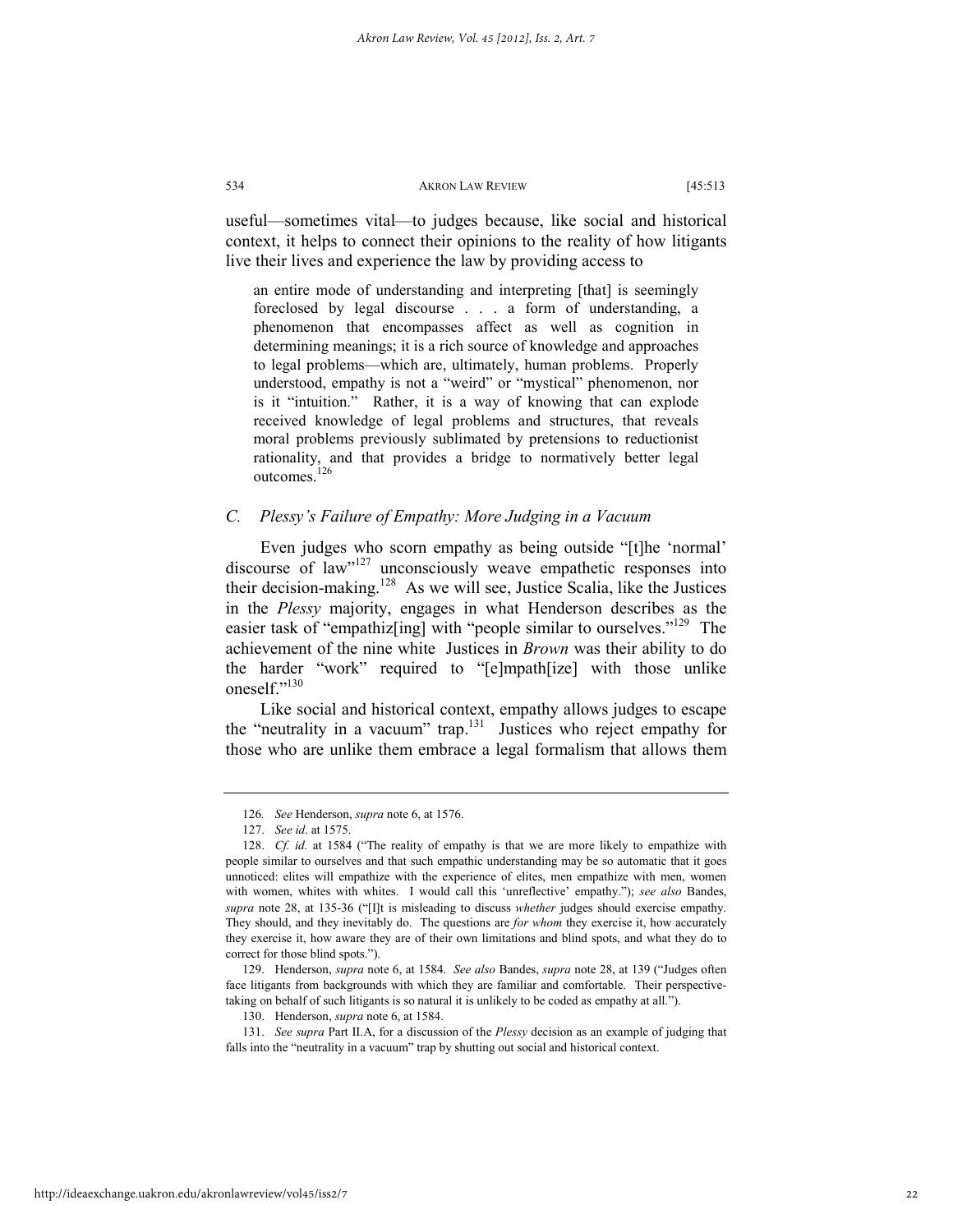"to block human pain and escape responsibility."132 For Justices intent on avoiding *Plessy*'s errors today, empathy offers a path to broader understanding. The *Plessy* Court's previously mentioned conclusion that African Americans who believed segregation stamped them with a "badge of inferiority" were "**choos[ing]** to put that construction on it"<sup>133</sup> reflects, in addition to a failure to appreciate context, a failure of empathy. The *Plessy* Court imagined Louisiana in 1896 as a place where de jure segregation was merely something that gave life to "the established usages, customs, and traditions of the people, and with a view to the promotion of their comfort. . . ."134 One can imagine Homer Plessy laughing out loud at the idea that the Louisiana legislature was promoting his comfort by passing a law that required him to sit in a hot, sooty, cramped railcar instead of the elegantly appointed first class car available to whites.135 The Justices in the majority in *Plessy* unconsciously empathized with the white American majority in the population—those were the falsely all-inclusive "people" whose customs and traditions were being upheld by the Louisiana law. People like Plessy, who were relegated to second-class cars and second-class citizenship, were left out of both the Louisiana state legislature's and the Court's understanding of how segregation affected African Americans.

Some mistakenly confuse empathy with bias, believing that neutrality in judging is incompatible with empathy.<sup>136</sup> First, as Susan Bandes reminds, it is useful to emphasize that empathy is just **one** tool "in the judge's toolbox."<sup>137</sup> Empathy helps give judges the understanding necessary to apply the law to various "aspects of human

 <sup>132.</sup> *See* Henderson, *supra* note 6, at 1590.

 <sup>133.</sup> Plessy v. Ferguson, 163 U.S. 537, 551 (1896) (emphasis added).

 <sup>134.</sup> *Id.* at 550.

 <sup>135.</sup> *See* Blair L.M. Kelley, *Right to Ride: African American Citizenship and Protest in the Era of* Plessy v. Ferguson, 41 AFR. AM. REV. 2, 350-51 (2007) ("While [*Plessy* implicitly] endorsed 'separate but equal,' in reality, conditions for black passengers, particularly on southern trains, were usually separate but never equal. Most railroads designated that the first-class cars were available to most white patrons without distinction. These elaborate 'Palace' railcars provided plush seating and clean and smoke-free air, far away from the foul coal-burning engine . . . . Given that railroad investors wanted to avoid the expense of maintaining first-class cars exclusively for black use, most often the 'Jim Crow' car doubled as a plainly appointed smoking car, or was just a poorly partitioned section of the smoking car . . . . Smoke and soot made the car hot, loud and uncomfortable . . . . Segregated riders usually had only one bathroom for both men and women. Attendants provided no water for the hot, cramped compartment. In contrast to the plush velvet seating and ornate wood of the first class ladies' [so-called, though not for ladies only] cars, the condition of Jim Crow cars was usually sparse and often 'the oldest car in service on the road.'").

 <sup>136.</sup> *See* Bandes, *supra* note 28, at 138-39.

 <sup>137.</sup> *Id.* at 137 (citing Judge Richard Posner).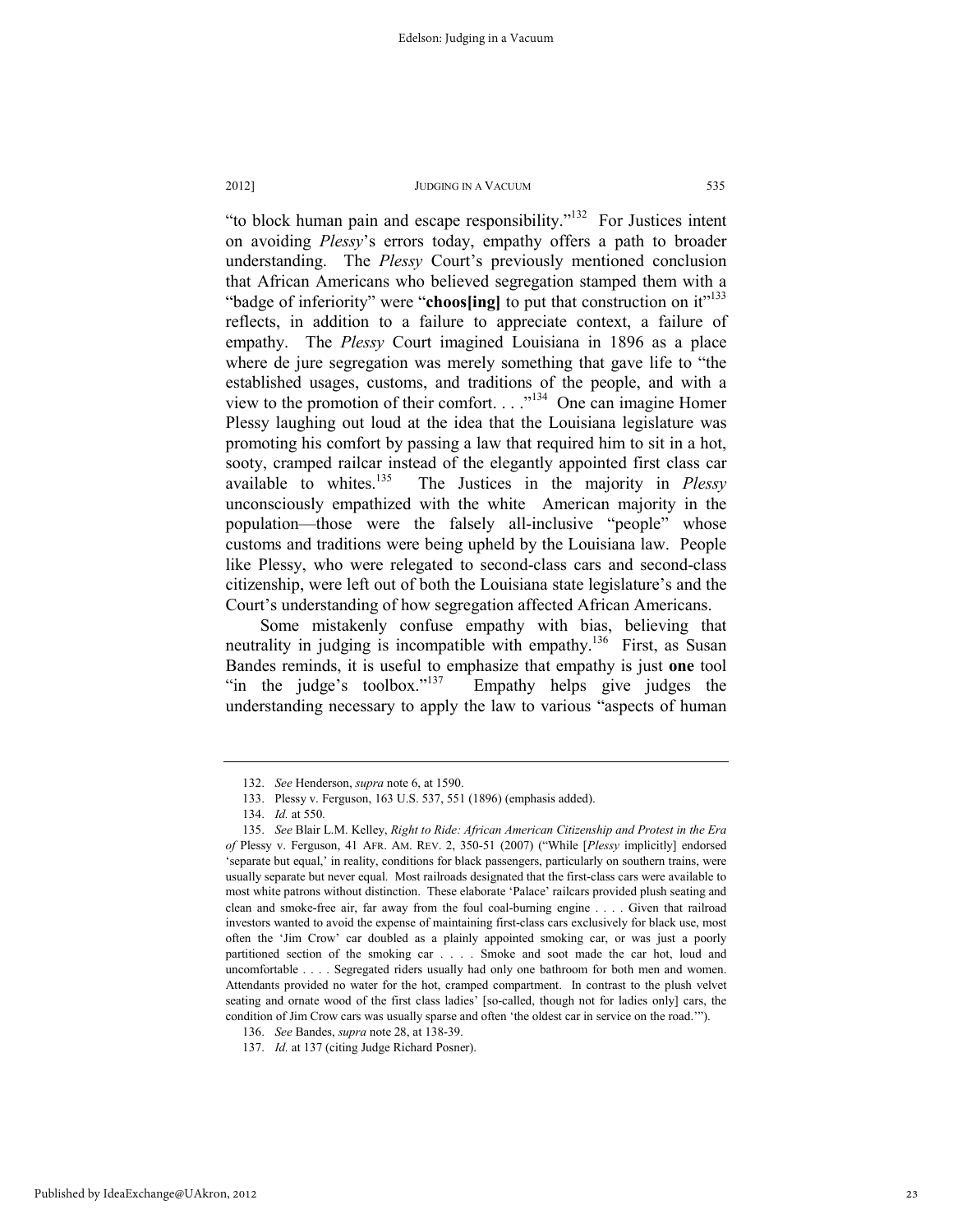conduct."138 Second, critics of judicial empathy ignore the reality that judges often unconsciously engage in what Bandes calls "selective empathy," which occurs when judges "mistake their own perspective for the universal[],"139 as the Court did in *Plessy*. The *Plessy* Court's "neutrality in a vacuum" was a mode of reasoning reflecting a specific worldview, one that accepted white American assumptions about race as objective and dismissed African American perceptions of segregation as imaginary.<sup>140</sup> Because the Court "mist[ook] its own perspective for the [supposedly universal] view from nowhere[,] it fail[ed] to seek out other perspectives."141

If the Court had accepted Homer Plessy's invitation to see the world from his perspective, that would not have meant ignoring other perspectives—it simply would have helped the Court avoid making a decision "based on skewed and incomplete information."<sup>142</sup> It took fiftyeight years, but the Court did ultimately accept Homer Plessy's invitation, as seen in the *Brown* Court's conscious effort to figuratively step into the shoes of African American children required to attend segregated school. The *Brown* Court also punctured *Plessy*'s judicial vacuum by taking social and historical context into account.<sup>143</sup> Acknowledging the roles empathy and context played in *Brown* will reveal the fundamental differences between *Plessy* and *Brown* and will point a way for modern Justices to avoid repeating *Plessy*'s mistakes.

# IV. ESCAPING THE VACUUM: HOW THE *BROWN* COURT USED CONTEXT AND EMPATHY TO EXPOSE *PLESSY*'S ERRORS

It is a mistake to attempt to separate *Brown*'s result from its reasoning (or, perhaps, a conscious effort to limit *Brown*'s application). There is something to be said for James Fleming's suggestion that he could contribute a chapter to the book, *What Brown v. Board of Education Should Have Said*, by providing "word for word, the opinion of Chief Justice Earl Warren in *Brown*," as it "contains every argument

 <sup>138.</sup> *See id.* at 139.

 <sup>139.</sup> *Id*.

 <sup>140.</sup> *See id*. at 139-42 (discussing "occupational hazard for judges" of assuming their personal worldview provides neutral perspective, especially when a judge's worldview coincides with view of the privileged and powerful).

 <sup>141.</sup> *See id*. (discussing the problem of selective or unconscious empathy in general terms, not in the specific context of the *Plessy* decision).

 <sup>142.</sup> *See id.* at 143 (discussing the problem of incomplete information in the context of the *Safford Unified School Dist. No. 1 v. Redding*, 129 S. Ct. 2633 (2009), decision).

 <sup>143.</sup> *See* Brown v. Bd. of Educ., 347 U.S. 483, 492-93 (1954).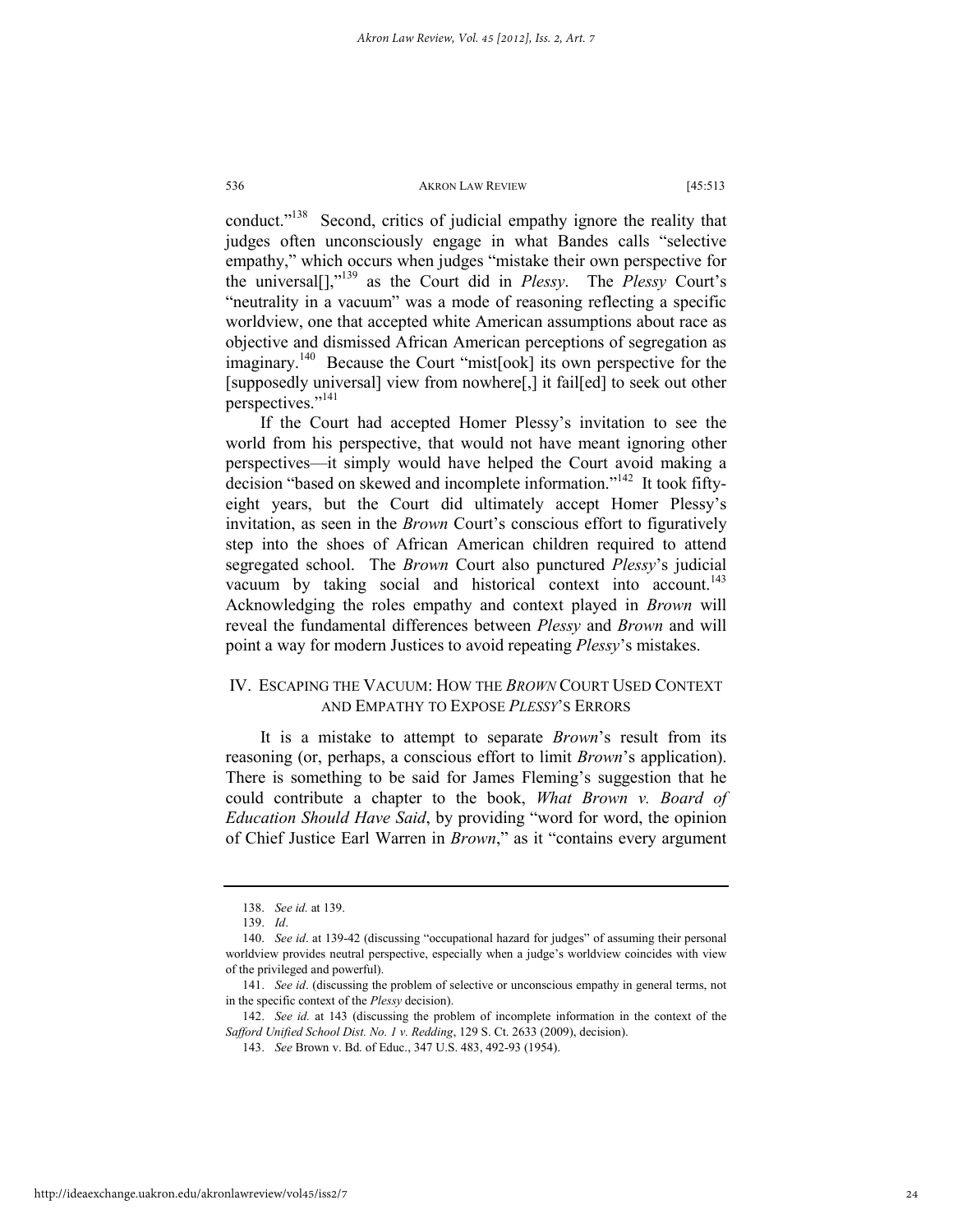one needs to justify *Brown*."144 *Brown*'s reasoning directly addressed the shortcomings in *Plessy* by consciously and productively taking social and historical context into account and by belatedly accepting Homer Plessy's invitation to view the world from the perspective of an African American experiencing segregation.<sup>145</sup>

# *A. The Importance of Social and Historical Context to the Brown Decision*

*Brown* provides an example of how Supreme Court decisions can benefit from taking social and historical context into account. Lynne Henderson argues that Thurgood Marshall and lawyers for the National Association for the Advancement of Colored People ("NAACP") urged the *Brown* Court to consider empathy in striking down laws segregating public schools, and that nine white Justices accepted the invitation.<sup>146</sup> I will address Henderson's fertile and astute observations regarding the role of empathy in *Brown* in Part IV.B. However, what Henderson identifies as "empathy" can sometimes be described as attention to social or historical context, which I will discuss here. For instance, during oral argument,<sup>147</sup> Marshall asserted that

[t]he only [conceivable reason for segregation] is an inherent determination that the people who were formerly in slavery, regardless of anything else, shall be kept as near that stage as is possible, and now is the time, we submit, that this Court should make it clear that that is not what our Constitution stands for.<sup>148</sup>

Marshall's point, like Harlan's in *Plessy*, was that laws enforcing racial segregation after the Civil War had to be considered in the context of the more than two hundred years of slavery that preceded it.<sup>149</sup>

 <sup>144.</sup> Fleming, *supra* note 5, at 1142.

 <sup>145.</sup> *See* Robertson, *supra* note 10, at 838 (quoting Plessy's Supreme Court brief: "[If judges were African-American and lived under Jim Crow,] what humiliation, what rage would . . . fill the judicial mind . . . ?").

 <sup>146.</sup> Henderson, *supra* note 6, at 1593-95.

 <sup>147.</sup> Of course, oral argument is separate from the Court's opinion. However, as Christopher Schmidt observes, "there may be considerable value in recognizing that constitutional meaning derives not only from the traditional sources of legal interpretation—constitutional text, original understanding, and precedent—but also from the historical experience of contestation over the best reading of the Constitution." Christopher W. Schmidt*,* Brown *and the Colorblind Constitution*, 94 CORNELL L. REV. 203, 205 (2008).

 <sup>148.</sup> *See* Henderson, *supra* note 6, at 1602 (citing oral argument in *Brown*).

 <sup>149.</sup> This is not to suggest that Marshall's argument was simply a request that the Court embrace Harlan's dissent in full.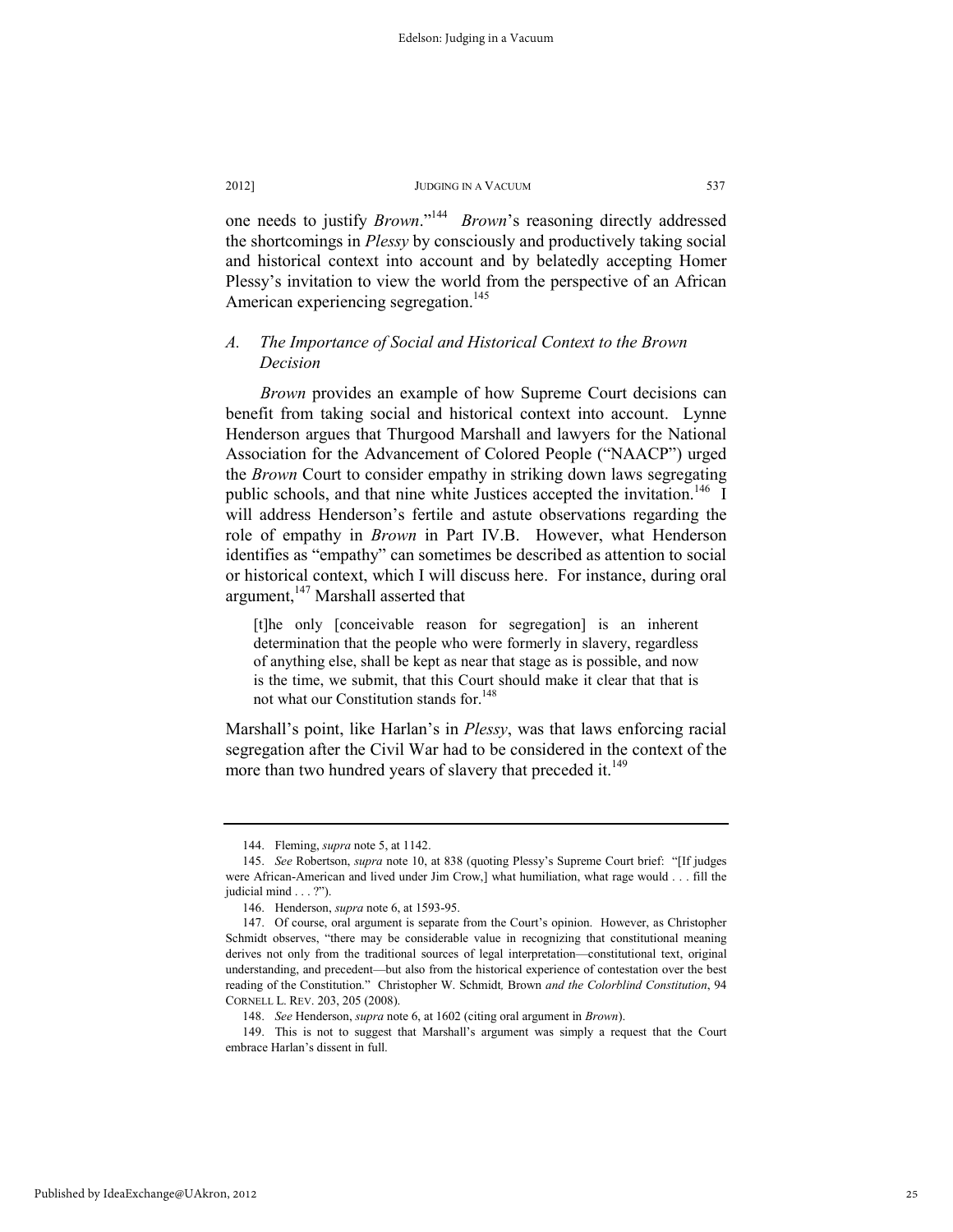Without this essential context, our imagined extraterrestrial visitor could reasonably posit some benign reason(s) for segregation—perhaps both groups desired it, perhaps it was convenient. **With** this context in mind, given the American experience of slavery, it was clear that legally enforced racial segregation was a transparent attempt to preserve as much of the slave system as was possible in defiance of the post-Civil War amendments that aimed at "prevent[ing] the imposition of any burdens or disabilities that constitute badges of slavery or servitude" and "protect[ing] all the civil rights that pertain to freedom and citizenship."150

The *Brown* Court accepted Marshall's invitation to ground its decision in the real world, rather than relying on abstract legal principles divorced from reality. By 1954, the tide of social science had shifted, and Thurgood Marshall could assert<sup>151</sup> to the Court that "I know of no scientist that has made any study . . . who does not admit that segregation harms the child."<sup>152</sup> By contrast, counsel for the State of South Carolina, John W. Davis, "mock[ed] social science in general" and urged the Court to rely on "settled legal doctrines"—abstract principles such as local control of schools and *stare decisis*. 153 Davis suggested that the case could be resolved by resort to legal principles that were not race-specific or race-conscious, and that segregating African American schoolchildren based on their race was, for the Court's purposes, no different than making distinctions based on sex, age, or mental capacity.<sup>154</sup>

During oral argument, Marshall asked the Court to reject abstractions and, instead, to focus on what segregation meant to African Americans in the real world, pointedly insisting that "[opposing counsel] can't take race out of this case.  $\ldots$ <sup>155</sup> Marshall's argument to the Court drew on "knowledge and experience" and "underscored what it meant to be black in the United States, to be excluded, to be disempowered. . .

 <sup>150.</sup> *See* Plessy v. Ferguson, 163 U.S. 537, 555 (Harlan, J., dissenting).

 <sup>151.</sup> Note that there were three sets of oral argument in *Brown*. *See* Henderson, *supra* note 6, at 1595. The third set addressed the question of remedies, an issue resolved by the *Brown II* decision in 1955. My discussion here is concerned with the first two sets of oral argument that preceded the *Brown I* decision in 1954. Quoted excerpts from counsel come from these first two sets of argument.

 <sup>152.</sup> *See* Henderson, *supra* note 6, at 1599-1600 (citing oral argument in *Brown*).

 <sup>153.</sup> *See id.* at 1598-99.

 <sup>154.</sup> *See id.* at 1598. At the time, the Court had not yet applied the Equal Protection Clause to strike down sex discrimination. Of course, it has since done so. *See, e.g.*, Reed v. Reed, 404 U.S. 71, 77 (1971).

 <sup>155.</sup> *See* Henderson*, supra* note 6*,* at 1602.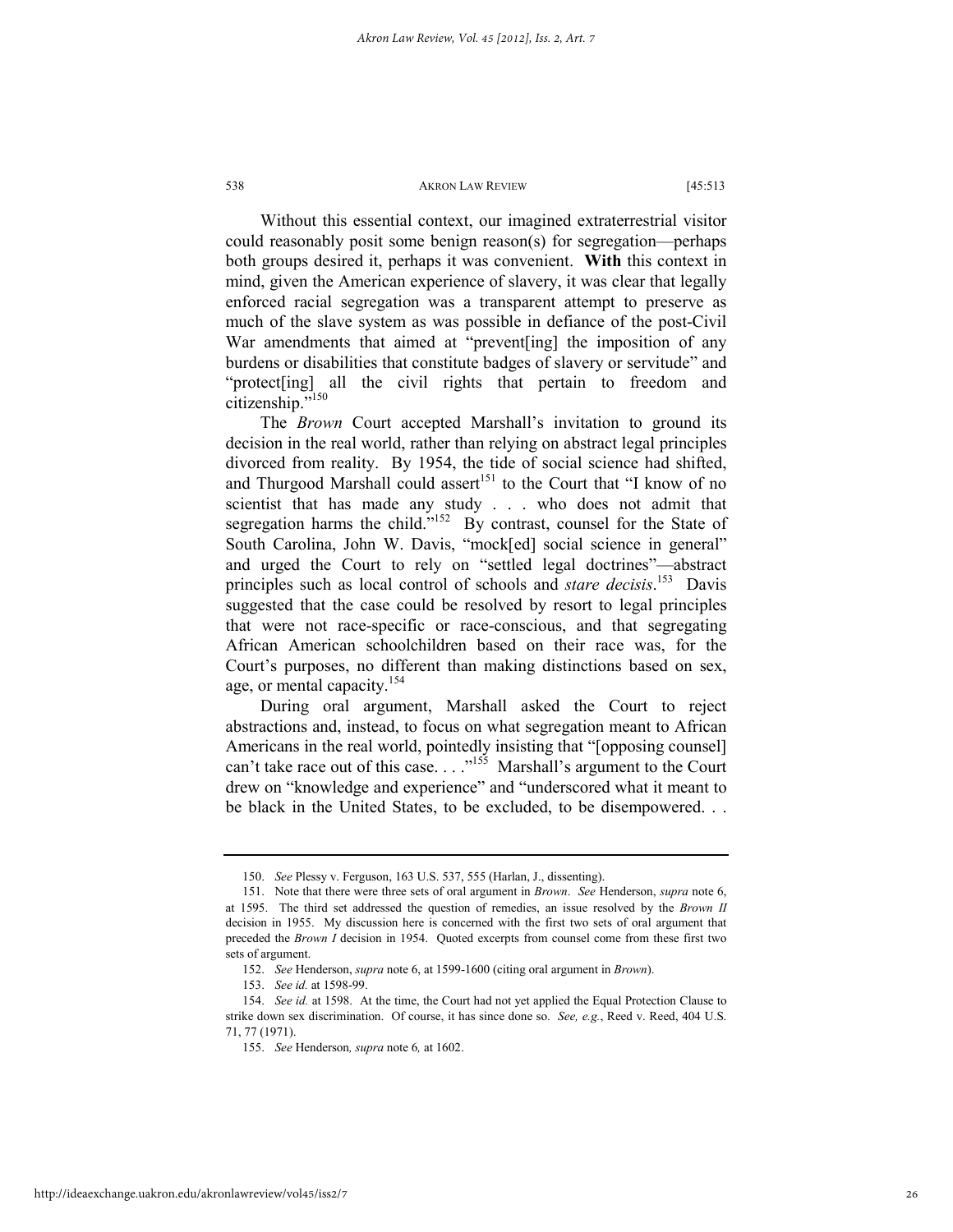.<sup>"156</sup> Where the *Plessy* Court could blandly describe segregation as reflecting "the established usages, customs, and traditions of the people," Marshall reminded the *Brown* Court that African Americans were not represented in the legislatures that continued to uphold the Jim Crow system.<sup>157</sup> He pushed aside legal abstractions and charged that "the only way to arrive at [a decision affirming segregation] is to find that for some reason Negroes are inferior to all other human beings."<sup>158</sup>

Marshall found a Court that was receptive to his argument that segregation could not be analyzed in a legal vacuum and had to be understood in social and historical context. In contrast with *Plessy*, the *Brown* Court recognized the "social meaning of segregation," that "Linda Brown's school assignment was an expression of racial hostility, a public humiliation, and a badge of inferiority not only for her but for all black children."159 Some of the Justices had personal experience that may have helped them understand what segregation meant—Justice Hugo Black had been a member of the Ku Klux Klan in Alabama as a young man and understood perfectly well that the purpose of segregation "was to discriminate against Negroes in the belief that they were inferior<br>beings."<sup>160</sup> Chief Justice Earl Warren and Justice Sherman Minton Chief Justice Earl Warren and Justice Sherman Minton agreed that segregation was based on "a belief in black inferiority."<sup>161</sup>

The *Brown* Court did not decide the case before it in an intellectual vacuum cut off from the real world meaning of segregation. The Court began its analysis by stating its intention to understand "the effect of segregation itself on public education."<sup>162</sup> "In approaching this problem," the Court said:

we cannot turn the clock back to 1868, when the Amendment was adopted, or even to 1896, when *Plessy v. Ferguson* was written. We must consider public education in the light of its full development and its present place in American life throughout the Nation. Only in this way can it be determined if segregation in public schools deprives these plaintiffs of the equal protection of the laws.<sup>163</sup>

Unlike the *Plessy* Court, the *Brown* Court considered context to be essential. It made no sense in *Brown* to consider what equal protection

 <sup>156.</sup> *See id.* at 1600.

 <sup>157.</sup> *See id.* at 1599-1600.

 <sup>158.</sup> *See id.* at 1602.

 <sup>159.</sup> *See* Liu, *supra* note 7, at 60-61.

 <sup>160.</sup> *See* Henderson, *supra* note 6, at 1605.

 <sup>161.</sup> *See id.* at 1605-06.

 <sup>162.</sup> Brown v. Bd. of Educ., 347 U.S. 483, 492 (1954).

 <sup>163.</sup> *Id.* at 492-93.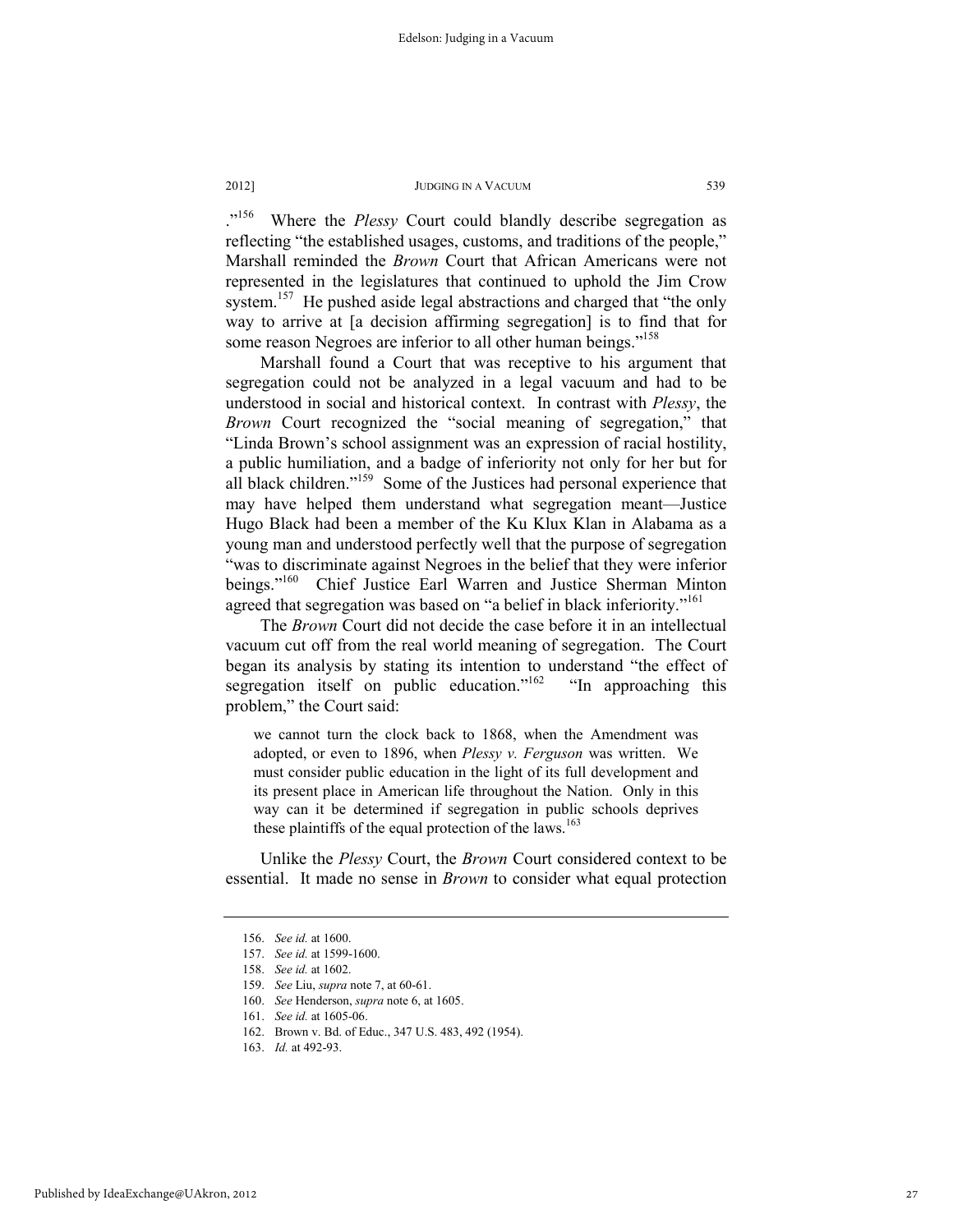of the laws meant with regard to public schools in the nineteenth century. By 1954, education had become "perhaps the most important function of state and local governments."164 Denying African American children equality in education meant denying them the possibility of success as adults.<sup>165</sup> The question, though, was whether racially segregated schools, assuming they were equal in tangible qualities,<sup>166</sup> satisfied the Equal Protection Clause. In answering this question, nine white Justices finally took up Homer Plessy's invitation to imagine the world through the eyes of an African American—here, an African American child denied access to a school reserved for whites only.

# *B.* Brown *and the "Triumph of Empathy"*

Homer Plessy's brief to the Supreme Court expressly invited the justices to use empathy as a way of understanding what segregation meant: "[if judges were African American and lived under Jim Crow], what humiliation, what rage would  $\dots$  fill the judicial mind  $\dots$  ?"<sup>167</sup> As James Robertson observes, the *Brown* Court accepted the invitation that the *Plessy* Court declined.168 Lynne Henderson suggests that *Brown* is a "triumph of empathy."169 Indeed, *Brown*'s famous declaration that: "in the field of public education, the doctrine of 'separate but equal' has no place" flows directly from the Court's use of empathy as nine white Justices attempted to place themselves in the shoes of African American schoolchildren denied access to whites-only public schools.<sup>170</sup>

Building on and going beyond prior decisions involving challenges to segregation, *Brown* concluded that "[s]eparate educational facilities are inherently unequal."171 In *Sweatt v. Painter*, decided four years before *Brown*, the Court had ruled, without disturbing *Plessy* as precedent, that denying African Americans entry to the University of

 <sup>164.</sup> *Id.* at 493.

 <sup>165.</sup> *See id.*

 <sup>166.</sup> Like the separate railcars in *Plessy*, segregated schools in *Brown* were not really equal. *See* BALKIN, *supra* note 5, at 186 ("The 'separate' in 'separate but equal' has been rigorously enforced. The 'equal' has served as a total refutation of equality . . . with some notable exceptions, schools provided for Negroes in segregated systems [were] unequal in facilities—often obscenely so."). However, the Court assumed that separate schools were equal in a tangible sense (e.g., in terms of facilities, teachers, buildings)—so that it could resolve the question of whether racially segregated schools could ever satisfy the Equal Protection Clause.

 <sup>167.</sup> *See* Robertson, *supra* note 10, at 838 (quoting *Plessy*'s Supreme Court brief).

 <sup>168.</sup> *Id*. at 839.

 <sup>169.</sup> Henderson, *supra* note 6, at 1607-08.

 <sup>170.</sup> *See Brown,* 347 U.S. at 495.

 <sup>171.</sup> *Id*.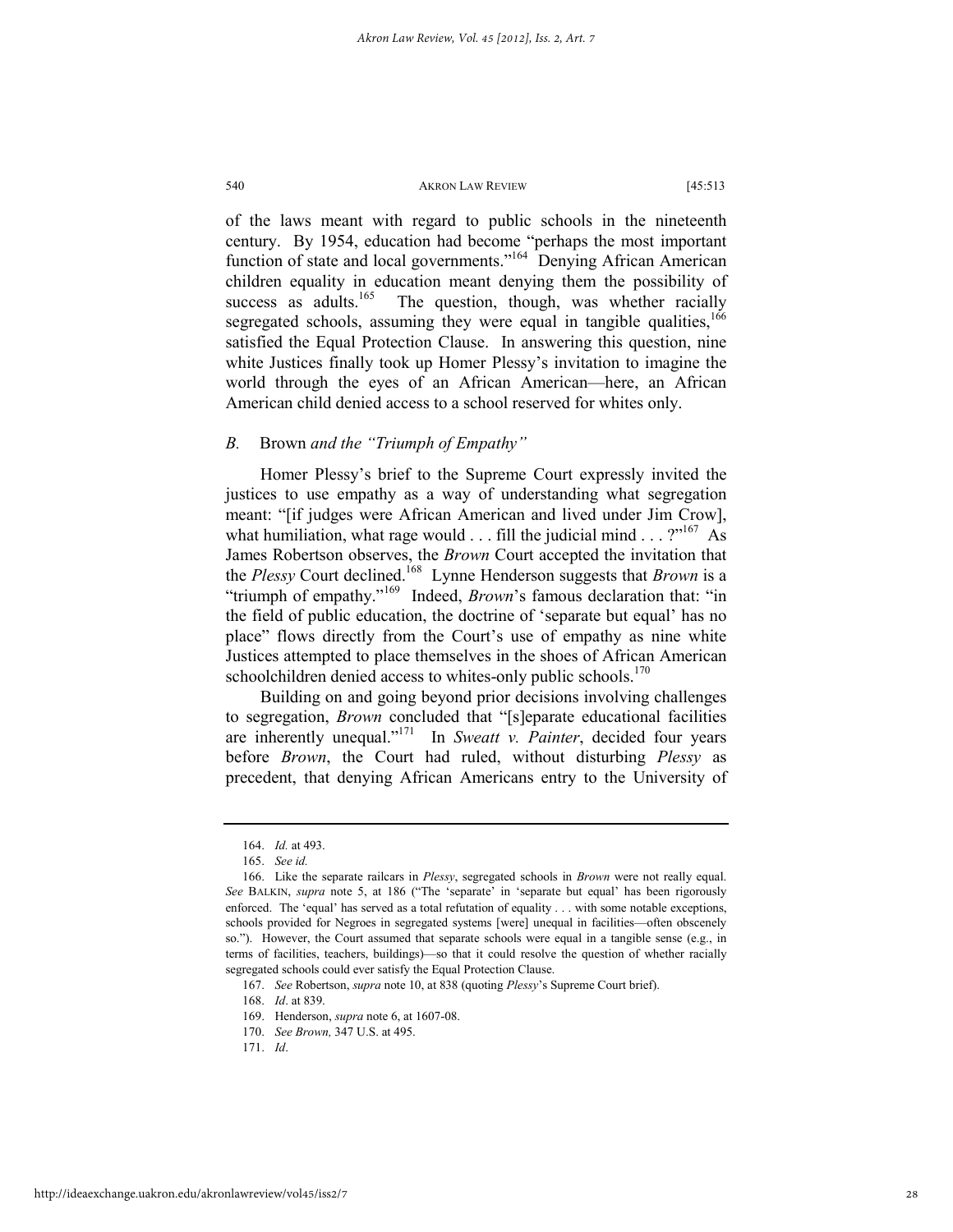Texas School of Law was unconstitutional.<sup>172</sup> The Sweatt Court concluded that a separate law school opened for African Americans simply was not the equal of the University of Texas School of Law, either on the basis of objective criteria, like the number of faculty, scope of the library and variety of courses offered, or on the basis of intangible criteria "incapable of objective measurement," such as reputation of the faculty, influence of the alumni, tradition, and prestige.173 The *Brown* Court assumed that "the physical facilities and other 'tangible' factors [of the segregated schools were] equal."<sup>174</sup> Therefore, Equal Protection analysis in *Brown* required the Court to consider "the effect of segregation itself on public education," which boiled down to the question of whether racially segregated schools could **ever** be equal under the Fourteenth Amendment.<sup>175</sup>

*Brown* answered this question by providing a direct rebuttal to *Plessy*'s assertion that African Americans "chose" to perceive segregation as "stamp[ing] the colored race with a badge of inferiority."<sup>176</sup> Nine white Justices tried to imagine themselves in Linda Brown's shoes, concluding that she and other African American children were not "choosing" to feel inferior—rather, "separat[ing] them from others of similar age and qualifications solely because of their race generates a feeling of inferiority as to their status in the community that may affect their hearts and minds in a way unlikely ever to be undone."177 The *Brown* Court, quoting findings by a lower court in the Kansas segregation case, $178$  concluded that

[a] sense of inferiority affects the motivation of a child to learn [and] [s]egregation with the sanction of law . . . has a tendency to (retard) the educational and mental development of negro children and to deprive them of some of the benefits they would receive in a racial(ly) integrated school system.<sup>179</sup>

 <sup>172.</sup> Sweatt v. Painter, 339 U.S. 629, 636 (1950).

 <sup>173.</sup> *Id.* at 633-34.

 <sup>174.</sup> *See Brown*, 347 U.S. at 493. In fact, as noted *supra* note 158*,* like the segregated rail cars at issue in *Plessy*, segregated schools were not equal with regard to tangible factors. *See* BALKIN, *supra* note 5, at 186.

 <sup>175.</sup> *See Brown*, 347 U.S. at 492-95.

 <sup>176.</sup> *See* Plessy v. Ferguson, 163 U.S. 537, 551 (1896).

 <sup>177.</sup> *See Brown*, 347 U.S. at 494.

 <sup>178.</sup> The *Brown* decision consolidated a number of lawsuits challenging segregated schools in various states. *Id*. at 486 n.1. A separate lawsuit challenged segregated law schools in the District of Columbia. Bolling v. Sharpe, 347 U.S. 497 (1954).

 <sup>179.</sup> *Brown*, 347 U.S. at 494.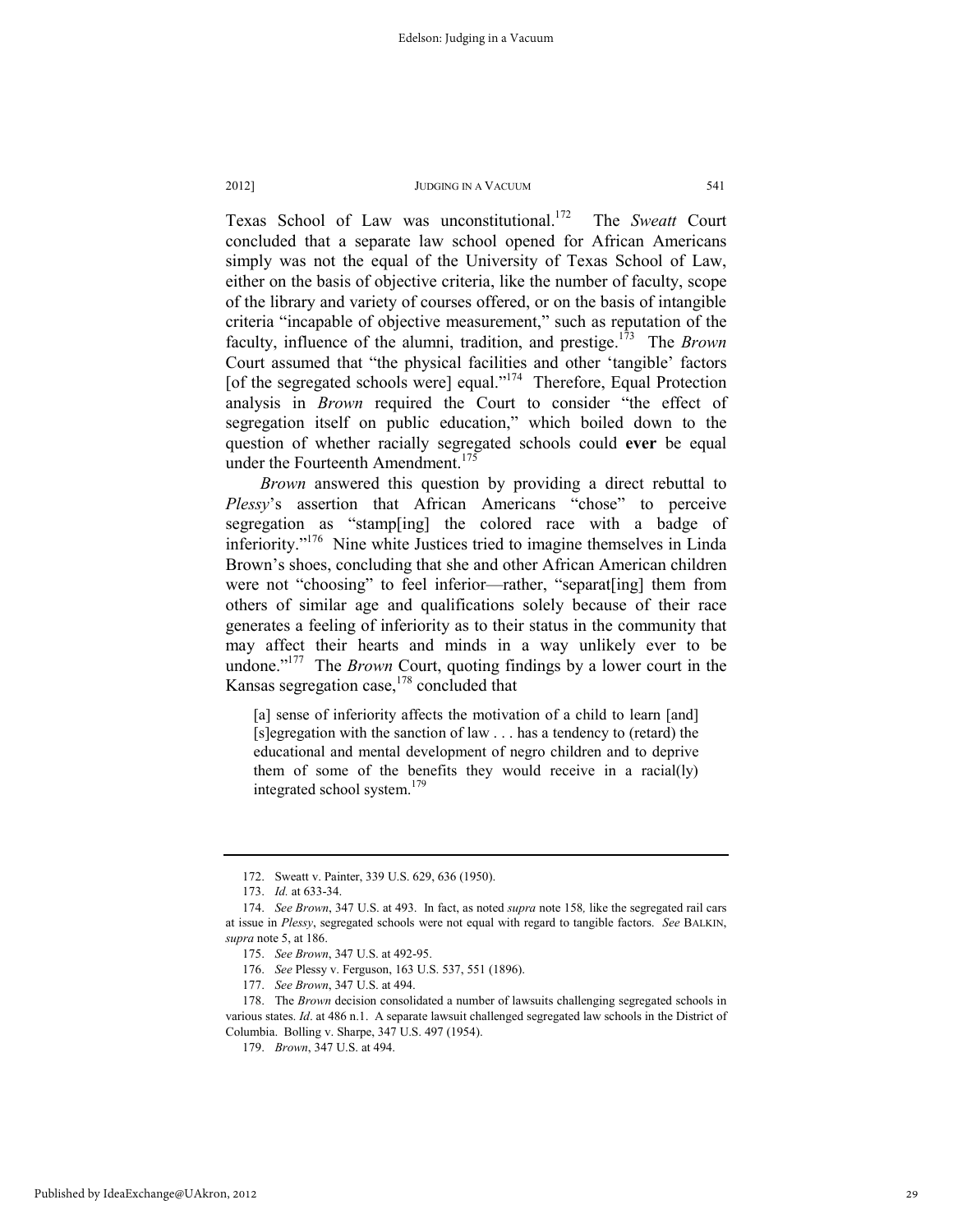*Brown* turned to social science findings to further expose *Plessy*'s failure to consider empathy and context: "[w]hatever may have been the extent of psychological knowledge at the time of *Plessy v. Ferguson;* this finding is amply supported by modern authority. Any language in *Plessy v. Ferguson* contrary to this finding is rejected."<sup>180</sup>

The "modern authority" *Brown* cited was social science evidence, including Kenneth C. Clark's doll study, in which Clark found that young African American children in the North and the South preferred white dolls to black dolls.<sup>181</sup> The Court's citation to Clark's study "generated the most controversy"—even William Coleman, one of the NAACP's lawyers, "thought [the doll study] was a joke."<sup>182</sup>

Clark's study is certainly not immune from criticism as it contained "numerous flaws," including a small sample size, lack of a control group, and failure to connect its findings with the effects of segregated schooling (African American children in northern states were **more** likely to prefer white dolls than African American children in segregated southern schools).<sup>183</sup> However, identifying flaws in Clark's study does not mean one must discredit the *Brown* Court's use of empathy.

The *Brown* Court was directly responding to, and rejecting, *Plessy*'s conclusion that African Americans "chose" to be offended by segregation.184 There were a number of other ways in which *Brown* could have done this, though there may have been strategic reasons for relying on social science evidence.<sup>185</sup> The *Brown* Court could have relied on "the history of Jim Crow as evidence that segregation was a subordinating practice."<sup>186</sup> It could have held, quoting the 1943 *Hirabayashi*<sup>187</sup> decision, that "distinctions between citizens solely because of their ancestry are by their nature odious to a free people."<sup>188</sup> Or, it could have simply asserted, without citation, that "enforced racial segregation is psychologically harmful" (after all, *Plessy* did not cite any

 <sup>180.</sup> *Id.* at 494-95.

 <sup>181.</sup> *See* BALKIN, *supra* note 5, at 51.

 <sup>182.</sup> *Id.*

 <sup>183.</sup> *See id.*

 <sup>184.</sup> *See* Plessy v. Ferguson, 163 U.S. 537, 551 (1896); BALKIN, *supra* note 5, at 50.

 <sup>185.</sup> *See* BALKIN, *supra* note 5, at 51 ("Warren included footnote 11 [citing the Clark study and other research] as part of his general strategy of adopting a nonaccusatory [*sic*] tone. Apparently he believed that by grounding his decision in empirical social science, he would not appear to be engaging in moral condemnation of the South or of segregation, and he would strengthen the authority of his decision. The strategy backfired. If anything, footnote 11 gave critics of the decision more ammunition than if Warren had simply omitted any reference to the studies.").

 <sup>186.</sup> *See id.* at 52.

 <sup>187.</sup> Hirabayashi v. United States, 320 U.S. 81 (1943).

 <sup>188.</sup> *See* BALKIN, *supra* note 5, at 97 (quoting *Hirabayashi*, 320 U.S. 81).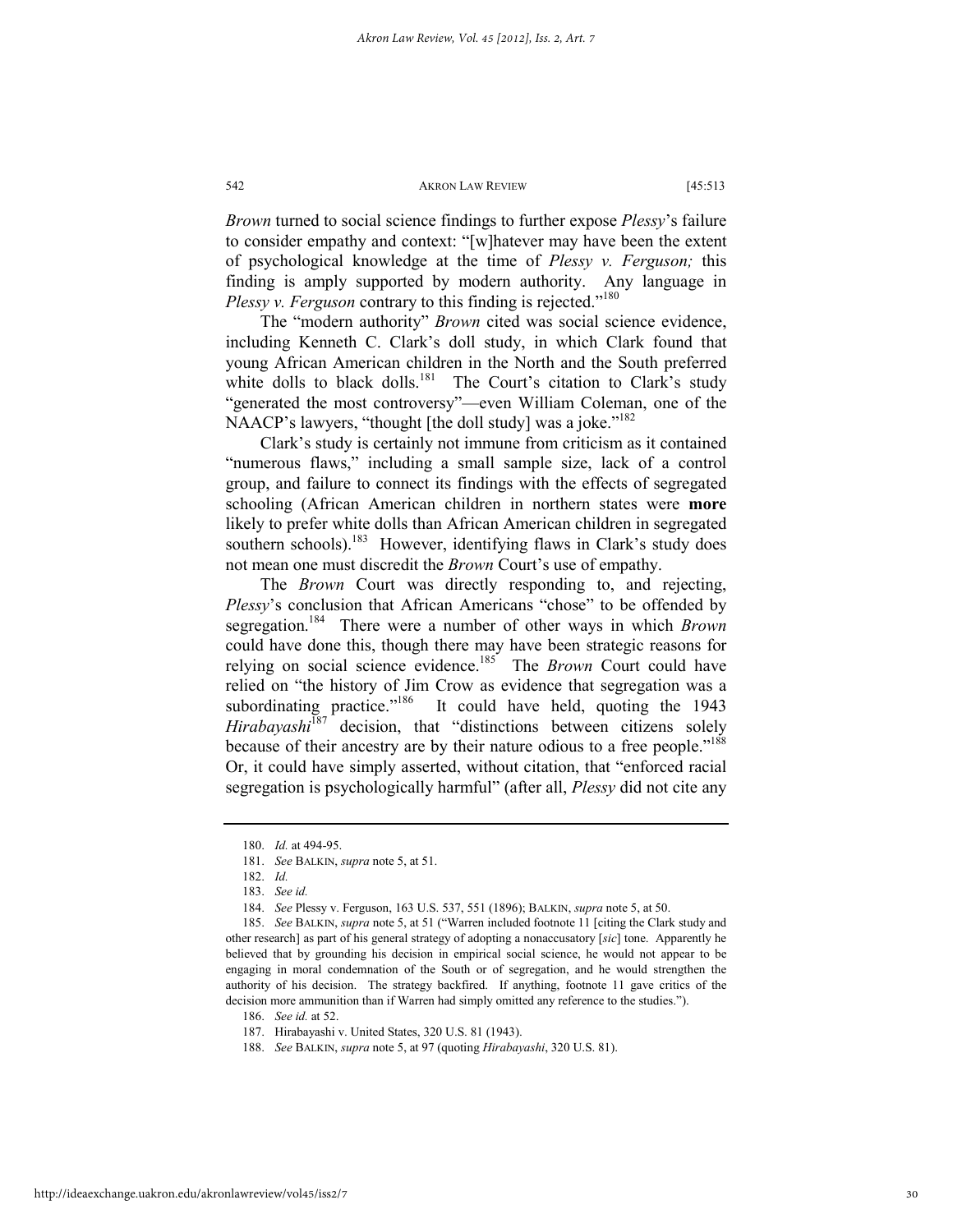source to support its conclusion that feelings of inferiority in response to segregation were a choice).  $189$  Even if the specific way in which the *Brown* Court chose to support its empathetic conclusion may be open to criticism, the choice to engage in empathy was critical in exposing *Plessy*'s failing and is crucial to understanding *Brown*'s continuing relevance.

As Lynne Henderson explains, *Brown* "is a human opinion responding to the pain inflicted on outsiders by the law."<sup>190</sup> The Justices were able to understand racism from the perspective of the "other"— African American attorneys and schoolchildren appearing before the Court—enabling them "to see the world in a new way and to understand the pain created by law in that world; and to respond to that pain."<sup>191</sup> This was the polar opposite of *Plessy*. Where the Court in 1896 closed its eyes to what segregation meant in practice, how it was experienced, and how it affected African Americans, Justices on the *Brown* Court turned to empathy as an attempt to correct error, to step outside of their worldview in an attempt to gather as much information and render as informed a decision as possible.<sup>192</sup>

Critics immediately attacked *Brown* (and continued to attack for decades<sup>193</sup>) for "varying . . . from the established form" (i.e., by delving into "feeling"), turning to "social scientific evidence that segregation stigmatized and harmed black children," and away from "neutral principles."<sup>194</sup> These critics missed (and some still miss) the point that it was exactly this variance from the standard form that allowed *Brown* to expose one of *Plessy*'s fundamental errors.

Where *Plessy* stands for judging in a vacuum, closing one's eyes to the perspective of the minority, *Brown* stands for the principle that empathy is legitimate and can be necessary. Critics who attack the specific sources *Brown* cited are missing this essential point. As we will see in Part V, Justices who deride empathy run the risk of writing opinions that follow *Plessy*'s logic, not *Brown*'s.

 <sup>189.</sup> *Id.* at 52.

 <sup>190.</sup> *See* Henderson, *supra* note 6, at 1594.

 <sup>191.</sup> *Id.* at 1603, 1608.

 <sup>192.</sup> *See* Bandes, *supra* note 28, at 146.

 <sup>193.</sup> *See, e.g.*, Clarence Thomas, *Toward a "Plain Reading" of the Constitution*—*The Declaration of Independence in Constitutional Interpretation*, 30 HOW. L.J. 983, 990 (1987).

 <sup>194.</sup> Henderson, *supra* note 6, at 1594. *See also* BALKIN, *supra* note 5, 51-52 (noting that critics attacked *Brown* for citing social science evidence).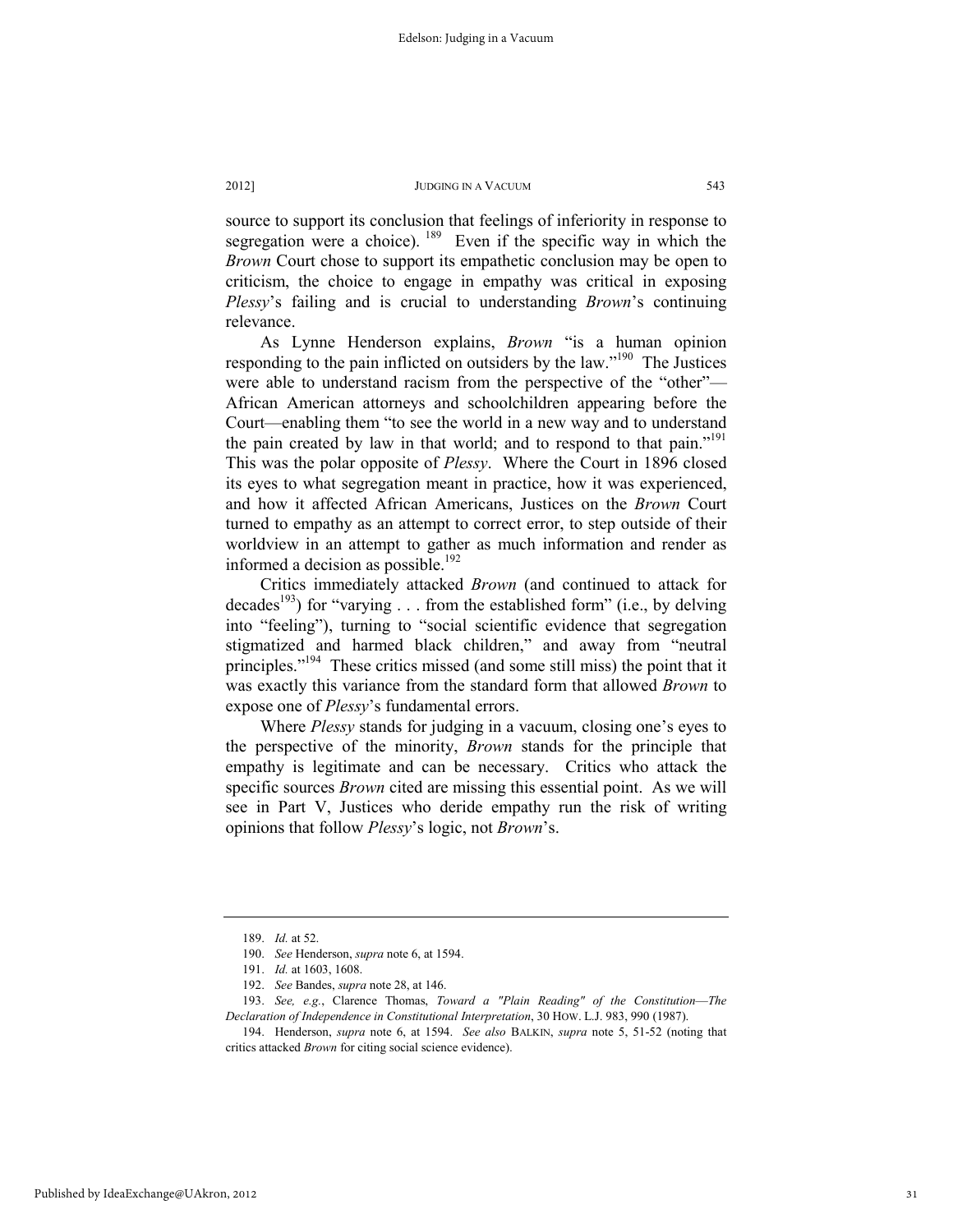# V. HOW JUSTICE SCALIA REPEATS PLESSY'S ERRORS BY ENDORSING BROWN'S RESULTS BUT NOT ITS REASONING

It is hard, at first glance, to know exactly what Justice Scalia thinks about *Brown*'s reasoning. Lori A. Ringhand states that "Justice Scalia, who answered very few specific questions at his 1986 confirmation hearing, felt it necessary to speak positively about *Brown*."195 However, a review of the transcript from Justice Scalia's confirmation hearing reveals just one reference to *Brown* (in a question then-Senator Joe Biden asked) and three references to *Plessy*.<sup>196</sup> Then-nominee Scalia did not say anything that directly revealed his views about either *Brown*'s strengths or *Plessy*'s flaws. The closest he came was when he said that "*Plessy* might have been considered a settled question at one time, but a litigant should have been able to come in and say 'it is wrong' and get a judge who has not committed himself to a [Senate Judiciary] committee as a condition of his confirmation to adhering to it."<sup>197</sup> Then-nominee Scalia did not explain **why** he thought *Plessy* was wrong or *Brown* was right, and Justice Scalia still has not done so.

This is not to suggest that Scalia is a closet supporter of race segregation—precisely to the contrary, he has said that he would have voted with the Court in *Brown*.<sup>198</sup> But Justice Scalia has not made clear **why** he would have done so. What does he understand to be the essential meaning of *Brown*? Scalia has never directly addressed this question, but we may be able to extract some understanding from Chief Justice Roberts's plurality opinion in *Parents Involved*, which Justice Scalia joined.<sup>199</sup> Chief Justice Roberts's opinion reads *Brown* as standing for the principle of "colorblind constitutionalism"<sup>200</sup>—that the Constitution, in nearly all cases, prohibits the government from using race as a factor in providing educational opportunities, and mandates that racial classifications aimed at achieving integration are just as bad

 <sup>195.</sup> Ringhand, *supra* note 5, at 151.

 <sup>196.</sup> *Hearings Before the Senate Committee on the Judiciary on the Nomination of Judge Antonin Scalia to be Associate Justice of the Supreme Court of the United States August 5 and 6, 1986*, S. Hrg. 99-1064, at 49, 86, 105, http://www.gpoaccess.gov/congress/senate/judiciary/sh99-1064/browse.html (accessed Dec. 28, 2010).

 <sup>197.</sup> *Id.* at 86, http://www.gpoaccess.gov/congress/senate/judiciary/sh99-1064/browse.html

 <sup>198.</sup> Margaret Talbot, *Supreme Confidence: The Jurisprudence of Justice Antonin Scalia*, THE NEW YORKER, Mar. 28, 2005, http://www.newamerica.net/publications/articles/2005/supreme\_confidence.

 <sup>199.</sup> *See* Parents Involved in Cmty. Sch. v. Seattle Sch. Dist. No. 1, 551 U.S. 701, 708 (2007).

 <sup>200.</sup> *See* Schmidt, *supra* note 147, at 203.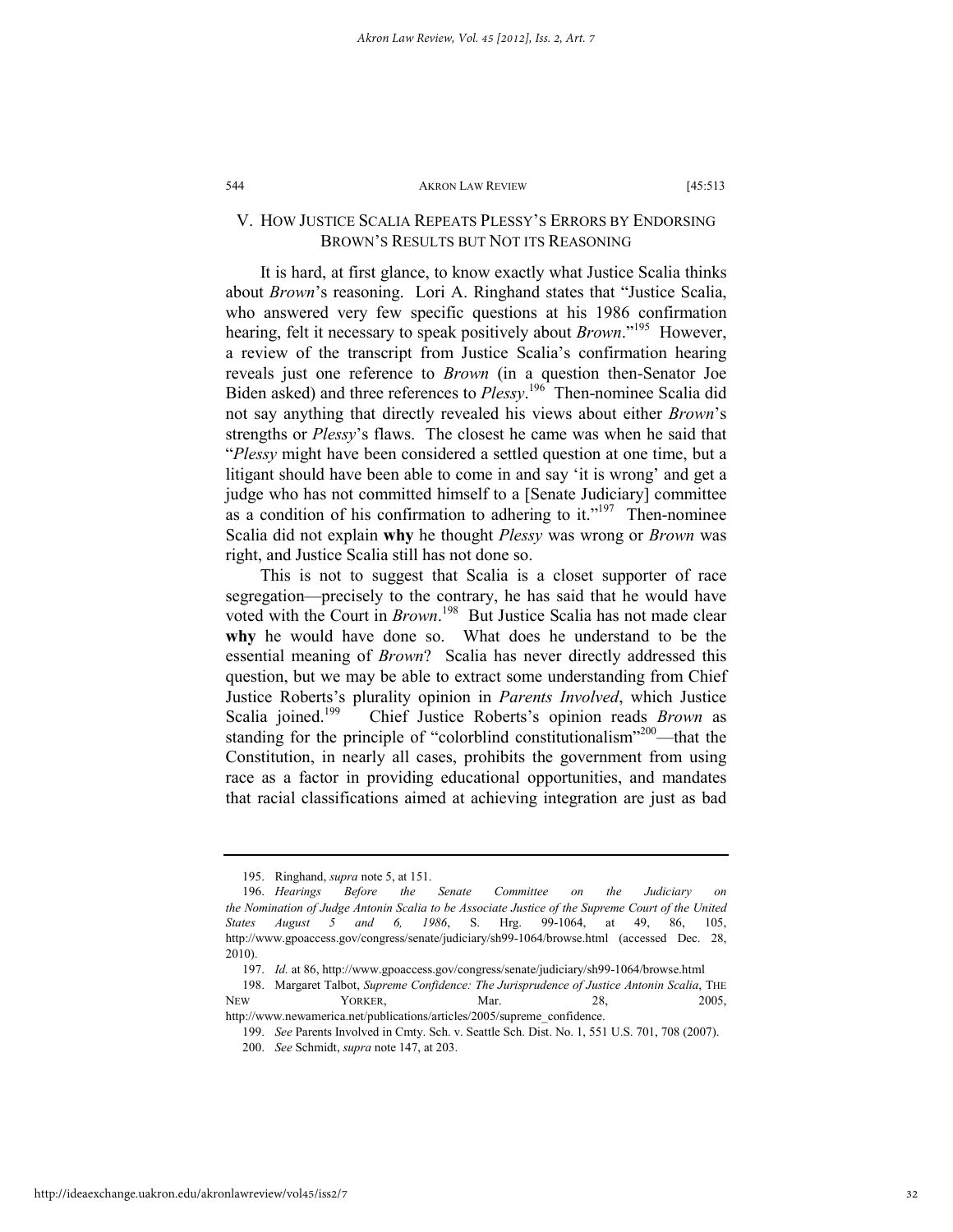as segregation was before *Brown*. Proponents of colorblind constitutionalism point to language from Justice Harlan's dissent in *Plessy*. 202

It is quite possible that this is Justice Scalia's starting point when it comes to *Brown*—that is, as he has suggested elsewhere, he prefers Justice Harlan's dissent in *Plessy* to the Court's reasoning in *Brown*. 203 This is certainly preferable to endorsing the majority opinion in *Plessy*, <sup>204</sup> but, just as it is not enough to praise *Brown* in general terms, it is not enough to express general agreement with Harlan's dissent in *Plessy.*205 Moreover, if Justice Scalia's conclusion is that *Plessy* and *Brown* teach us simply that the Constitution requires "colorblindness," then he is missing some fundamental points, namely that what distinguishes *Brown* from *Plessy* is *Brown*'s reliance on empathy and its attention to social and historical context. As discussed *passim*, truly embracing *Brown* means embracing *Brown*'s reasoning, which provided a direct rebuttal to *Plessy* by using context and empathy to move out of the judicial vacuum. Judges who discard *Brown*'s reasoning run the risk of deciding new cases in a judicial vacuum and reaching results that are detached from reality. Several of Justice Scalia's dissenting opinions illustrate this point<sup>206</sup>: like the *Plessy* Court, he ignores social and

 <sup>201.</sup> *See generally Parents Involved*, 551 U.S. 701.

 <sup>202.</sup> *See id.* at 730 n.14 (quoting Plessy v. Ferguson, 163 U. S. 537, 559 (1896) (Harlan, J., dissenting) ("Our Constitution is color-blind, and neither knows nor tolerates classes among citizens. In respect of civil rights, all citizens are equal before the law.")). Critics argue that Justice Harlan's point was that the Constitution does not tolerate caste. *See* Liu, *supra* note 7, at 54-56.

 <sup>203.</sup> *See* Adam Liptak, *From 19th-Century View, Desegregation is a Test*, N.Y. TIMES, Nov. 9, 2009 (describing Justice Scalia as saying that he agreed with the dissent in *Plessy* but refused to expressly endorse *Brown'*s reasoning), http://www.nytimes.com/2009/11/10/us/10bar.html?ref=antonin\_scalia.

 <sup>204.</sup> A position no one in the twenty-first century is likely to take.

 <sup>205.</sup> For one thing, as noted at page 20, *supra*, it is essential to confront the racist elements of Justice Harlan's dissent—which is not to say that Justice Scalia embraces these sentiments himself, but it is important to temper praise for Justice Harlan's dissent with acknowledgement of its glaring shortcomings. In addition, and perhaps relatedly, Justice Harlan's dissent in *Plessy* is missing the essential empathy component that is vital to *Brown*.

 <sup>206.</sup> It is worth noting, however, that Justice Scalia joined the majority in the recent decision of *Safford Unified School District No. 1 v. Redding*, 129 S. Ct. 2633, 2637 (2009). In *Redding*, the Court ruled that a public school administrator violated a middle school student's Fourth Amendment rights by ordering a strip search to find out if she was concealing prescription strength and over the counter drugs at school. *Id.* As Judge Kim McLane Wardlaw has suggested, the Court's decision required an empathetic ability to understand the unreasonableness of the search from a teenage girl's perspective. *See* Wardlaw, *supra* note 105, at 1649-52. Perhaps Justice Scalia's decision to join the majority opinion reflects a new approach, but his prior dissents, discussed here, suggest we may have to wait for more evidence before declaring him to have adopted a more generally empathetic approach to judging.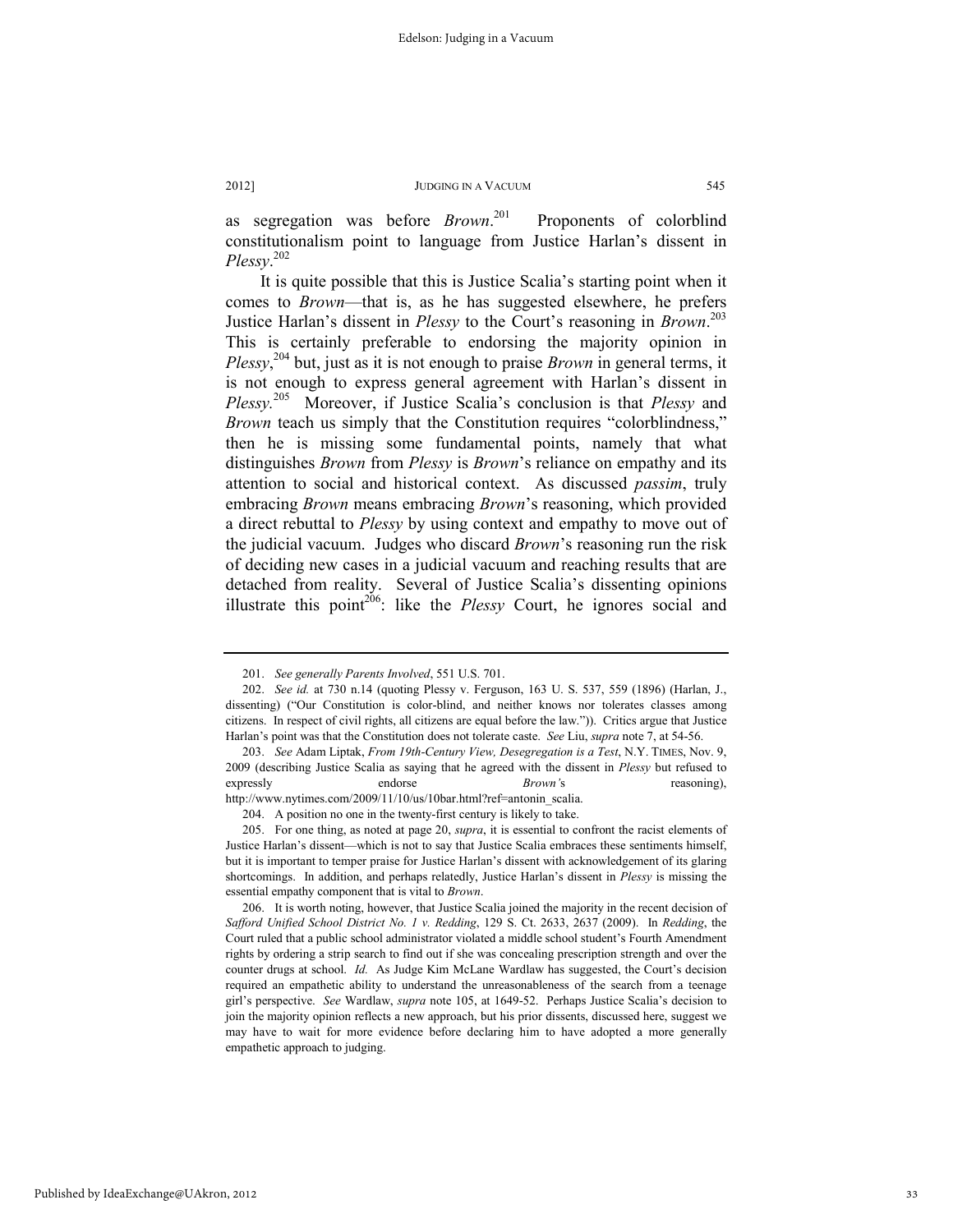historical context, disdains empathy, and ultimately repeats *Plessy*'s errors, though in different areas of the law.

# *A. By Failing to Apply* Brown*'s Reasoning, Justice Scalia Repeats*  Plessy*'s Errors in Four Dissenting Opinions*

# 1. *Romer v. Evans*

In *Romer v. Evans*, 207 the first Supreme Court decision applying the Equal Protection Clause to strike down discrimination based on sexual orientation, the majority opinion drew on empathy and an appreciation of context to reach a decision in line with *Brown*'s approach. Justice Scalia's dissent repeated *Plessy*'s errors, disdaining empathy and ignoring relevant context to reach conclusions at odds with reality.

Justice Anthony Kennedy opens the majority opinion in *Romer* by quoting from Justice Harlan's dissent in *Plessy* "that the Constitution 'neither knows nor tolerates classes among citizens.'"<sup>208</sup> Justice Kennedy concludes that Harlan's words "now are understood to state a commitment to the law's neutrality where the rights of persons are at stake." $209$  In applying this principle to the case at hand, which involved a challenge to Colorado's Amendment 2, a voter-approved change to the state constitution that "prohibit[ed] all legislative, executive or judicial action at any level of state or local government designed to protect [lesbian, gay, or bisexual people],"<sup>210</sup> the Court considered what Amendment 2 meant in practice.

As Justice Kennedy observes, this was a "[s]weeping and comprehensive"<sup>211</sup> ban which meant, as a first step, that existing municipal laws prohibiting discrimination against lesbian, gay, or bisexual (LGB) people were repealed or rescinded.<sup>212</sup> Amendment 2's "ultimate effect [wa]s to prohibit any governmental entity [in Colorado] from adopting similar, or more protective statutes, regulations, ordinances, or policies in the future unless the state constitution [wa]s first amended to permit such measures."213 In short, LGB people were

 <sup>207.</sup> Romer v. Evans, 517 U.S. 620, 623 (1996).

 <sup>208.</sup> *Id.* at 623 (quoting Plessy v. Ferguson, 163 U.S. 537, 559 (1896) (Harlan, J., dissenting)). Justice Kennedy's selection from Harlan's dissent is revealing, as it suggests a commitment to equality that requires the rejection of caste. *See* Liu, *supra* note 7, at 54-56.

 <sup>209.</sup> *Romer*, 517 U.S. at 623.

 <sup>210.</sup> *Id.* at 624.

 <sup>211.</sup> *Id.* at 627.

 <sup>212.</sup> *Id.* at 623-24.

 <sup>213.</sup> *Id.* at 627 (quoting Evans v. Romer, 854 P.2d 1270, 1284-85 (Colo. 1993)).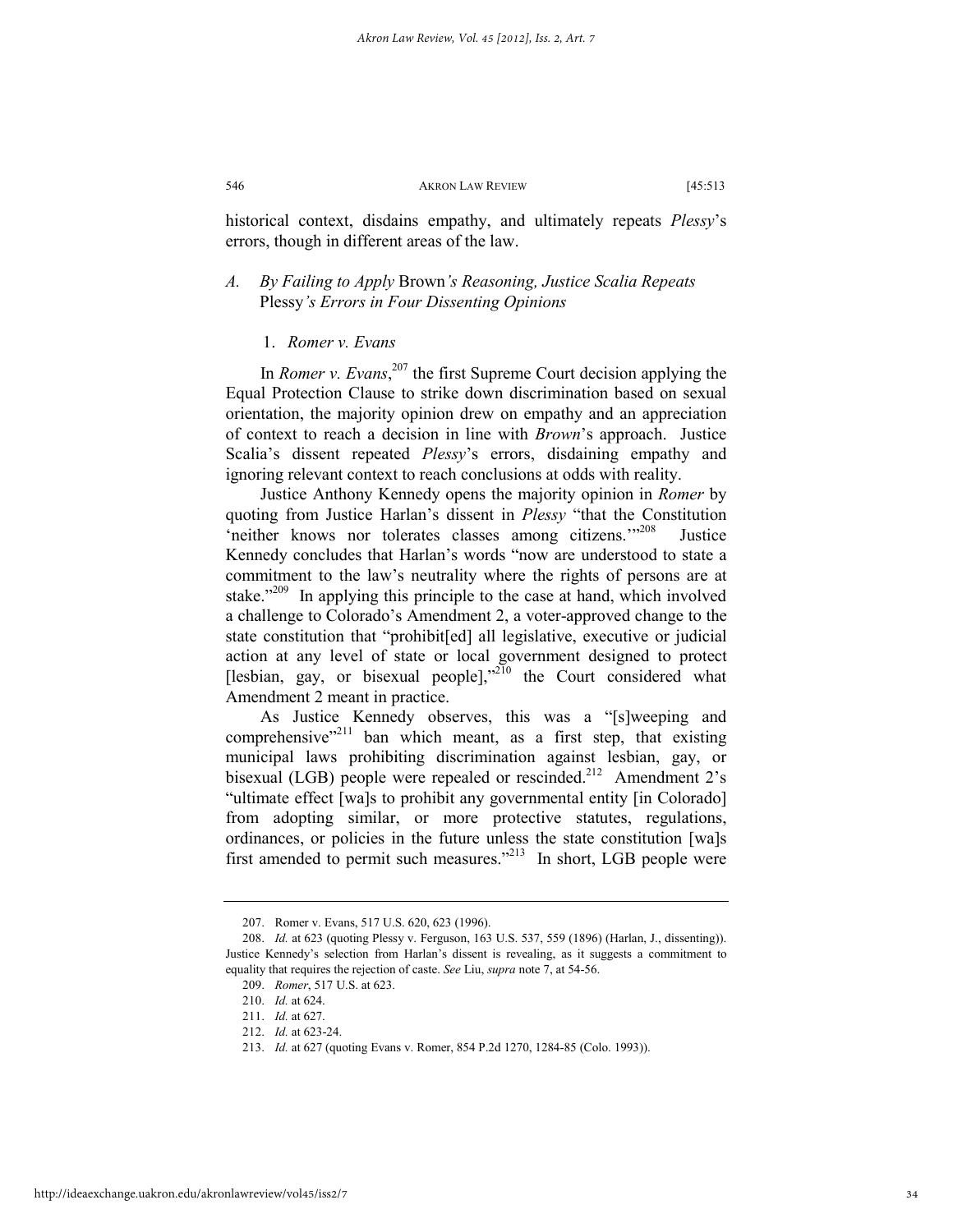made "stranger[s] to [Colorado's] laws."<sup>214</sup> Amendment 2 made "[LGB people] by state decree . . . a solitary class with respect to transactions and relations in both the private and governmental spheres. The amendment withdr[ew] from [LGB people], but no others, specific legal protection from the injuries caused by discrimination, and it forb[ade] reinstatement of these laws and policies."<sup>215</sup>

The *Romer* Court's reasoning relied substantially on an understanding of social context and on empathy. Colorado argued that Amendment 2 was not motivated by animosity against LGB people rather, that its "primary rationale . . . [was] respect for other citizens' freedom of association, and in particular the liberties of landlords or employers who have personal or religious objections to homosexuality."<sup>216</sup> A Court willing to "shut [its] eyes to the plainest facts of . . . life and to deal with the [issues before it] in an intellectual vacuum" <sup>217</sup> could easily have deferred to Colorado's explanation, especially when applying the normally deferential rational basis review standard, as the *Romer* Court purported to do.<sup>218</sup> Visitors from another planet, unaware of the history of discrimination against LGB people,<sup>219</sup> might not see any subtext to Amendment 2. The *Romer* Court, however, recognized that anti-LGB bias might well be lurking behind Colorado's claimed neutrality. In fact, the Court concluded the ban's "sheer breadth" made "[A]mendment [2] inexplicable by anything but animus toward [LGB people]. $"^{220}$ 

 <sup>214.</sup> *Romer*, 517 U.S. at 635.

 <sup>215.</sup> *Id*. at 627.

 <sup>216.</sup> *Id.* at 635. In addition, "Colorado . . . cite[d] its interest in conserving resources to fight discrimination against other groups." *Id*.

 <sup>217.</sup> *See* NLRB v. Jones & Laughlin Steel Corp., 301 U.S. 1, 41 (1937).

 <sup>218.</sup> *See Romer*, 517 U.S. at 631-32. Some question whether *Romer* actually applied a new "rational basis with bite" standard, as the application of the standard in *Romer* seemed to "depart from the usual deference associated with rational basis review." Kenji Yoshino, *The New Equal Protection*, 124 HARV. L. REV. 747, 760 (2011).

 <sup>219.</sup> *See, e.g.*, Historians' *amicus* brief filed in *Lawrence v. Texas*: "[w]idespread discrimination against a class of people on the basis of their homosexual status developed . . . in the twentieth century . . . and peaked from the 1930s to the 1960s. Gay men and women were labeled 'deviants,' 'degenerates,' and 'sex criminals' by the medical profession, government officials, and the mass media. The federal government banned the employment of homosexuals and insisted that its private contractors ferret out and dismiss their gay employees, many state governments prohibited gay people from being served in bars and restaurants . . . . The authorities worked together to create or reinforce the belief that gay people were an inferior class to be shunned by other Americans." George Chauncey et al., *The Historians' Case Against Gay Discrimination*, HISTORY NEWS NETWORK (July 2, 2003, 6:24 PM), http://hnn.us/articles/1539.html. This brief was filed seven years after the *Romer* decision but described a history that predated *Romer*.

 <sup>220.</sup> *See Romer*, 517 U.S. at 632.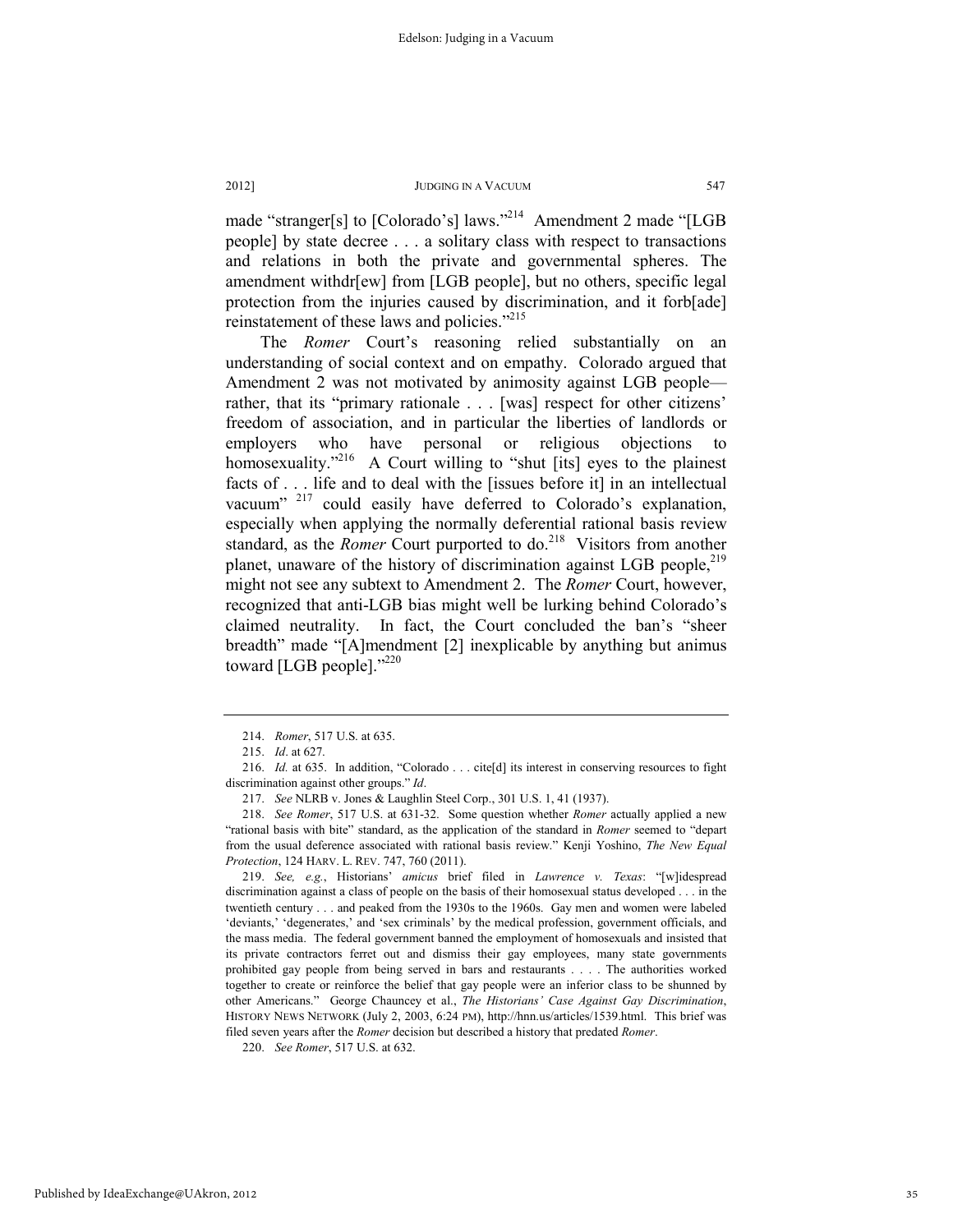This is reminiscent of Justice Harlan's assertion in *Plessy* that segregation's real meaning was to mark African Americans as an inferior class "so inferior and degraded that they cannot be permitted to sit in public coaches occupied by white citizens."<sup>221</sup> Just as Harlan saw this meaning transparently revealed beneath the thin veneer of explanations offered as neutral justifications for segregation, $222$  the *Romer* Court found it "impossible to credit" Colorado's supposedly benign reasons for treating LGB people differently from other Coloradans.<sup>223</sup>

By contrast, Justice Scalia, who has suggested an admiration for Harlan's *Plessy* dissent.<sup>224</sup> was unable to adapt Harlan's logic and wrote a dissent in *Romer*<sup>225</sup> that follows the reasoning of the majority opinion in *Plessy*. Like the majority in *Plessy*, Justice Scalia wrote an opinion in a vacuum, cut off from real world context and the effects of discrimination on a minority group.

Justice Scalia, unable to see how *Plessy* and *Brown* related to *Romer*, charged that "[the majority] opinion [in *Romer*] has no foundation in American constitutional law, and barely pretends to."226 In fact, the majority in *Romer* applied (though perhaps without full consciousness of doing so) important lessons from *Plessy* and *Brown*, producing an opinion that used empathy and an appreciation of context to reach a result that reflected understanding of what discrimination based on sexual orientation means to LGB people. Justice Scalia, by contrast, wrote a dissent perhaps best appreciated by our extraterrestrial friends.

Scalia's dissent begins with the odd declaration that "the Court has mistaken a Kulturkampf [culture war] for a fit of spite."<sup>227</sup> The word choice is striking. Just four years earlier, Pat Buchanan had declared at the Republican presidential convention that there was a "cultural war," a "struggle for the soul of America" that required standing "against the amoral idea that gay and lesbian couples should have the same standing in law as married men and women."<sup>228</sup> Justice Scalia insists that he does

 <sup>221.</sup> *See* Plessy v. Ferguson, 163 U.S. 537, 560 (1896) (Harlan, J., dissenting).

<sup>222</sup>*. See id.* at 557 ("[n]o one would be so wanting in candor a[s] to assert the contrary").

 <sup>223.</sup> *See Romer*, 517 U.S. at 635.

 <sup>224.</sup> *See* Adam Liptak, *From 19th-Century View, Desegregation is a Test*, N.Y. TIMES, Nov. 9, 2009, http://www.nytimes.com/2009/11/10/us/10bar.html?ref=antonin\_scalia.

 <sup>225.</sup> *See Romer*, 517 U.S. at 653 (Scalia, J., dissenting).

 <sup>226.</sup> *Id.*

 <sup>227.</sup> *Id.* at 636.

 <sup>228.</sup> Patrick J. Buchanan, Address to the Republican National Convention (Aug. 17, 1992), http://www.americanrhetoric.com/speeches/patrickbuchanan1992rnc.htm.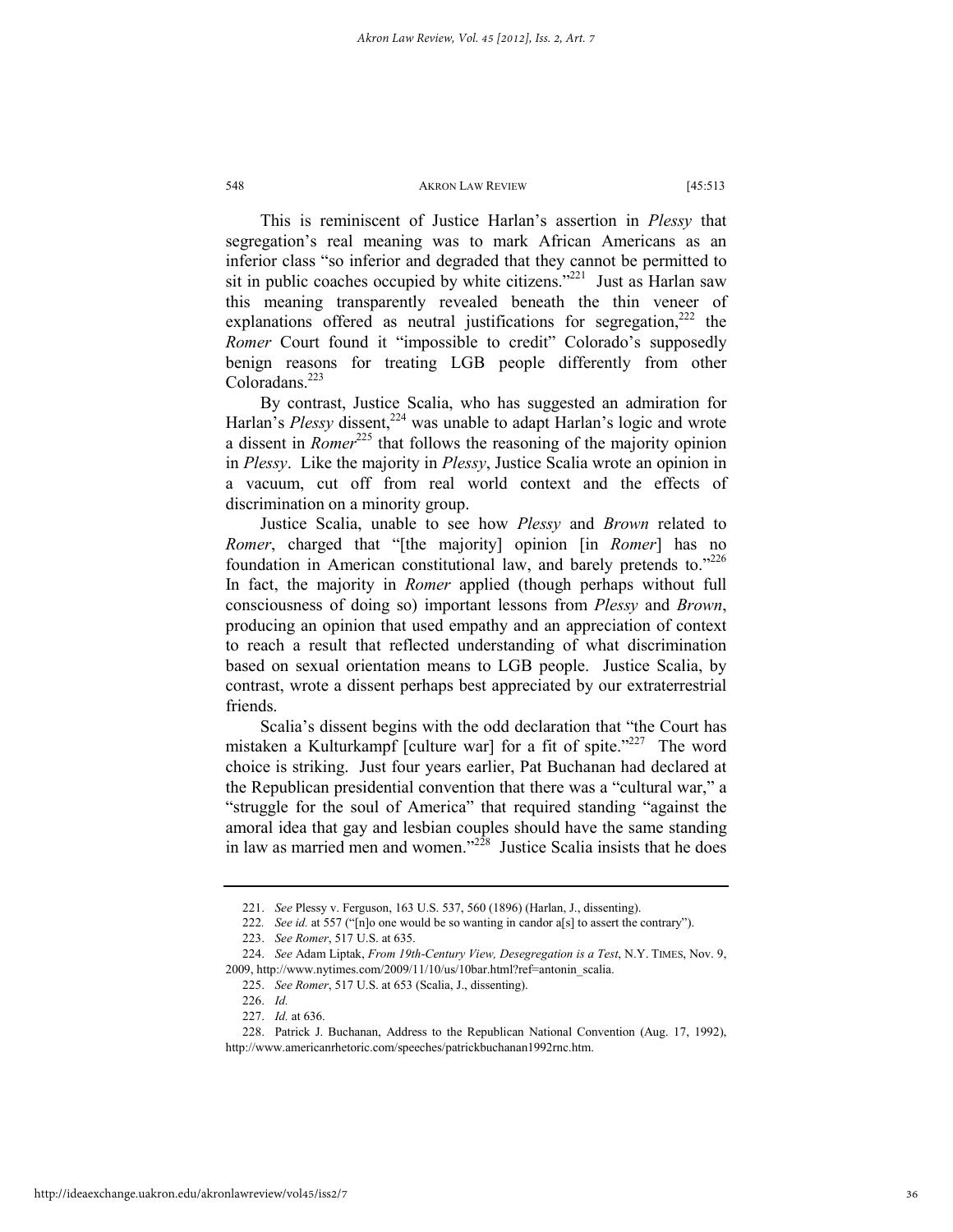not "take sides" in the culture war,  $229$  but his decision to define the question before the Court by using this loaded term is revealing.

In addition, though Justice Scalia insists he is not taking sides and criticizes the majority opinion for being "long on emotive utterance," $230$ in his dissent, he **does** engage in empathy, though only with the majority<sup>231</sup> of Coloradans who supported Amendment 2. At times, he suggests this majority is synonymous with "the people of Colorado."<sup>232</sup> Justice Scalia declares that "**Coloradans** are . . . *entitled* to be hostile toward homosexual conduct,"<sup>233</sup> only catching himself in the final sentences of his opinion to acknowledge that Amendment 2 did not actually reflect the views of all Coloradans, merely the (bare) majority of voters who supported it. $^{234}$ 

Justice Scalia's dissent deals in abstractions, unmoored from reality. To paraphrase Charles Black, how is it possible to keep a straight face when Justice Scalia compares LGB people to drug addicts, smokers, people who eat snails, people who hate the Chicago Cubs, or even murderers?<sup>235</sup> Justice Scalia protests: "I had thought that one could consider certain **conduct** reprehensible—murder, for example, or polygamy, or cruelty to animals—and could exhibit even 'animus' toward such conduct."<sup>236</sup> In other words, voters who supported Amendment 2 were merely expressing their "moral disapproval of homosexual conduct . . . . "<sup>237</sup>

This is flawed logic that deals in detached principles rather than the reality of how discrimination against LGB people works. Employers who do not want to hire LGB people and landlords who do not want to rent to LGB people are not discriminating based on conduct, they are discriminating because they know, or believe, that the person they do not

<sup>229</sup>*. Romer*, 517 U.S. at 652 (Scalia, J., dissenting).

 <sup>230.</sup> *Id.* at 639.

 <sup>231.</sup> As noted, *supra* note 6, this is what Lynne Henderson describes as "unreflective empathy," the "reality that we are more likely to empathize with people similar to ourselves, and that such empathic understanding may be so automatic that it goes unnoticed . . . ." Henderson, *supra* note 6, at 1584. Justice Scalia may not have been conscious of his identification with straight Coloradans who supported Amendment 2.

 <sup>232.</sup> *See Romer*, 517 U.S. at 653 (Scalia, J., dissenting).

 <sup>233.</sup> *Id.* at 644 (italics in original).

 <sup>234.</sup> *See id.* at 653 (Scalia, J., dissenting). About 54% of voters approved Amendment 2 while about 46% of voters opposed it. *See id*. at 652 (noting 46% opposition to Amendment 2).

 <sup>235.</sup> *See id.* at 647, 653 (Scalia, J., dissenting). In discussing the *Brown* decision, Charles Black asked: "[h]ow long must we keep a straight face … [when] we are solemnly told that segregation is not intended to hurt the segregated race, or to stamp it with the mark of inferiority?" Black, *supra* note 47, at 425.

 <sup>236.</sup> *Romer*, 517 U.S. at 644 (Scalia, J., dissenting) (emphasis added).

 <sup>237.</sup> *See id.*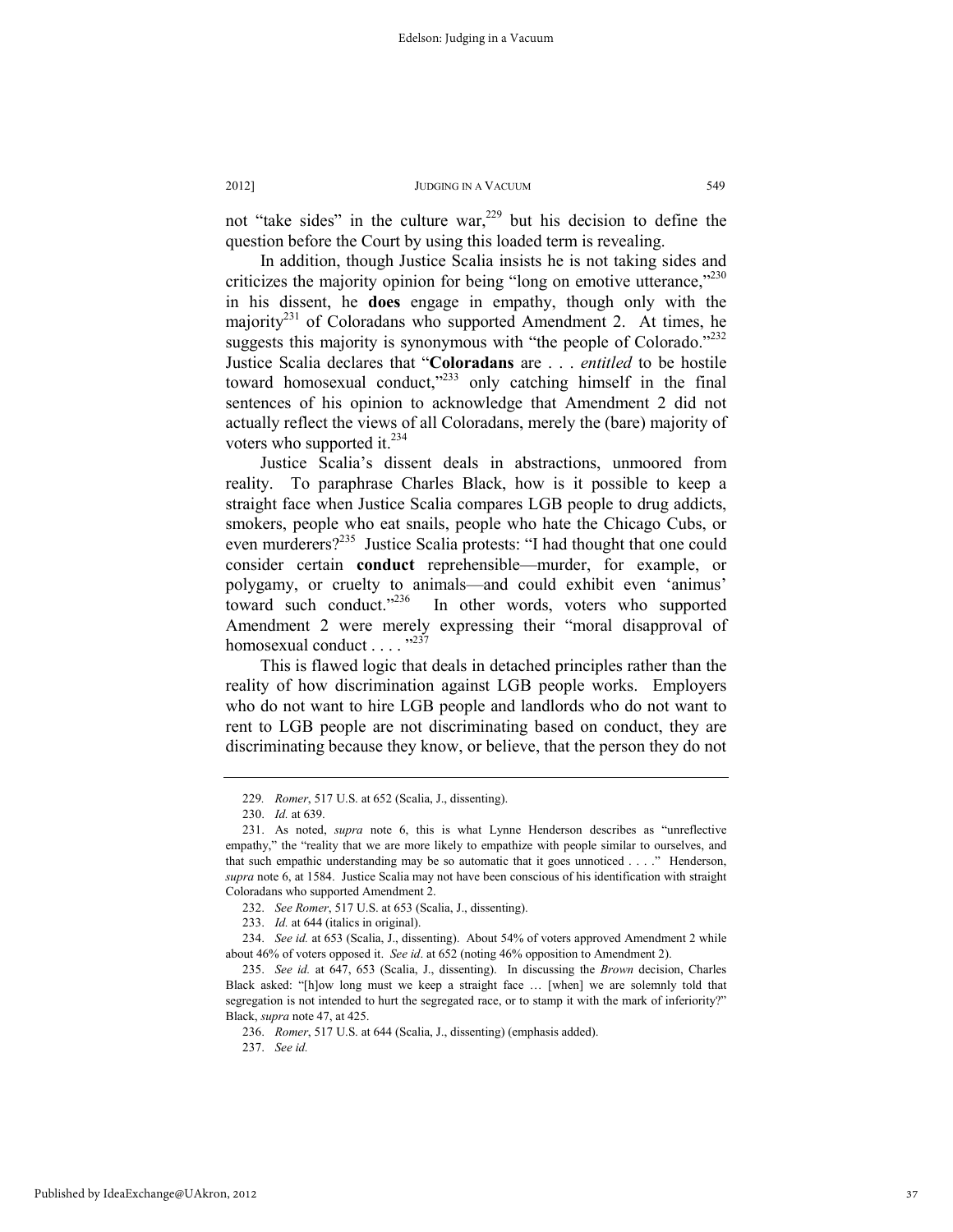want to hire or rent to is lesbian, gay, or bisexual.<sup>238</sup> After all, as Justice Scalia remarked seven years later when dissenting in *Lawrence v. Texas*, sexual activity, whether involving same-sex or opposite-sex couples, "is rarely performed on stage."<sup>239</sup> LGB job applicants (or straight job applicants, for that matter) do not typically describe their sexual exploits to prospective employers, and employers who discriminate do not actually know that they are responding to any specific "conduct."

Justice Scalia has a ready answer for this: it does not matter whether discrimination is based on orientation instead of actual conduct. So long as Amendment 2 functions only "to deny special favor and protection to those with a self-avowed tendency or desire to engage in [sexual activity with a same-sex partner] . . . homosexual 'orientation' is an acceptable stand-in for homosexual conduct."<sup>240</sup> Justice Scalia permits sexual orientation to stand in for conduct even though Amendment 2 itself drew a distinction between the two, separately prohibiting anti-discrimination laws that applied to "homosexual, lesbian, or bisexual **orientation, conduct, practices, or relationships** . . . ."<sup>241</sup> Amendment 2's drafters apparently saw a difference between sexual orientation and conduct, and wanted to make clear that discrimination on either ground could not be prohibited.

Even setting this problem aside,  $242$  it is not clear how Justice Scalia's framework would account for discrimination based on one's incorrectly perceived sexual orientation, $243$  or discrimination against someone who identifies as lesbian, gay, or bisexual, but is celibate

 <sup>238.</sup> Laws prohibiting discrimination based on sexual orientation take this reality into account by prohibiting discrimination based on perception of one's sexual orientation. For instance, Colorado enacted a law in 2007 prohibiting discrimination based on "sexual orientation" which is defined as "a person's orientation toward heterosexuality, homosexuality, bisexuality, or transgender status or an employer's perception thereof." *See* COLO. REV. STAT. § 24-34-401, 24- 34-402 (2007) (emphasis added) (quoting *Colorado Non-Discrimination Law*, HUMAN RIGHTS CAMPAIGN, http://www.hrc.org/issues/workplace/812.htm (last visited Feb. 20, 2011)).

 <sup>239.</sup> *See* Lawrence v. Texas, 539 U.S. 558, 597 (2003) (Scalia, J., dissenting).

 <sup>240.</sup> *Romer*, 517 U.S. at 642 (Scalia, J., dissenting).

 <sup>241.</sup> *Id.* at 624. (emphasis added).

 <sup>242.</sup> It could be argued that one reading of Amendment 2 would support an argument that the amendment was only unconstitutional as applied to people of lesbian, gay or bisexual "orientation" without regard to any specific conduct, as Justice Scalia discusses in *Romer*. *Id.* at 643 (Scalia, J., dissenting).

 <sup>243.</sup> Amendment 2 itself was not clear on this point. It prohibited "protected status" based on "homosexual, lesbian, or bisexual orientation, conduct, practices, or relationships," but did not expressly address the question of discrimination based on incorrectly perceived sexual orientation. *Id.* at 624. It is possible that, had Amendment 2 survived challenge, laws could have been enacted prohibiting discrimination against people incorrectly perceived to be lesbian, gay, or bisexual without offending Amendment 2. The question of how one would prove he or she is incorrectly perceived as lesbian, gay, or bisexual may not be so simple, however.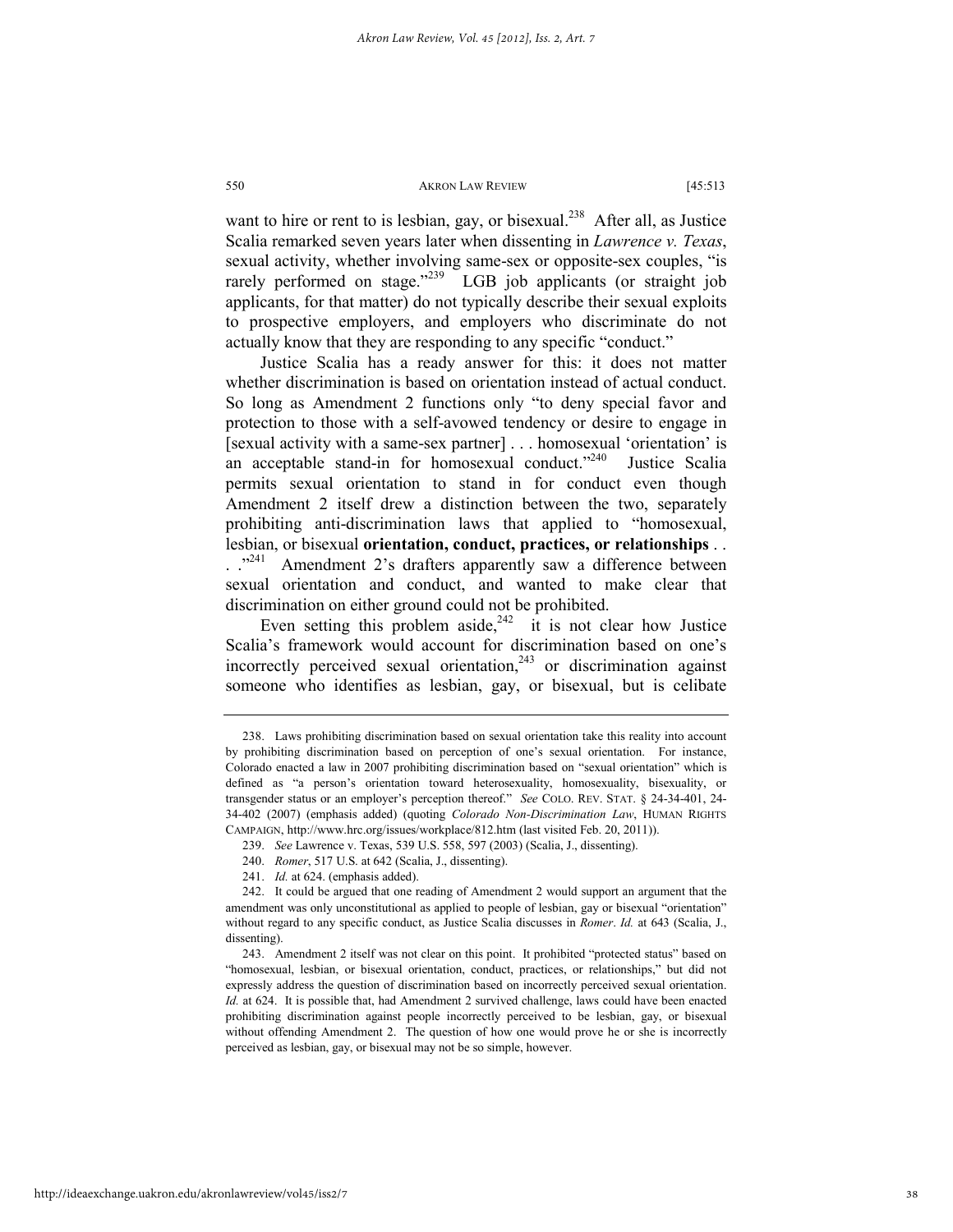and/or has decided not to engage in sexual activity with a same-sex partner. Should Colorado have been free to permit discrimination against such people on the grounds that it is motivated by disapproval of "conduct" when there is no intention to engage in such conduct?

Perhaps more to the point, Justice Scalia's analysis simply equates categories of people who are distinctly different. Justice Scalia's complaint that employers interviewing job applicants from law schools belonging to the Association of American Law Schools

may refuse to offer a job because the applicant is a Republican; because he is an adulterer; because he went to the wrong prep school or belongs to the wrong country club; because he eats snails; because he is a womanizer; because she wears real-animal fur; or even because he hates the Chicago Cubs,

but may not discriminate because of a job applicant's sexual orientation, suffers from a risible disregard for context.<sup>244</sup> To adapt Walter Dellinger's observation with regard to the Court's decision in *Parents Involved*, 245 Justice Scalia's logic fails the *Sesame Street* test: "Which of These Things is Not Like the Others?"<sup>246</sup>

Justice Scalia suggests that there is no difference between being gay and eating snails, or engaging in any of the other activities he lists. Perhaps laughter is the best response to this preposterous claim,  $247$  but I will explain what ought to be obvious: of course it is different to be lesbian, gay, or bisexual than it is to hate the Chicago Cubs or attend a certain prep school. Even setting aside the contested question as to whether sexual orientation is an immutable characteristic,  $248$  there is a documented history of discrimination and violence against LGB people, and no such history of discrimination against snail eaters or womanizers.<sup>249</sup> As a number of courts have concluded, there is ample reason to define sexual orientation as a suspect or quasi-suspect classification, triggering heightened scrutiny under the Equal Protection

 <sup>244.</sup> *See id.* at 652 (Scalia, J., dissenting).

 <sup>245.</sup> Parents Involved in Cmty. Sch. v. Seattle Sch. Dist. No. 1, 551 U.S. 701 (2007).

 <sup>246.</sup> Walter Dellinger, *Everything Conservatives Should Abhor*, SLATE, June 29, 2007, http://www.slate.com/id/2168856.

 <sup>247.</sup> *See* Black, *supra* note 47, at 425.

 <sup>248.</sup> Writers Travis Nuckolls and Chris Baker exposed weakness in the argument that sexual orientation is not immutable but chosen by asking people on the streets of Colorado Springs. Lu Wong, *When Did You Choose To Be Straight?*, THE GOOD MEN PROJECT (Nov. 22, 2010), http://goodmenproject.com/2010/11/22/when-did-you-choose-to-be-straight.

 <sup>249.</sup> *See FBI Hate Crime Statistics for 2009*, U.S. DEPT. OF JUSTICE, FED. BUREAU OF INVESTIGATION (Nov. 2010), http://www2.fbi.gov/ucr/hc2009/victims.html (reporting over 8,000 victims of hate crimes, 17.8 % of whom were targeted because of sexual orientation).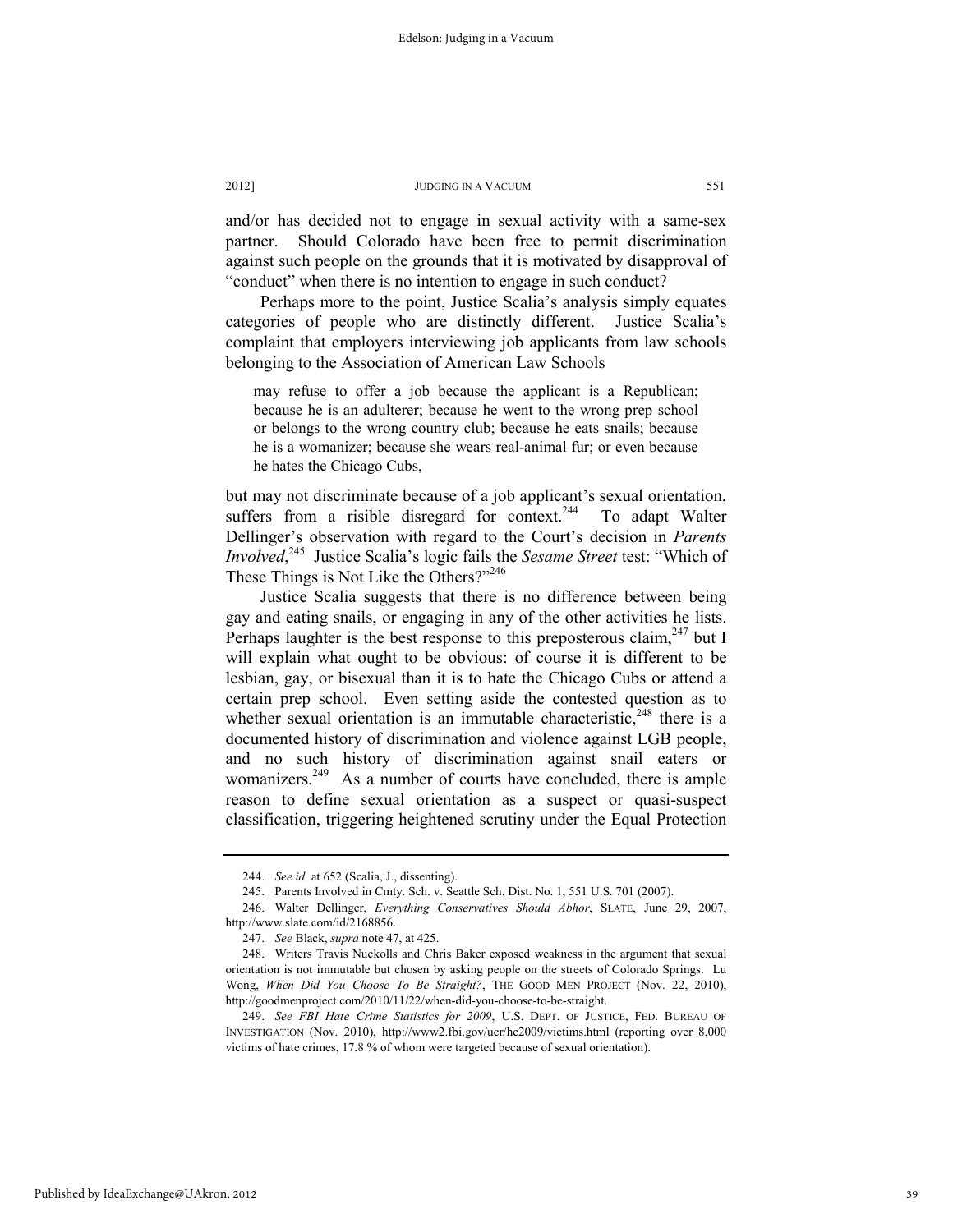Clause<sup>250</sup> (though the *Romer* Court did not reach this conclusion).<sup>251</sup> In 1996, and still in 2012, lesbian, gay, bisexual (and transgender, though not addressed in *Romer*) people were and are marked as second-class citizens in a number of ways, through, for example, laws that deny same-sex couples the right to marry, laws that prohibit adoption by "homosexuals" or same-sex couples, and gaps in the law that permit employers, places of public accommodation, and landlords to discriminate based on sexual orientation.

Justice Scalia's casual suggestion that there is no difference between eating snails, smoking, or even taking drugs, $252$  and being lesbian, gay, or bisexual, reflects a failure to take into account basic social and historic context as well as an utter inability to place himself in the shoes of the LGB people affected by Amendment 2. To paraphrase Thurgood Marshall, you can't take sexual orientation out of *Romer*, as much as Justice Scalia tries.253 Justice Scalia's dissent in *Romer* is a nearly perfect example of judging in a vacuum and it produces a bizarre dissent that, like the majority opinion in *Plessy*, is disconnected from reality.

2. *Lee v. Weisman*

In *Lee v. Weisman*, 254 Justice Scalia again wrote a dissent that engages in a limited kind of empathy for the majority and relies on a selective use of history and context to mock the Court's judgment that "including clerical members who offer prayers as part of [an] official [public] school graduation ceremony" violates the First Amendment's Establishment Clause.255 *Lee v. Weisman* involved the question of prayer at a public high school graduation.<sup>256</sup> After unsuccessfully attempting to prevent a rabbi from delivering an invocation and

 <sup>250.</sup> *See, e.g.*, Kerrigan v. Comm'r of Public Health, 957 A.2d 407, 412 (Conn. 2008) (applying intermediate scrutiny to discrimination based on sexual orientation); *In re* Marriage Cases, 183 P.3d 384, 401 (Cal. 2008) (applying strict scrutiny to discrimination based on sexual orientation). *In re Marriage Cases* ruled that same-sex couples in California have an equal right to marry, a conclusion rejected by California voters later that year, who enacted Proposition 8, which amended the state constitution to prohibit marriage by same-sex couples. Proposition 8 is itself the subject of litigation. *See* Perry v. Schwarzenegger, 704 F. Supp. 2d 921, 927 (N.D. Cal. 2010).

 <sup>251.</sup> *See* Romer v. Evans, 517 U.S. 620, 632 (1996).

 <sup>252.</sup> *Id.* at 647, 653 (Scalia, J., dissenting)

 <sup>253.</sup> *See* Henderson, *supra* note 6, at 1602 (quoting Thurgood Marshall from oral argument in *Brown*).

 <sup>254.</sup> Lee v. Weisman, 505 U.S. 577 (1992).

 <sup>255.</sup> *Id.* at 580.

 <sup>256.</sup> *Id.*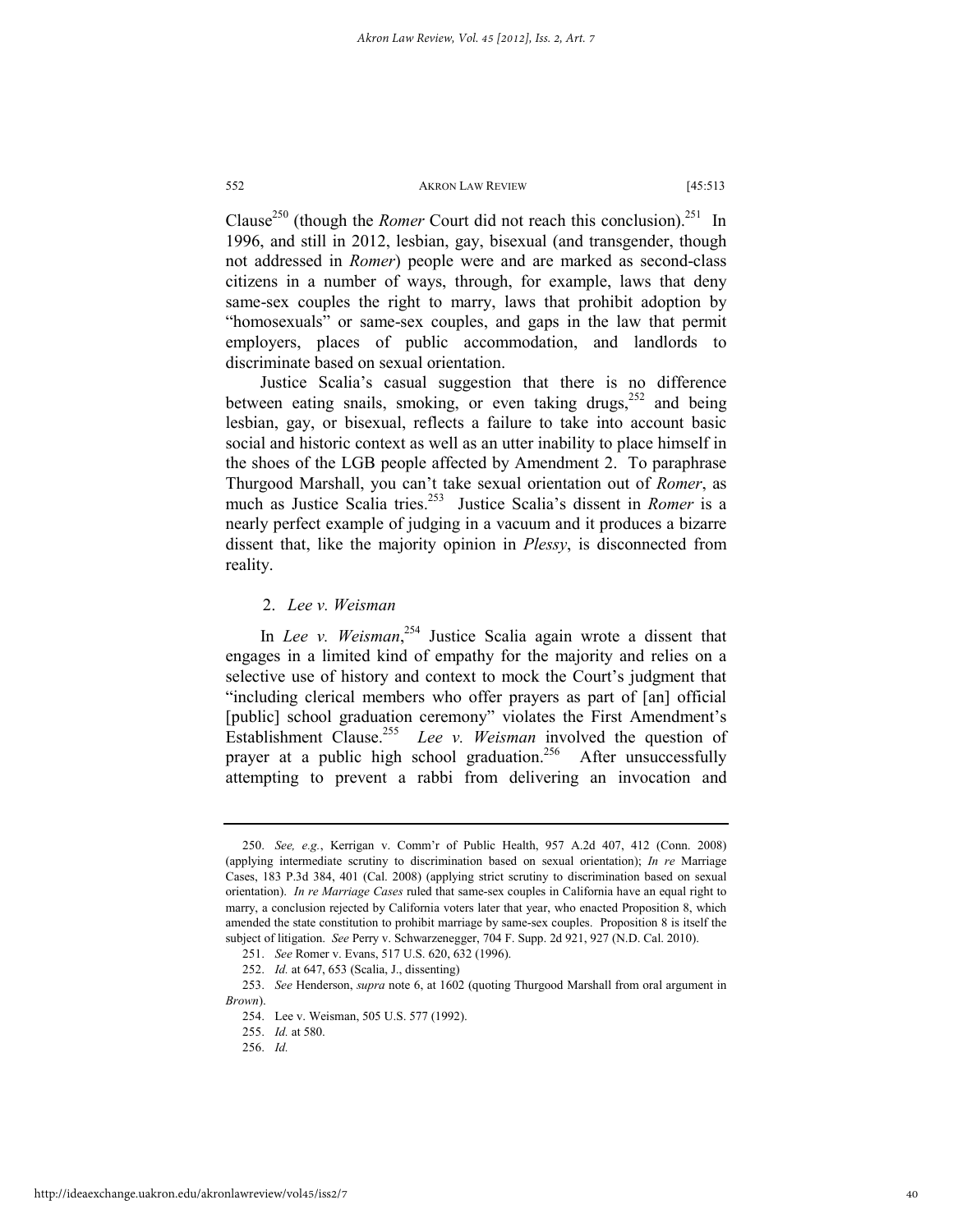benediction at her middle school graduation ceremony, Deborah Weisman and her father sought to bar Providence, Rhode Island school officials from "inviting the clergy to deliver invocations and benedictions at future graduations."<sup>257</sup> Justice Kennedy's majority opinion concluded that the students were unconstitutionally "persuade[d] or compel<sup>[led]</sup> to participate in a religious exercise<sup>"258</sup> where the state made "religious conformity" the "price of [a student] attending her own high school graduation."<sup>259</sup>

These conclusions depended on attention to context as well as empathy for the minority of students who are not comfortable with organized prayer at a graduation ceremony. The Court observed that a dissenting high school student attending such a graduation would be subject to "public pressure, as well as peer pressure, . . . [and] ha[ve] a reasonable perception that she is being forced by the State to pray in a manner her conscience will not allow<sup>"260</sup> and that, "given our social conventions," a dissenting graduate who stood or remained silent during the prayer "could believe that the group exercise [of standing or remaining silent] signified her own participation or approval of [the prayer]."<sup>261</sup> The Court rejected the argument that, because attending graduation is voluntary, any coercion may be excused, declaring instead that, given the central role of high school graduation in American society, "to say a teenage student has a real choice not to attend her high school graduation is formalistic in the extreme."<sup>262</sup>

The Court's opinion consciously empathizes with students and parents who are not religious believers, acknowledging that, while many students and their parents see prayer at graduation as a "spiritual imperative[,] . . . for Daniel and Deborah Weisman [it was] religious conformance compelled by the State. $263$  For purposes of constitutional analysis, the Weismans' minority perspective is important to understand: "[w]hile in some societies the wishes of the majority might prevail, the Establishment Clause of the First Amendment . . . rejects the balance [in favor of the majority] urged upon us."264 Though the Court's opinion in

- 257. *Id.* at 577, syllabus.
- 258. *Id.* at 599.
- 259. *Id*. at 596.
- *260*. *Id.* at 593.
- 261. *Id*.
- 262. *Id.* at 595.
- 263. *See id.* at 596.
- 264. *Id.*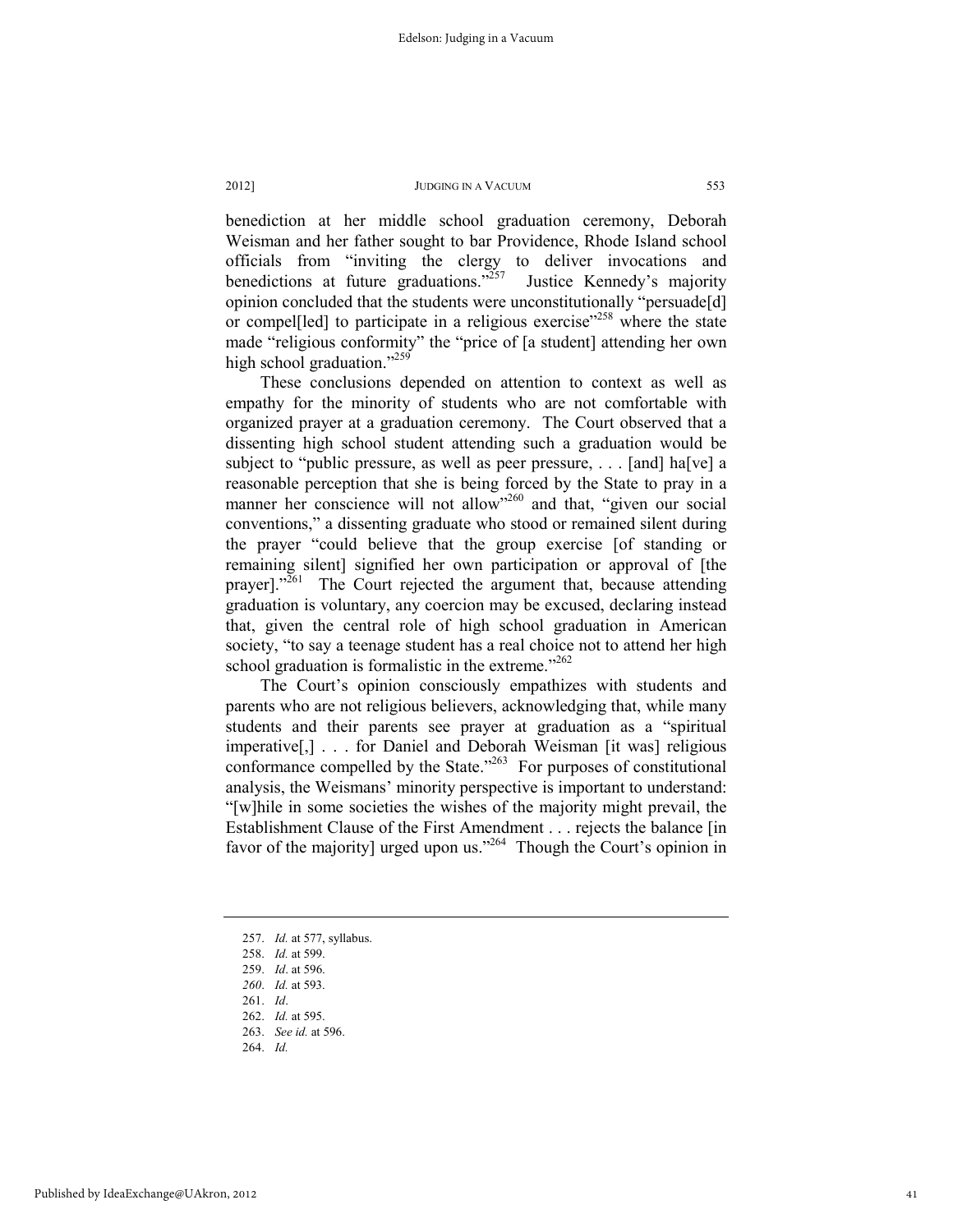*Lee v. Weisman* did not cite the *Barnette*<sup>265</sup> decision, it was applying a principle stated there, that

[t]he very purpose of a Bill of Rights was to withdraw certain subjects from the vicissitudes of political controversy, to place them beyond the reach of majorities and officials, and to establish them as legal principles to be applied by the courts. One's right to life, liberty, and property, to free speech, a free press, freedom of worship and assembly, and other fundamental rights may not be submitted to vote; they depend on the outcome of no elections.<sup>266</sup>

Where the Court's opinion in *Lee*<sup>267</sup> focuses on the minority viewpoint of a student and her father who object to organized prayer at a public high school graduation, Justice Scalia's dissent<sup>268</sup> brushes aside these concerns, essentially leaving nonbelievers outside his definition of the American community. Toward the end of his dissent, Justice Scalia advises public school principals as to how they can comply with the Court's decision and still invite members of the clergy to deliver prayers at graduation, so long as a disclaimer is provided that "while all are asked to rise for the invocation and benediction, none is compelled to join in them, nor will be assumed, by rising, to have done so." $269$  This will clear the way, Justice Scalia writes, for "graduates and their parents . . . to thank God, **as Americans** have always done, for the blessings He has generously bestowed on them and on **their country**."<sup>270</sup> Justice Scalia's perspective brings to mind the words of the *Plessy* Court, which described segregation as reflecting "the established usages, customs, and traditions of **the people**."271 For Scalia, as for the *Plessy* Court, "Americans" or "the people" is synonymous with the majority, people with viewpoints similar to his (or its) own.

This is not quite the "unreflective empathy" that Lynne Henderson describes<sup>272</sup> because Justice Scalia is aware of what he is doing: "[t]he reader has been told much in this case about the personal interest of Mr. Weisman and his daughter, and very little about the personal interests on

 <sup>265.</sup> W. Va. Bd. of Educ. v. Barnette, 319 U.S. 624 (1943). Justice Scalia cited the decision in his dissent in *Lee v. Weisman*, focusing on specific facts in *Barnette* that differed from or clashed with the Court's appraisal of the facts presented in *Lee v. Weisman*. 505 U.S. at 638-39, 642-43 (Scalia, J., dissenting).

 <sup>266.</sup> *Barnette*, 319 U.S. at 638.

 <sup>267.</sup> *See Lee*, 505 U.S. at 580-81.

 <sup>268.</sup> *See id.* at 646. (Scalia, J., dissenting).

 <sup>269.</sup> *Id.* at 645.

 <sup>270.</sup> *Id.* (emphasis added).

 <sup>271.</sup> Plessy v. Ferguson, 163 U.S. 537, 550-51 (1986) (emphasis added).

 <sup>272.</sup> *See* Henderson, *supra* note 6, at 1584.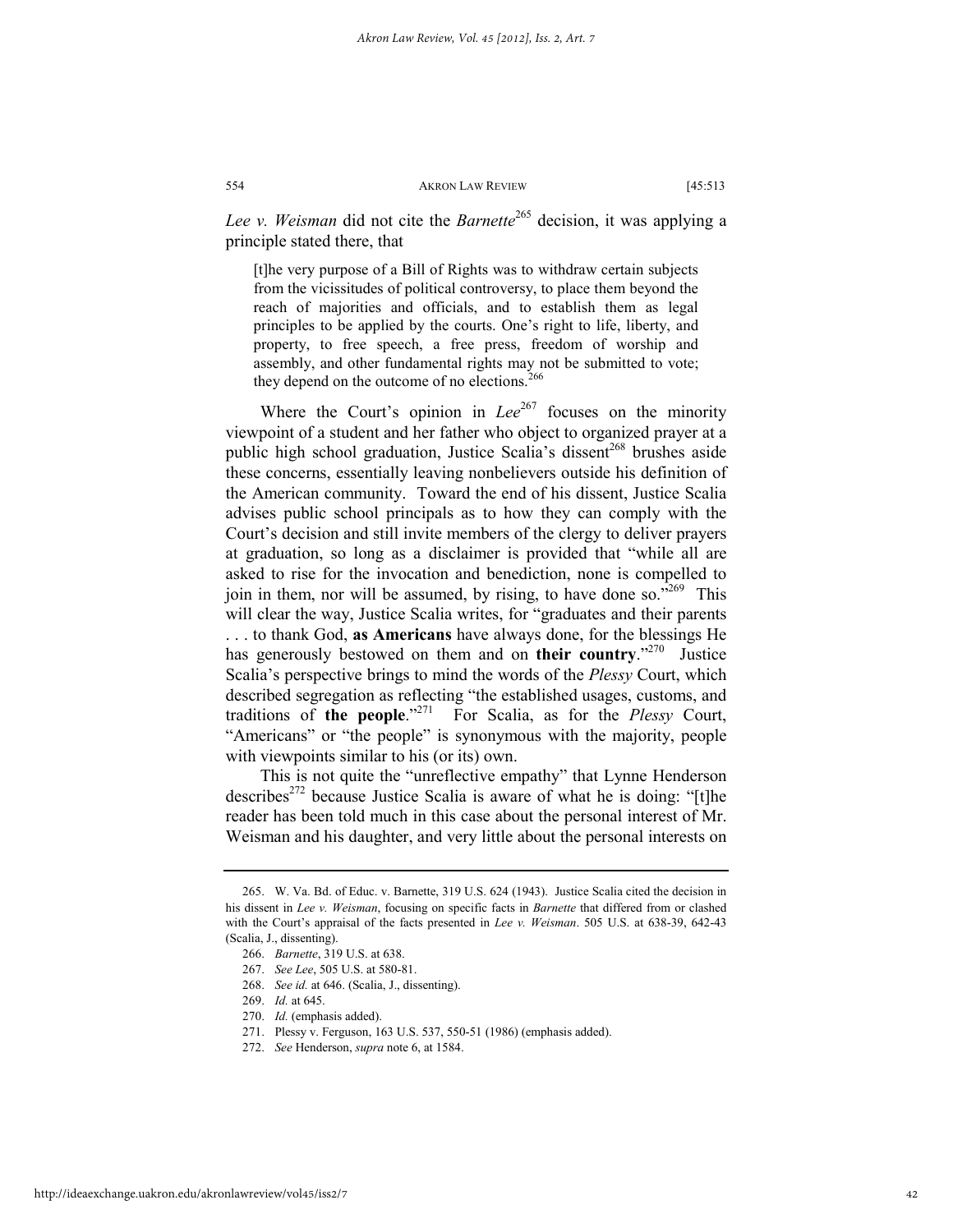the other side."<sup>273</sup> The fact that Justice Scalia empathizes with a majority that sees organized prayer at graduation as a "spiritual imperative $1274}$  does not render his perspective illegitimate—judicial empathy means taking the perspective of all parties into account. However, in the final analysis, Justices must choose between competing values.<sup>275</sup> Although Justice Scalia describes the Court's opinion as using a "bulldozer" to sweep aside tradition,<sup>276</sup> it is Scalia's own seeming inability even to count religious dissenters or nonbelievers as Americans with a legitimate viewpoint that gives his opinion a bulldozer quality.

For Justice Scalia, the starting point for Establishment Clause analysis is tradition.<sup>277</sup> The meaning of the Establishment Clause flows from "historical practices and understandings."278 Justice Scalia suggests a nostalgia for a (perhaps mythic) past when a more refined people honored practices now swept aside by our own "vulgar age."<sup>279</sup> Part of Justice Scalia's point in invoking history and tradition is to assert that Justice Kennedy's majority opinion in *Lee* betrayed Kennedy's own previously stated principles—the citations to language regarding tradition and historical practice come from a previous opinion that Justice Kennedy had written.<sup>280</sup> Justice Kennedy, however, understood the danger of wholesale deference to historical practice: as in *Plessy*, "custom" or "tradition" can simply be a stand-in for the preferences of the majority.<sup>281</sup> Tradition is an ambiguous term. An important question

<sup>273</sup>*. See Lee*, 505 U.S. at 645 (Scalia, J., dissenting).

 <sup>274.</sup> *Id.* at 596.

 <sup>275.</sup> *See* Souter, *supra* note 52, at 433 (arguing that the Court is sometimes "forced to choose" between competing values).

 <sup>276.</sup> *See Lee*, 505 U.S. at 632 (Scalia, J., dissenting).

 <sup>277.</sup> *See id.* at 631 ("[a] test for implementing the protections of the Establishment Clause that, if applied with consistency, would invalidate longstanding traditions cannot be a proper reading of the Clause.") (quoting Cty. of Allegheny v. ACLU, 492 U.S. 573, 670 (Kennedy, J., concurring in the judgment in part and dissenting in part) (punctuation in original)).

 <sup>278.</sup> *Id.* at 631 (Scalia, J., dissenting) (quoting *Cty. of Allegheny*, 492 U.S. at 670 (Kennedy, J., concurring in the judgment in part and dissenting in part)).

 <sup>279.</sup> *Id.* at 637 (Scalia, J., dissenting).

 <sup>280.</sup> *Cty. of Allegheny*, 492 U.S. at 655 (Kennedy, J., concurring in the judgment in part and dissenting in part).

 <sup>281.</sup> *See* Plessy v. Ferguson, 163 U.S. 537, 550 (1896). ("In determining the question of reasonableness, [the Louisiana legislature] is at liberty to act with reference to the established usages, customs, and traditions of the people . . . ."). Another problem is placing organized prayer at a high school graduation in a historical context. Justice Scalia argues that the invocation and benediction at issue in *Lee v. Weisman* should have passed constitutional muster because "[t]he history and tradition of our nation are replete with public ceremonies featuring prayers of thanksgiving and petition." 505 U.S. at 633. Justice Scalia cites presidential inaugural addresses, chaplain's prayers to open congressional sessions and Thanksgiving proclamations "dat[ing] back to President Washington" as examples. *Id.* at 634-35. There are at least two problems here: (1) a high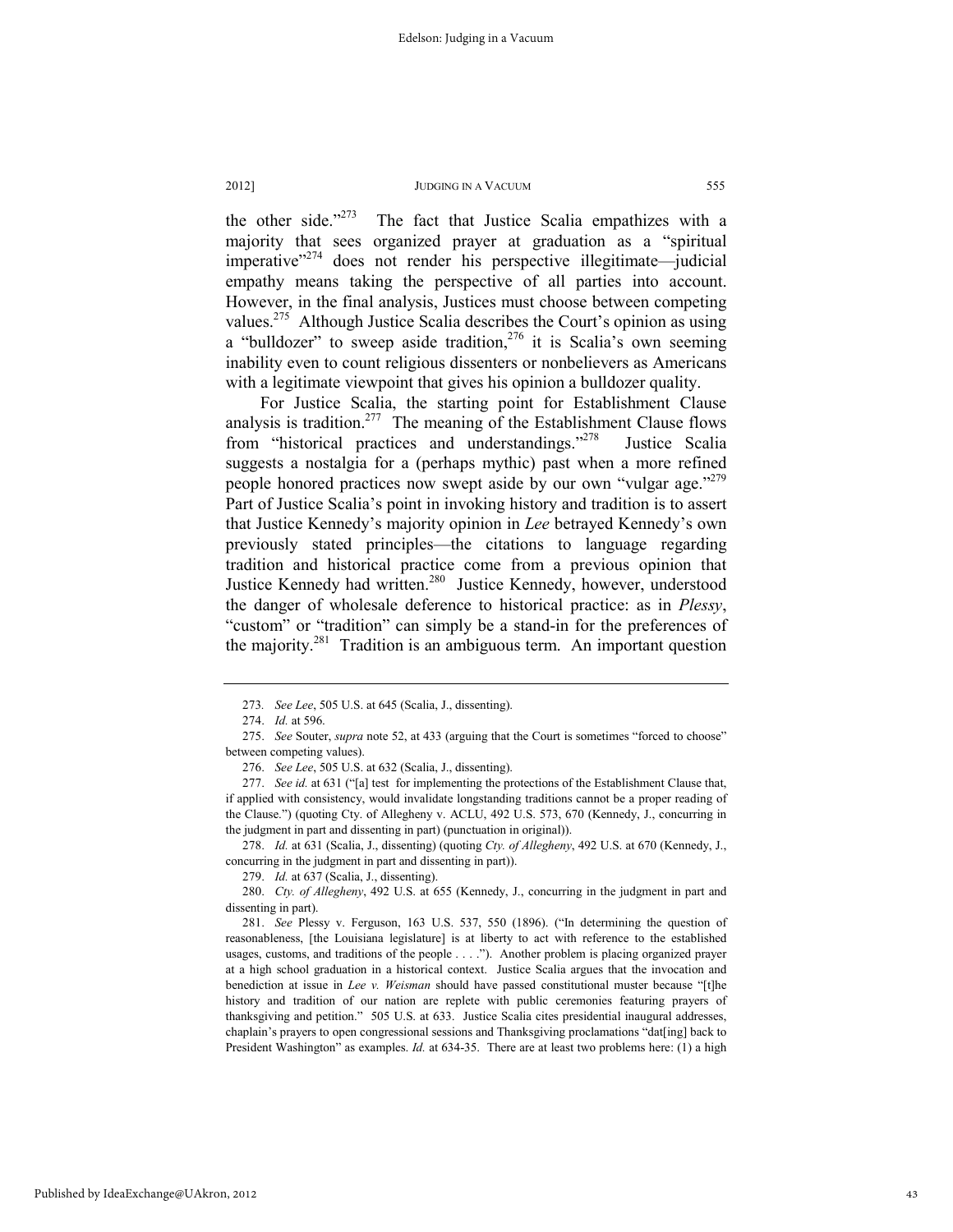to consider when looking to custom or tradition as a guide is *whose* custom and tradition do we mean? Justice Scalia means the majority's tradition, and he merges the views of the majority with the country as a whole, drawing a dividing line between dissenting Americans and "the historic practices of **our people**."282

Although Justice Scalia successfully empathizes with the majority—even to the point of defining the majority as a stand-in for the entire American community, he is unable to empathize with the minority, and dismisses, even mocks, the Court's efforts to do so. As the Court did in *Brown*, the *Lee* Court consciously attempts to place itself in the shoes of a student or parent in the minority, someone like Deborah Weisman or her father, who is not comfortable with a rabbi reading an invocation and benediction at a public school graduation. As part of the effort to understand Deborah's point of view, the Court considers the effects of "peer pressure" on a dissenting student who may feel pressured to stand and/or remain silent during the prayers.<sup>283</sup>

As the *Brown* Court cited social science research to reject *Plessy*'s conclusion that African Americans "choose" to feel inferior as a result of segregation, the *Lee* Court cited social science research to support its conclusion that "adolescents are often susceptible to pressure from their peers towards conformity, and . . . the influence is strongest in matters of social convention."<sup>284</sup> As critics of *Brown* denounced the Court for citing social science evidence,<sup>285</sup> Justice Scalia mocked the Court for doing so in *Lee*, deriding it as having embarked on a "psycho-journey" and declaring that he (unlike, perhaps, his colleagues in the majority), "ha[d] made a career out of reading the disciples of Blackstone, rather than of Freud."286 But the *Lee* Court's observations regarding peer

school graduation presents a different context than an inaugural address (Justice Scalia does additionally cite the example of invocation and benediction at a public high school graduation in 1868), and (2) seeking to apply early American practices, as Justice Scalia does, several times, to twentieth century public school graduations is difficult given the enormous changes in the nature of public education since 1868, let alone the late eighteenth century. *Id.* at 635-36. *See* Brown v. Bd. of Educ., 347 U.S. 483, 489-90 (1954).

 <sup>282.</sup> *See Lee*, 505 U.S. at 632 (Scalia, J., dissenting) (emphasis added).

 <sup>283.</sup> *See id.* at 593.

 <sup>284.</sup> *See id.*

 <sup>285.</sup> *See* BALKIN, *supra* note 5, at 42.

 <sup>286.</sup> *See Lee*, 505 U.S. at 642, 643 (Scalia, J., dissenting). Perhaps Justice Scalia gave away more than he intended by his reference to Sir William Blackstone. The English jurist wrote in his famous *Commentaries* that "[t]o deny the possibility, nay, actual existence of witchcraft and sorcery is at once flatly to contradict the revealed word of God in various passages of both the Old and New Testament." CARL SAGAN, DEMON-HAUNTED WORLD 119 (1995) (citing Blackstone's Commentaries (1765)). It is no wonder that a faithful disciple of Blackstone would have no problem with organized prayer at a high school graduation (so long as the invocation and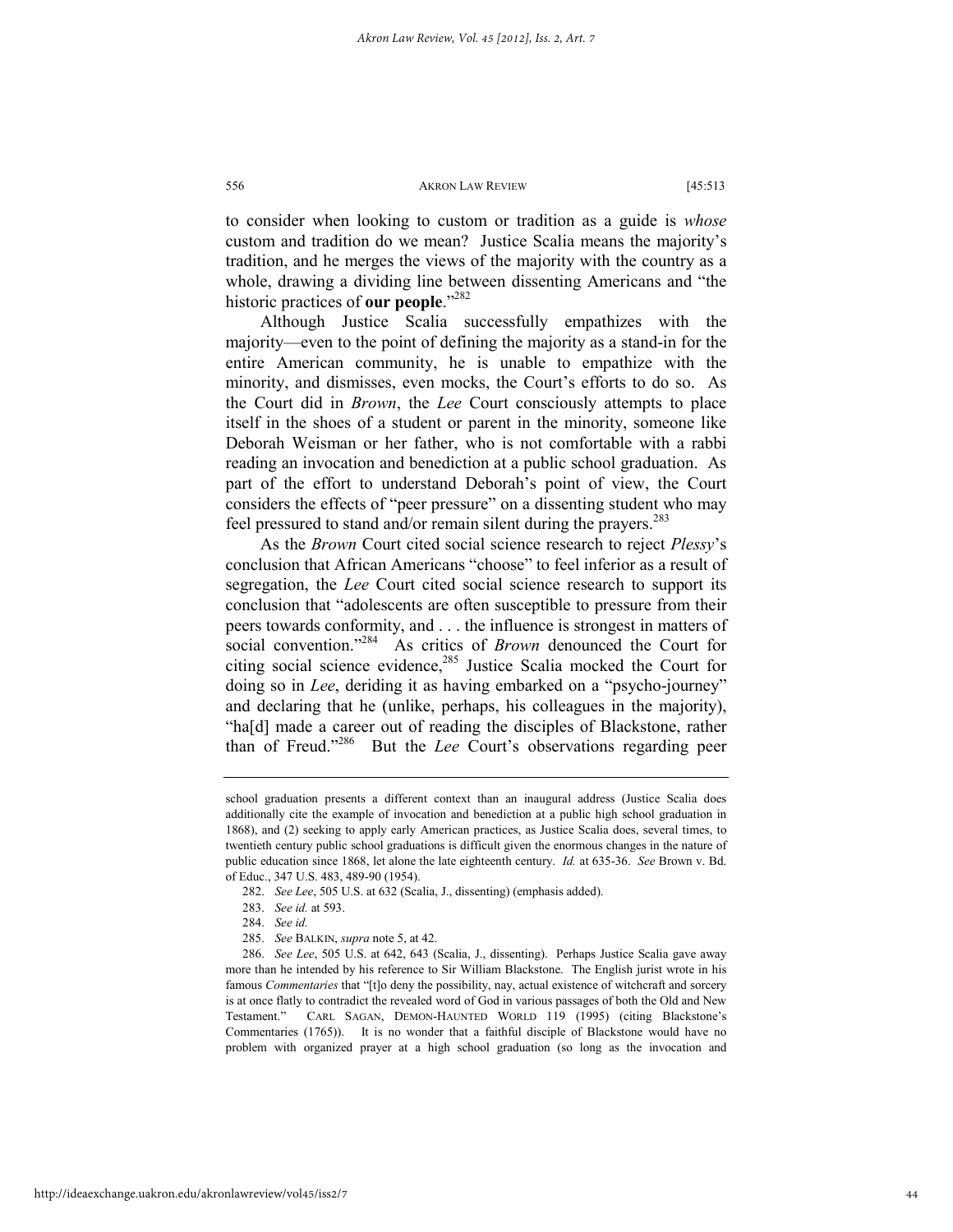pressure were unremarkable and, like the *Brown* Court's observations regarding the psychological effects of segregation, perhaps no citation to social science evidence was necessary. In *Edwards v. Aguillard*, 287 decided just five years before *Lee*, the Court had observed that public elementary and secondary school students were "impressionable" and "susceptib[le] to peer pressure" without citing any social science research.288 The *Lee* Court might have simply cited *Edwards* rather than the psychological research derided by Justice Scalia. However, Justice Scalia allowed himself to be distracted by the *Lee* Court's brief citation to psychology: the larger point was that the Court was engaging in empathy in an effort to understand the case from the perspective of people in the minority—here, people holding non-conforming views regarding religion. This is an endeavor that is faithful to *Brown*, not something to mock.

As in *Plessy*, Justice Scalia's approach in *Lee* leaves him unable to make room for the minority. If Justice Scalia's dissent had been the Court's majority opinion (and it fell just one vote short), the message to people like the Weismans would effectively be: you are not one of us. If you choose to attend high school graduation, you will hear the prayers that Americans desire.

There is room for religious dissenters and freethinkers in the sense that they cannot be forced to recite the prayer along with others, but the Americans who count are those who hold **some** religious belief. Nonsectarian prayer at a high school graduation is "characteristically American<sup>2289</sup> and the only concern must be to ensure that government does not offend religious believers by endorsing a sectarian message.<sup>290</sup>

benediction were not delivered by a Wiccan priestess). However, the Framers did not follow Blackstone in all regards. For example, as Louis Fisher notes, on the question of executive power, "the record is overwhelmingly clear that the Framers consciously and deliberately broke with the British model of John Locke and William Blackstone, who placed all of external power and military decisions with the executive." Louis Fisher, *Invoking Inherent Powers: A Primer*, 37 PRESIDENTIAL STUDIES QUARTERLY 1, at 10 (Mar. 2007) (citation omitted).

 <sup>287.</sup> Edwards v. Aguillard, 482 U.S. 578 (1987). This opinion is discussed in more detail at pages 61-67, *infra*.

 <sup>288.</sup> *Edwards*, 482 U.S. at 584. The Court has made similar observations regarding the impressionability of school children in the context of Establishment Clause cases since the early 1960s. *See, e.g*., Sch. Dist. of Abington Twp. v. Schempp, 374 U.S. 203 (1963).

 <sup>289.</sup> *Lee*, 505 U.S. at 642 (Scalia, J., dissenting).

 <sup>290.</sup> *See id.* at 641-42 (Scalia, J., dissenting) ("[O]ur constitutional tradition . . . has, with a few aberrations . . . ruled out of order government-sponsored endorsement of religion—even when no legal coercion is present, and indeed even when no ersatz, 'peer-pressure' psycho-coercion is present—where the endorsement is sectarian, in the sense of specifying details upon which men and women who believe in a benevolent, omnipotent Creator and Ruler of the world are known to differ (for example, the divinity of Christ). But there is simply no support for the proposition that the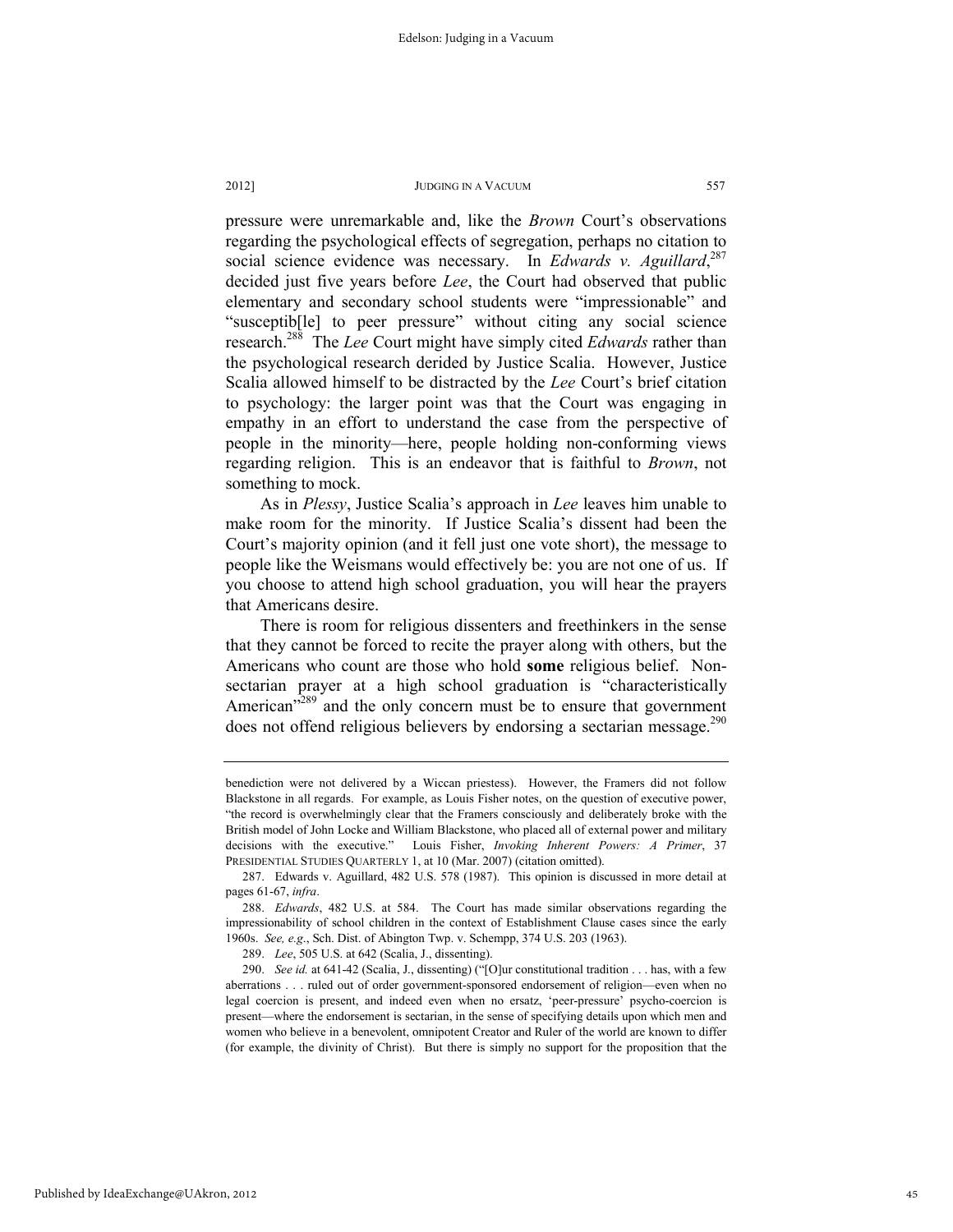This would be an America where the majority's religious traditions and customs could effectively be forced on the minority.

# 3. *Edwards v. Aguillard*

In *Edwards v. Aguillard*, <sup>291</sup> a case like *Lee v. Weisman* that involved religion and public schools, Justice Scalia wrote another dissent that "shut [its] eyes to the plainest facts of . . . life and deal[t] with the [issues before it] in an intellectual vacuum."292 Unlike in *Lee*, where Justice Scalia's dissent failed to empathize with religious dissenters, Scalia's dissent in *Edwards* suffers mainly from a determined effort to shut out context.

The *Edwards* Court struck down Louisiana's "Balanced Treatment for Creation-Science and Evolution-Science in Public School Instruction" Act or "Creationism Act" as violating the Establishment Clause.293 The Creationism Act prohibited "the teaching of evolution in public schools unless accompanied by instruction in "creation science<sup>[]</sup>,"<sup>294</sup> which the Court found, according to the Act's legislative history, was "the religious belief that a supernatural creator was responsible for the creation of humankind."<sup>295</sup> After considering the Creationism Act in historical context, the *Edwards* Court found that the Act did not have a clear secular purpose as required by the *Lemon*<sup>296</sup> test.

The *Edwards* Court saw historical context as crucial to analyzing the case before it, declaring that "[w]e need not be blind in this case to the legislature's preeminent religious purpose in enacting this statute. There is a historic and contemporaneous context between the teachings of certain religious denominations and the teaching of evolution."297 The Court understood that it was no coincidence that "[o]ut of many possible science subjects taught in the public schools, the legislature

officially sponsored nondenominational invocation and benediction read by Rabbi Gutterman—with no one legally coerced to recite them—violated the Constitution of the United States.").

 <sup>291.</sup> *Edwards*, 482 U.S. 578.

 <sup>292.</sup> *See* NLRB v. Jones & Laughlin Steel Corp*.* 301 U.S. 1, 41 (1937).

 <sup>293.</sup> *Edwards,* 482 U.S. at 597-98.

 <sup>294.</sup> *Id.* at 581.

 <sup>295.</sup> *Id*. at 591-92.

 <sup>296.</sup> Lemon v. Kurtzman, 403 U.S. 602 (1971). *Lemon* states a three-pronged test that is sometimes, though not always, applied in Establishment Clause cases: "[F]irst, the legislature must have adopted the law with a secular purpose. Second, the statute's principal or primary effect must be one that neither advances nor inhibits religion. Third, the statute must not result in an excessive entanglement of government with religion." *Edwards*, 482 U.S. at 582-83 (citing *Lemon*, 403 U.S. 602).

 <sup>297.</sup> *Edwards*, 482 U.S. at 590.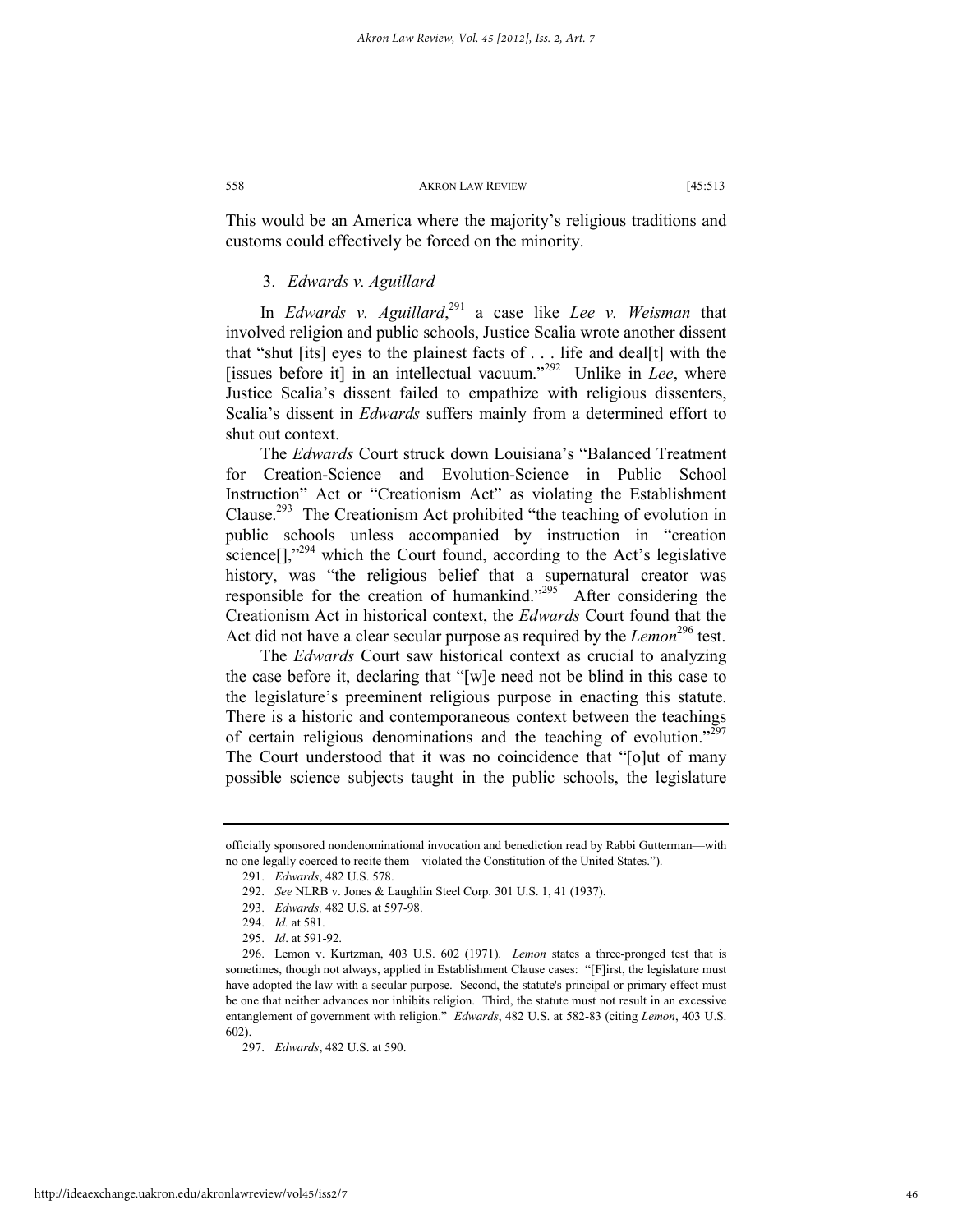chose to affect the teaching of the one scientific theory that historically has been opposed by certain religious sects."<sup>298</sup> Christian Fundamentalism, the belief in the Bible's literal and infallible meaning, had developed in the nineteenth century "as part of evangelical Protestantism's response to social changes, new religious thought, and Darwinism."<sup>299</sup>

In the twentieth century, Christian Fundamentalism, "particularly in the South," focused on "prohibiting the teaching of evolution in public schools."<sup>300</sup> From the 1920s until the early 1960s, public school "textbooks [generally] avoided the topic of evolution and did not mention the name of Darwin."<sup>301</sup> After biology textbooks, in the wake of the Soviet Union's launching of the Sputnik satellite in 1957, "modernize<sup>[d]</sup> the teaching of science," including by "incorporat<sup>[ing]</sup> the theory of evolution as a major theme," Fundamentalists responded by developing the theory of "creation science."<sup>302</sup> Creation science generally described "the idea that the Book of Genesis [i]s supported by scientific data."<sup>303</sup> Creationists "adopted the view of Fundamentalists generally that there are only two positions with respect to the origins of the earth and life: belief in the inerrancy of the Genesis story of creation and of a worldwide flood as fact, or belief in what they call evolution."<sup>304</sup> They see evolution as incompatible with the Biblical story of creation, and they view evolution as "a source of society's ills."305

Proponents of creation science wanted their view taught in public schools, though they understood it was likely to be found unconstitutional to do so, $306$  and advised sympathetic legislators (including the sponsor of the Act at issue in *Edwards*) to downplay religious support for creation science, keeping ministers "behind the scenes" and to "be careful not to present our position and our work in a

 <sup>298.</sup> *Id.* at 593.

 <sup>299.</sup> *Edwards*, 482 U.S. at 590 n.9 (citing McLean v. Ark. Bd. of Ed., 529 F. Supp. 1255, 1258 (1982)).

 <sup>300.</sup> *McLean*, 529 F. Supp. at 1259.

 <sup>301.</sup> *Id.*

 <sup>302.</sup> *Id*.

 <sup>303.</sup> *Id*.

 <sup>304.</sup> *Id*. at 1260.

 <sup>305.</sup> *Id.*

 <sup>306.</sup> Especially after the Court's decision in *Epperson v. Arkansas*, 393 U.S. 97, 106 (1968), holding that a criminal statute prohibiting the teaching of evolution in public schools violated the Establishment Clause.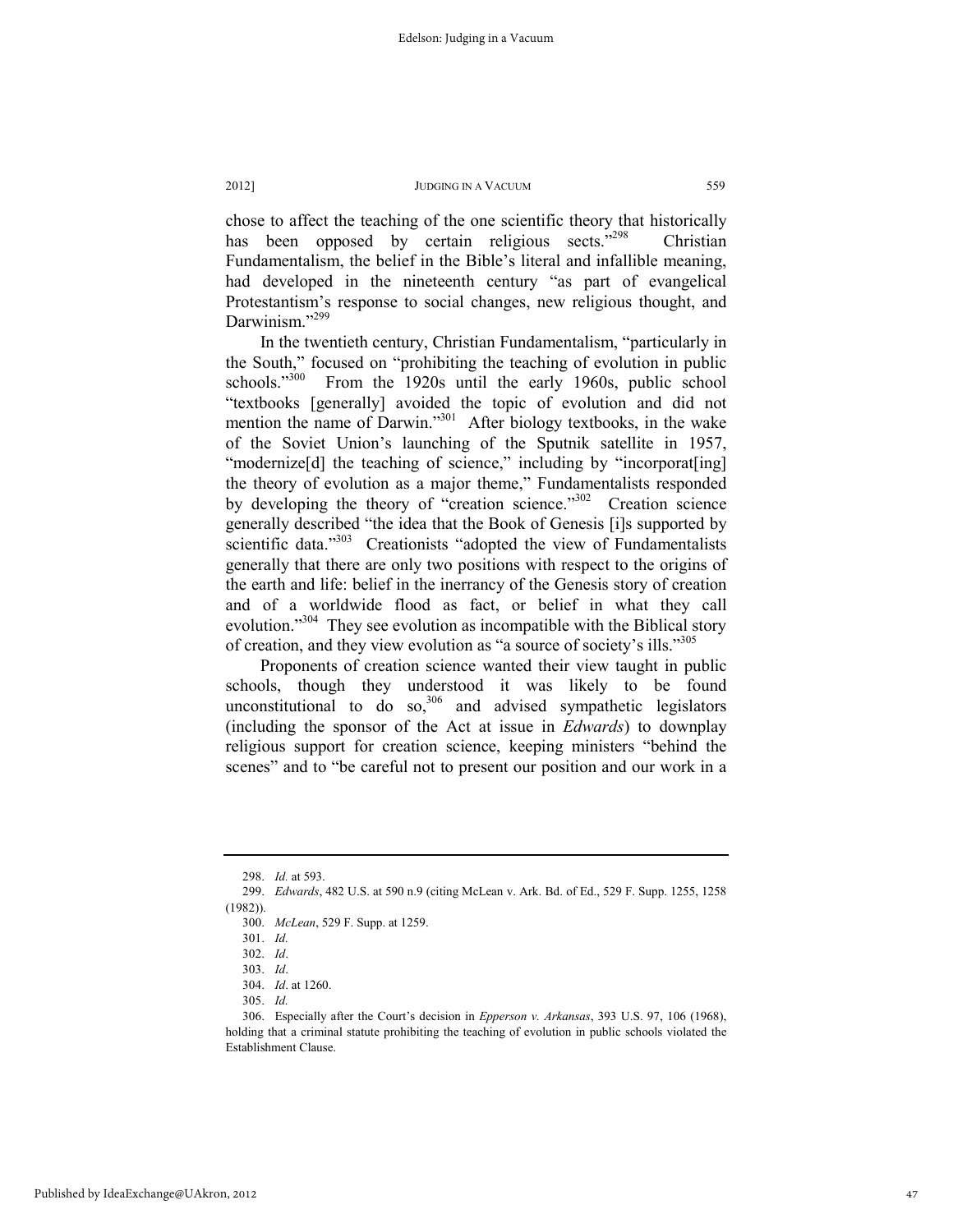religious framework."<sup>307</sup> The ultimate goal was to "kill[] evolution" rather than to debate creation science against evolution.<sup>308</sup>

Against this backdrop, the *Edwards* Court refused to accept at face value the assertion that the Creationism Act advanced the secular purpose of protecting academic freedom.<sup>309</sup> The Act's legislative history revealed that its sponsor, Senator Bill Keith, had a "disdain for the theory of evolution [that] resulted from the support that evolution supplied to views contrary to his own religious beliefs."<sup>310</sup> Senator Keith explained during legislative hearings that evolutionary theory was aligned with "cardinal principle[s] of religious humanism, secular humanism, theological liberalism, [and] aetheistism [sic]."<sup>311</sup> This echoed (in more restrained language) the view of a creationist who, in correspondence with Senator Keith, described the "battle" between creation science and evolution as being between "God and anti-God forces."312 Senator Keith and his witnesses testified, essentially, that "[t]here are two and only two scientific explanations for the beginning of life—evolution and creation science. $^{3313}$  Also during the legislative hearings, Senator Keith admitted that "[m]y preference would be that neither [creation science nor evolution] be taught."314

Armed with historical context, the *Edwards* Court saw through the legislature's (at times) asserted reason for passing the Creationism Act. Token references to "academic freedom" were a transparent attempt to conceal the latest effort to keep evolution out of the public schools because it is a "scientific theory disfavored by certain religious sects."<sup>315</sup> In short, the legislature acted, as opponents of evolution had acted for decades, in an effort to "alter the science curriculum to reflect endorsement of a religious view that is antagonistic to the theory of evolution."<sup>316</sup>

Justice Scalia, with eyes sedulously closed to context, accepts the asserted secular purpose for the Creationism Act at face value.<sup>317</sup> Rejecting the possibility that historical context could be useful in

 <sup>307.</sup> *McLean*, 529 F. Supp. at 1261.

 <sup>308.</sup> *Id*. at 1262.

 <sup>309.</sup> *See* Edwards v. Aguillard, 482 U.S. 578, 581-82 (1987).

 <sup>310.</sup> *Id*. at 592.

 <sup>311.</sup> *Id.*

 <sup>312.</sup> *Id.* at 592 n.14.

 <sup>313.</sup> *Id.* at 622 (Scalia, J., dissenting).

 <sup>314.</sup> *Id.* at 587 (punctuation in original).

 <sup>315.</sup> *See Edwards*, 482 U.S. at 578, 579.

 <sup>316.</sup> *Id.* at 593.

 <sup>317.</sup> *Id.* at 610, 611 (Scalia, J., dissenting).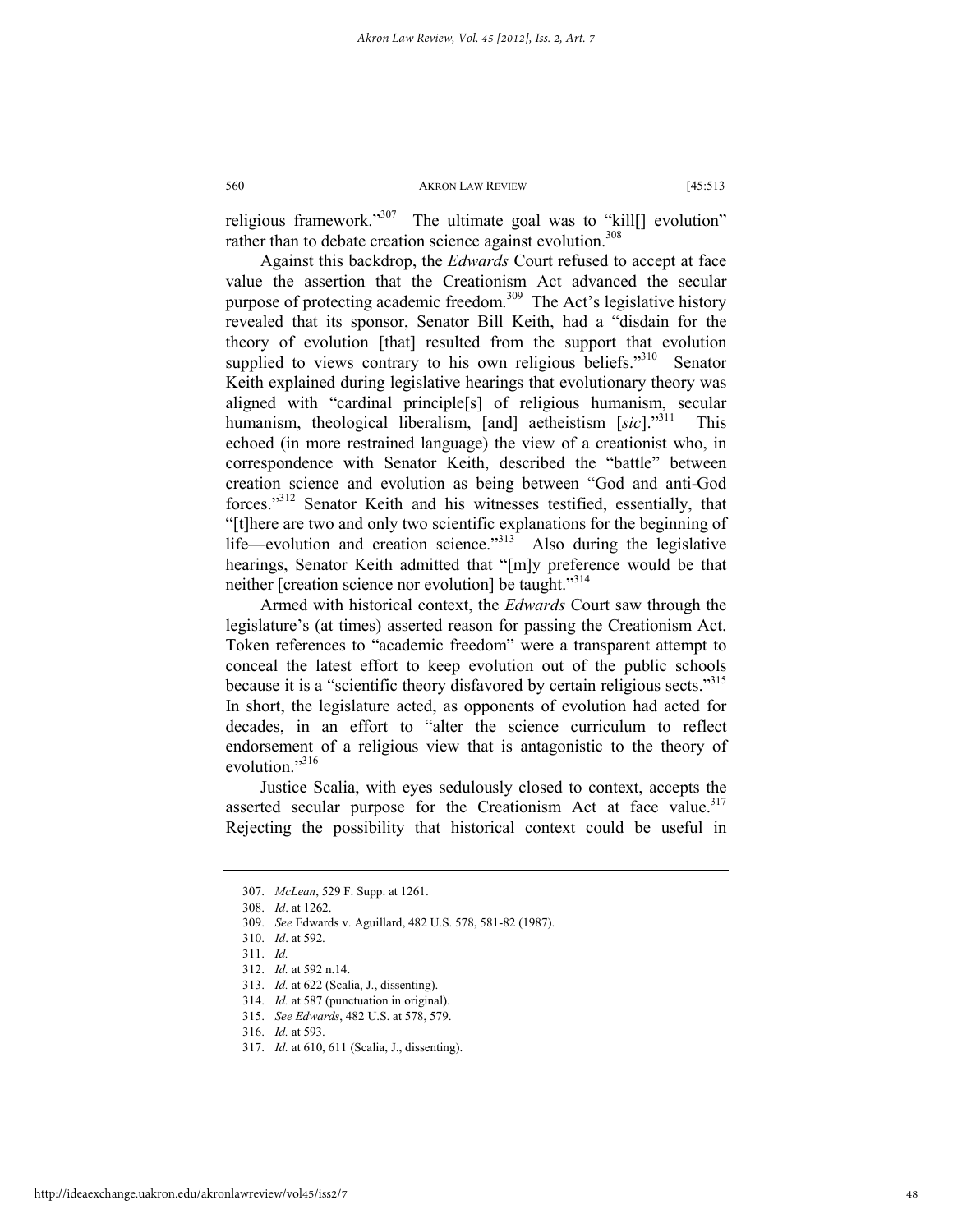understanding the law's purpose, Justice Scalia chides the Court for "an intellectual predisposition created by the facts and the legend of *Scopes*  Perhaps there is some "legend" associated with the infamous *Scopes* "monkey trial," though Justice Scalia does not explain what this is or how it could have improperly predisposed the Court. However, Justice Scalia's jab at the majority is more style than substance. Whether or not *Scopes* itself provides helpful context, the Court did not rest its analysis on this case. Rather, it referred to the long history of Christian Fundamentalist opposition to evolution, particularly to its teaching in the public schools as a backdrop.

Justice Scalia does not engage with this long historical context—he simply deems it out of bounds. For Scalia, analysis rises and falls based on the legislative history considered in hermetically sealed isolation from historical context. From this perspective, Justice Scalia sees no consequence in testimony by supporters of the legislation that evolution and creation science are "the only two scientific $3^{19}$  explanations for the beginning of life," or that evolution is itself a religious belief—a tenet of "secular humanism" that is intended to "prove[] [other] religious beliefs false."<sup>320</sup> In the abstract, Justice Scalia's conclusion might be In the abstract, Justice Scalia's conclusion might be reasonable. But this is judging in a vacuum. A basic understanding of the history referenced in the majority opinion<sup>321</sup> reveals this to be nothing more than the familiar view that evolution and creationism are pitted in a battle between "God and anti-God forces,"<sup>322</sup> that the two are incompatible, and allowing discussion of evolution in public schools, without "counterbalancing its teaching at every turn with the teaching of creationism," undermines the religious belief that "a creator was responsible for the universe and everything in it."<sup>323</sup>

To Justice Scalia, writing an opinion that ignores historical context, it is merely unremarkable happenstance that "creation science coincides with the beliefs of certain religions."<sup>324</sup> This conclusion should not pass Charles Black's "straight face" test.<sup>325</sup> Justice Scalia's approach may be reassuring to proponents of intelligent design who might hope to persuade a future Court it is merely "coincidental" that the latest effort to

<sup>318</sup>*. See id.* at 634.

 <sup>319.</sup> As the Court noted, creation "science" is not a science but a "religious belief that a supernatural creator was responsible for the creation of humankind." *Id.* at 592.

 <sup>320.</sup> *Id.* at 622, 624 (Scalia, J., dissenting).

 <sup>321.</sup> *See Edwards*, 482 U.S. at 590-93.

 <sup>322.</sup> *See id*. at 592 n.14.

 <sup>323.</sup> *See id.* at 589, 591.

 <sup>324.</sup> *Id.* at 616 (Scalia, J., dissenting).

 <sup>325.</sup> Black, *supra* note 47, at 425.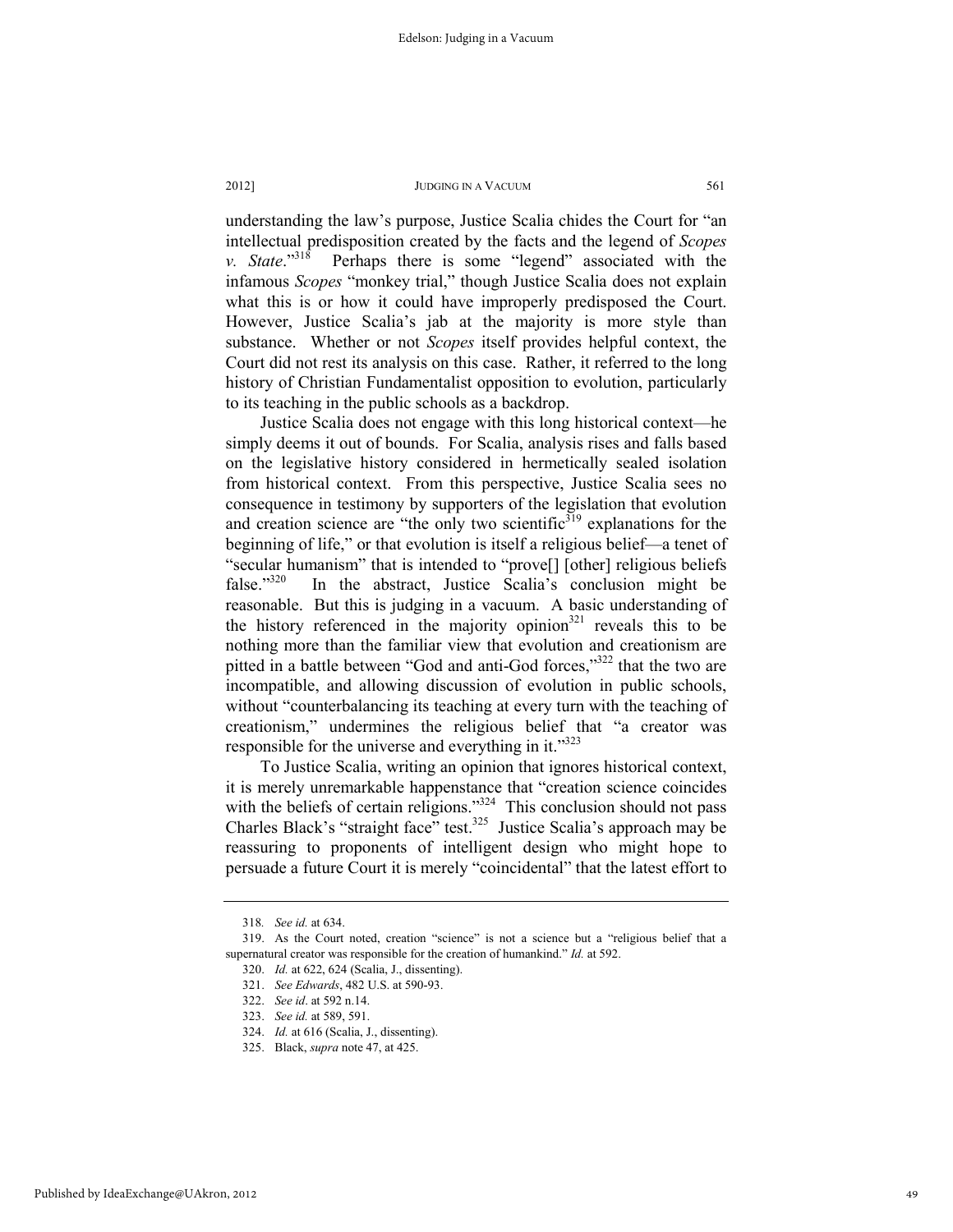undermine evolution shares much in common with creationism,  $326$  but Justice Scalia finds coincidence where history teaches us there is purpose.

# 4. *United States v. Virginia*

In *United States v. Virginia*, 327 the Court decided that "the Constitution's equal protection guarantee preclude[d] Virginia from reserving exclusively to men the unique educational opportunities Virginia Military Institute ["VMI"] affords."328 VMI, a public military college open to men only since 1839, would have to admit qualified women. Virginia argued that VMI should have been allowed to continue excluding women because: (1) "single-sex education contribute[d] to diversity in educational approaches," and (2) the school's unique educational model, based in part on an "adversative approach" and barracks living, would have to be changed.<sup>329</sup> The Court found each reason insufficient. First, an interest in diversity of educational approaches, even if genuine, provided "a unique educational benefit only to males . . . mak[ing] no provision for [women in Virginia]. That is not *equal* protection."330 Second, because "the parties agreed that '*some* women can meet the physical standards [VMI] now imposes on men."<sup>331</sup> there was no justification for excluding such qualified women.<sup>332</sup>

The majority opinion<sup>333</sup> in the VMI case, written by Justice Ruth Bader Ginsburg, looks to history for important context. The Court observes that

[i]n 1839, when the Commonwealth [of Virginia] established VMI, a range of educational opportunities for men and women was scarcely

 <sup>326.</sup> The Discovery Institute, which advocates for intelligent design, created the so-called "Wedge Document" in 1998, which describes intelligent design as essentially an updated version of creationism. The Discovery Institute, *Wedge Document*, NATIONAL CENTER FOR SCIENCE EDUCATION (Oct. 14 2008), http://ncse.com/creationism/general/wedge-document. The District Court for the Middle District of Pennsylvania ruled in 2005 that teaching intelligent design violates the Establishment Clause, but this issue has not (yet) reached the Supreme Court. Kitzmiller v. Dover, 400 F. Supp. 2d 707, 709 (M.D. Pa. 2005).

 <sup>327.</sup> United States v. Virginia, 518 U.S. 515 (1996).

 <sup>328.</sup> *Id.* at 519.

 <sup>329.</sup> *Id.* at 534-35.

 <sup>330.</sup> *Id.* at 539-40 (emphasis in original).

 <sup>331.</sup> *Id.* at 525 (emphasis in original).

 <sup>332.</sup> *Id.* at 544-45.

 <sup>333.</sup> The decision was 7-1, with Chief Justice Rehnquist concurring in the judgment*. Id.* at 518. Justice Thomas recused himself from the case because his son attended VMI at the time.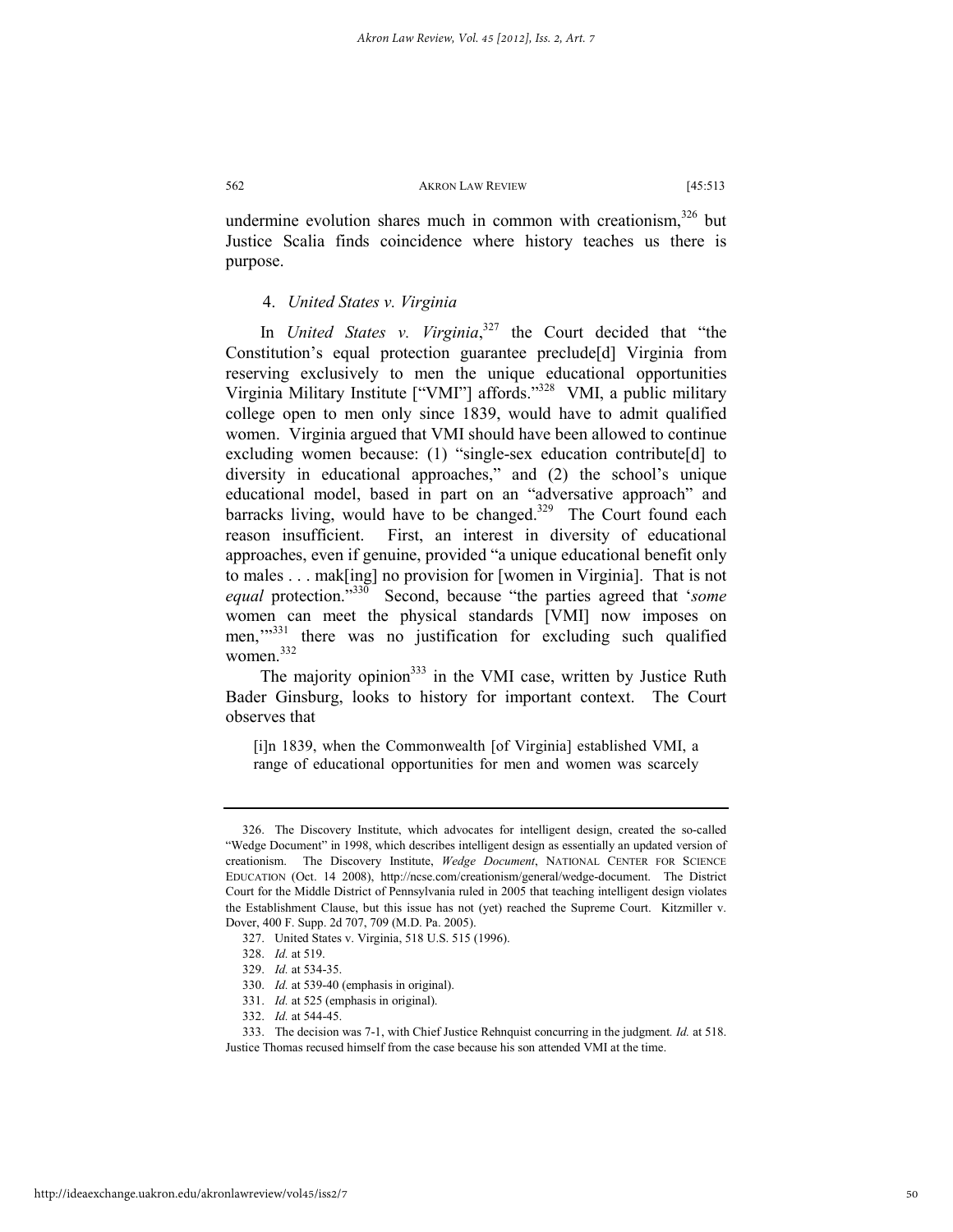contemplated. Higher education at the time was considered dangerous for women, reflecting widely held views about womens' proper place . ... VMI was not at all novel in [excluding women].<sup>334</sup>

Until "well past the twentieth century's midpoint,"<sup>335</sup> women were barred from admission to the University of Virginia as well, based on arguments that if women were admitted, they "would encroach on the rights of men . . . the old honor system would have to be changed; standards would be lowered . . . . "336

Against this backdrop, the Court could not credit Virginia's asserted interest in diverse educational approaches as a reason for VMI's establishment as a males-only school.<sup>337</sup> Historical context helped the Court understand Virginia's justifications for excluding women from VMI as familiar arguments rooted in stereotypes and "self-fulfilling prophecies once routinely used to deny rights or opportunities [to women]."<sup>338</sup> In the nineteenth century, women were generally barred from higher education because co-education would produce "terrible consequences,"339 including by diminishing the quality of formerly males-only schools.<sup>340</sup> In the late twentieth century, Virginia argued that admitting women to VMI "would downgrade VMI's stature, destroy the adversative system, and with it, even the school . . . "<sup>341</sup> Citing history as a guide, the Court concluded that "Virginia's fears for the future of VMI may not be solidly grounded."342 Such fears were rooted in "overbroad generalizations" that were "likely to . . . perpetuate historical patterns of discrimination."343

Justice Scalia sees the Court's attention to history as an "irrelevant"<sup>344</sup> effort to "deprecat[e] the closed-mindedness of our forebears with regard to women's education."345 He declares that his

 <sup>334.</sup> *Id*. at 536-37. The Court noted that a nineteenth century physician who wrote an influential book, "Sex in Education," maintained that "the physiological effects of hard study and academic competition with boys would interfere with the development of girls' reproductive organs." *Id.* at 537 n.9. Other nineteenth century authors made similar arguments against coeducation. *Id*.

 <sup>335.</sup> *Id.* at 537.

 <sup>336.</sup> *Id.* at 537-38.

 <sup>337.</sup> *See id.* at 539.

 <sup>338.</sup> *Id.* at 543 (internal quotation marks and citation omitted).

 <sup>339.</sup> *Id.* at 542 n.12.

 <sup>340.</sup> *Id.* at 542-43.

 <sup>341.</sup> *Id.* at 542.

 <sup>342.</sup> *Id.* at 544-45.

*<sup>343</sup>*. *Id.* at 542 (internal quotation marks and citation omitted).

 <sup>344.</sup> *Id.* at 579 (Scalia, J., dissenting).

 <sup>345.</sup> *Id.* at 566.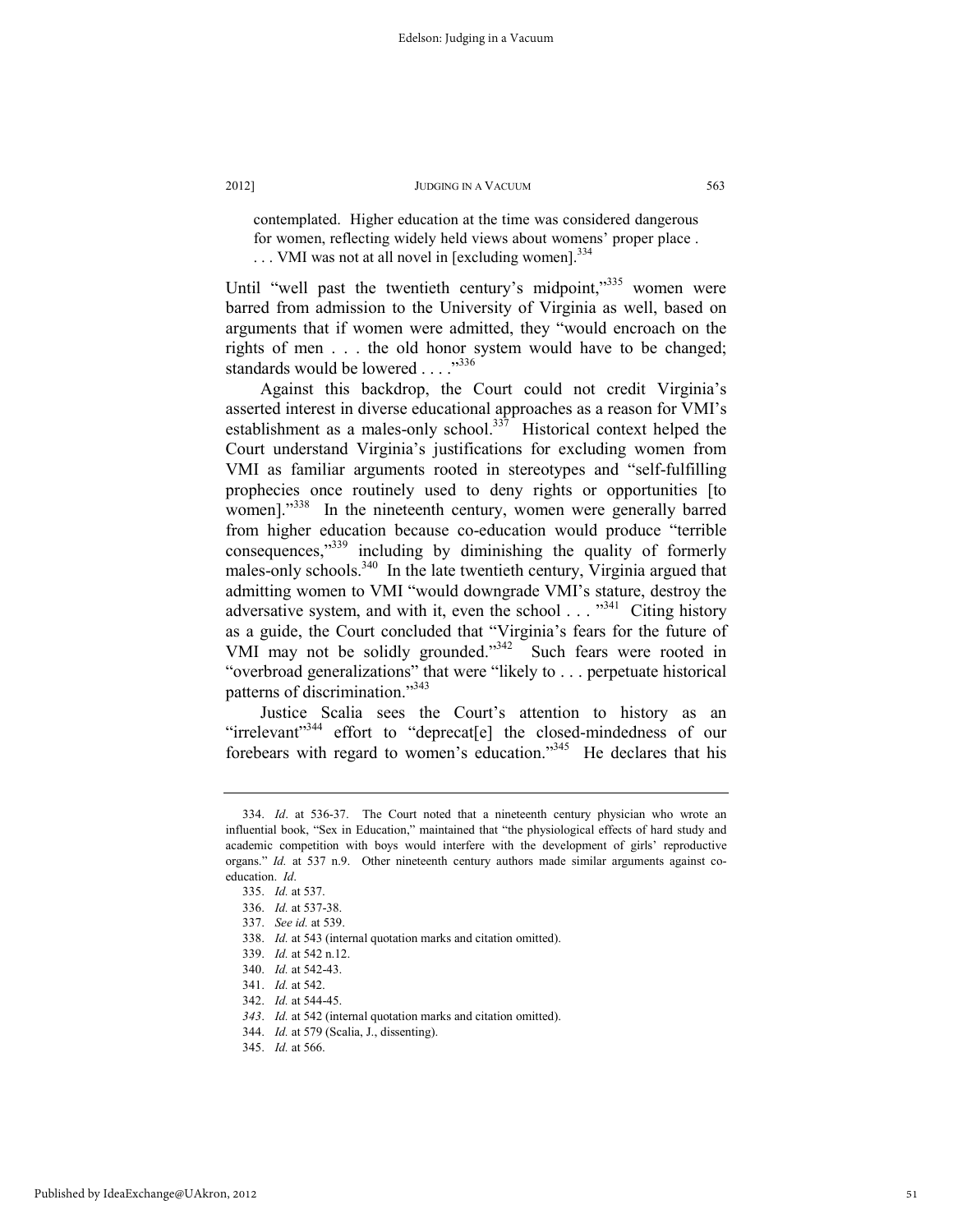colleagues are "sweep[ing] aside the precedents of this Court<sup> $346$ </sup> and "not . . . interpret[ing] [the] Constitution, but . . . creat[ing] [a new] one."347 The problem is not so much that the *VMI* Court was creating a new Constitution, but that Justice Scalia was reverting to a discredited form of constitutional interpretation, the kind of judging in a vacuum seen in the *Plessy* decision.

As in *Plessy*, and as in other of his own dissenting opinions as discussed in Part V.A *supra*, Justice Scalia's mode of constitutional interpretation blurs prevailing belief with the belief of **all** Americans. Justice Scalia asserts that "the function of this Court is to *preserve* **our society's** values regarding (among other things) equal protection . . . .<sup>348</sup> He insists that the Court's opinion clashes with "**the people's** understanding" of the Equal Protection Clause,<sup>349</sup> and "ignores the history of **our people**."<sup>350</sup> A woman denied admission pursuant to VMI's males-only policy might respond to Justice Scalia's reference to "our society's values,"<sup>351</sup> which Justice Scalia suggests we all endorse by asking: who exactly is this "we" you are talking about? $352$ 

As the Court's opinion reminds, but Justice Scalia ignores, "[t]hrough a century plus three decades and more of [American] history, women did not count among voters composing "We the People."<sup>353</sup> As he did in *Lee v. Weisman*, Justice Scalia offers "tradition" as a supposedly neutral foundation for constitutional interpretation,<sup>354</sup> but he

 352. To quote a story Justice Scalia related in a different context: "I am reminded of the story about the Lone Ranger and his 'faithful Indian companion' Tonto. On one occasion, . . . the Lone Ranger was galloping eastward with Tonto when they saw . . . a large band of Mohawk Indians in full war dress. The Lone Ranger . . . asks, 'Tonto, what should we do?' Tonto says, 'Ugh, ride-um west.' So, they . . . gallop off to the west until suddenly they encounter a large band of Sioux . . . . The Lone Ranger asks, 'Tonto, what should we do?' Tonto says, 'Ugh, ride-um north.' So, they ... . ride north, and . . . there's a whole tribe of Iroquois . . . . The Ranger asks, 'Tonto what should we do?' And Tonto says, 'Ugh, ride-um south,' which they do until they see . . . Apaches . . . . The Lone Ranger asks, 'Tonto, what should we do?' And Tonto says, 'Ugh, what you mean, 'we,' white man?'" Greene, *Justice Scalia and Tonto*, 67 TUL. L. REV. 1979, 1980 (1993) (quoting Antonin Scalia, *The Disease As Cure: "In Order to Get Beyond Racism, We Must First Take Account of Race,"* 47 WASH. U. L. Q. 147, 151-53 (1979)).

353. *Virginia*, 518 U.S. at 531.

 354. *See id.* at 568 (Scalia, J., dissenting) ("[I]t is my view that, whatever abstract tests we may choose to devise, they cannot supersede—and indeed ought to be crafted *so as to reflect*—those constant and unbroken national traditions that embody the people's understanding of ambiguous constitutional texts.").

 <sup>346.</sup> *Id.*

 <sup>347.</sup> *Id.* at 570.

 <sup>348.</sup> *Id.* at 568 (bold emphasis added).

*<sup>349</sup>*. *Id.* at 568.

 <sup>350.</sup> *Id.* at 566 (emphasis added).

 <sup>351.</sup> *Id.* at 568.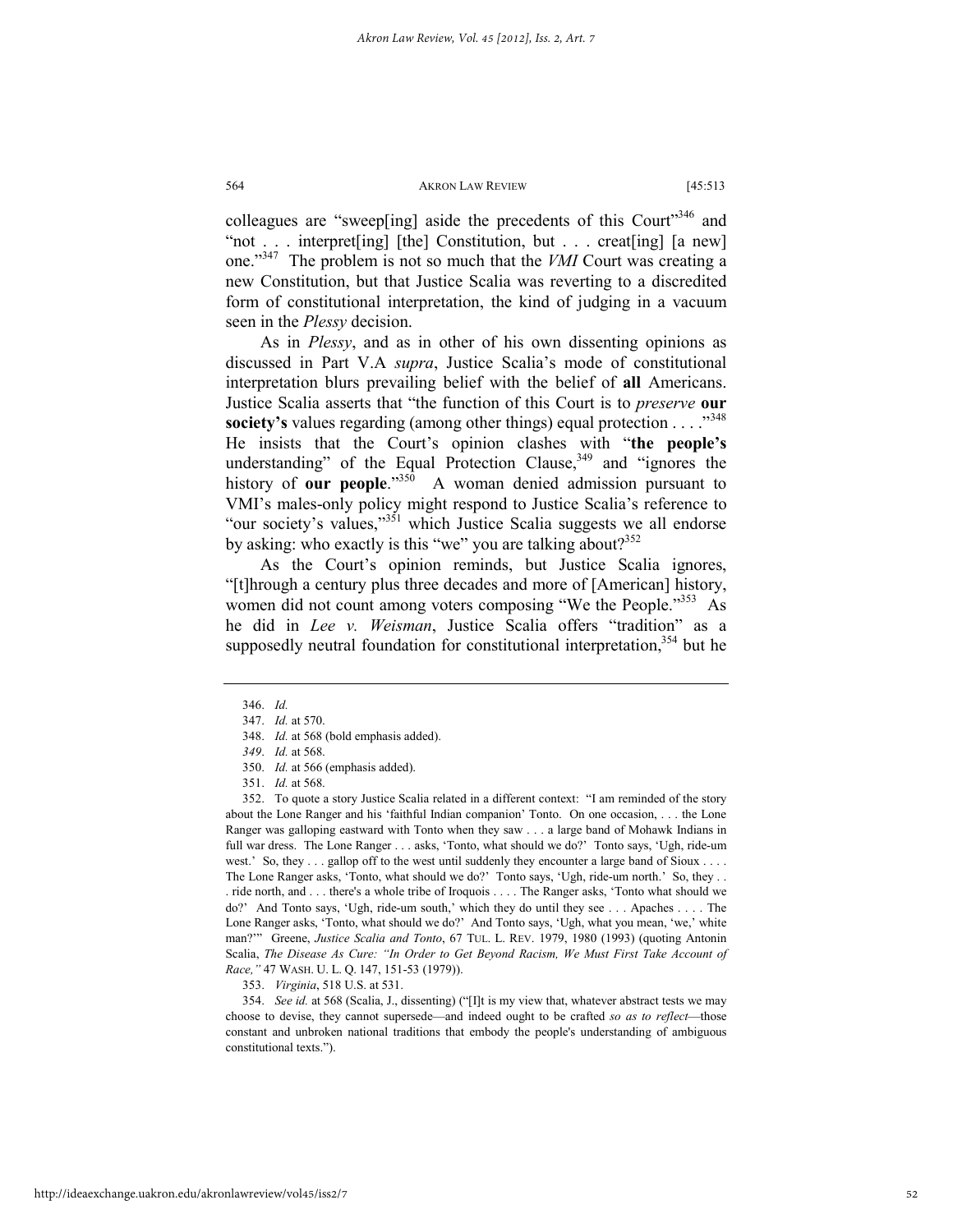is falling into the *Plessy* trap—how can a tradition begun in 1839, at a time when women were not counted as part of the "people" Justice Scalia invokes as the source of tradition, be "neutral?" Justice Scalia argues that the purpose for excluding women from VMI in 1839 may have since changed,<sup>355</sup> but he misses the point that the tradition he approvingly cites **began** in that year, at a time when women were routinely denied access to higher education on the basis of insidious stereotypes and "men alone were [deemed] fit for military and leadership roles."356 The Court's attention to history helps it reach a result that takes into account the context that is necessary to understand the meaning and implications of upholding VMI's policy. Justice Scalia dismisses this context as irrelevant and would lock the Court into approving a tradition begun decades before the Equal Protection Clause<sup>357</sup> at a time when women were not full-fledged citizens. One person's tradition is another's barrier to equal protection.

## VI. CONCLUSION

To reframe an observation Chief Justice Roberts made in the *Parents Involved* case,<sup>358</sup> the way to truly consign *Plessy v. Ferguson* to the dustbin of history is to stop following *Plessy*'s jurisprudential approach. Simply rejecting *Plessy*'s specific holding is no longer very relevant. In the twenty-first century, explicit de jure racial discrimination is not a problem. However, lesbian, gay, bisexual and transgender Americans, African Americans and other people of color, women, religious nonconformists, immigrants, working Americans, people with disabilities, and others continue to face discrimination, though it comes in different forms.<sup>359</sup> It is important to know whether nominees to the Court understand the lessons of *Plessy* and *Brown*.

 <sup>355.</sup> *See id.* at 581.

 <sup>356.</sup> *See id*.

 <sup>357.</sup> Justice Scalia insists that even the Equal Protection Clause was not meant to prohibit sex discrimination. *See The Originalist*, CALIFORNIA LAWYER (Jan. 2011), http://www.callawyer.com/story.cfm?eid=913358&evid=1.

 <sup>358.</sup> Parents Involved in Cmty. Sch. v. Seattle Sch. Dist. No. 1, 551 U.S. 701, 748 (2007).

 <sup>359.</sup> Elizabeth F. Emens, *Intimate Discrimination: The State's Role in the Accidents of Sex and Love*, 122 HARV. L. REV. 1307, 1309 (2009) ("Law has largely shifted from permitting or requiring discrimination (think segregated schools) to prohibiting discrimination (think employment discrimination law). At the same time, law has pushed discrimination underground. Most institutional decisionmakers [*sic*]—public and private—no longer say overtly discriminatory things. Discrimination is therefore harder to find and to regulate, because it has become less acceptable, legally and socially, to speak its language. Yet some groups in our society, such as people of color and disabled people, are still subject to systematic disadvantage.").